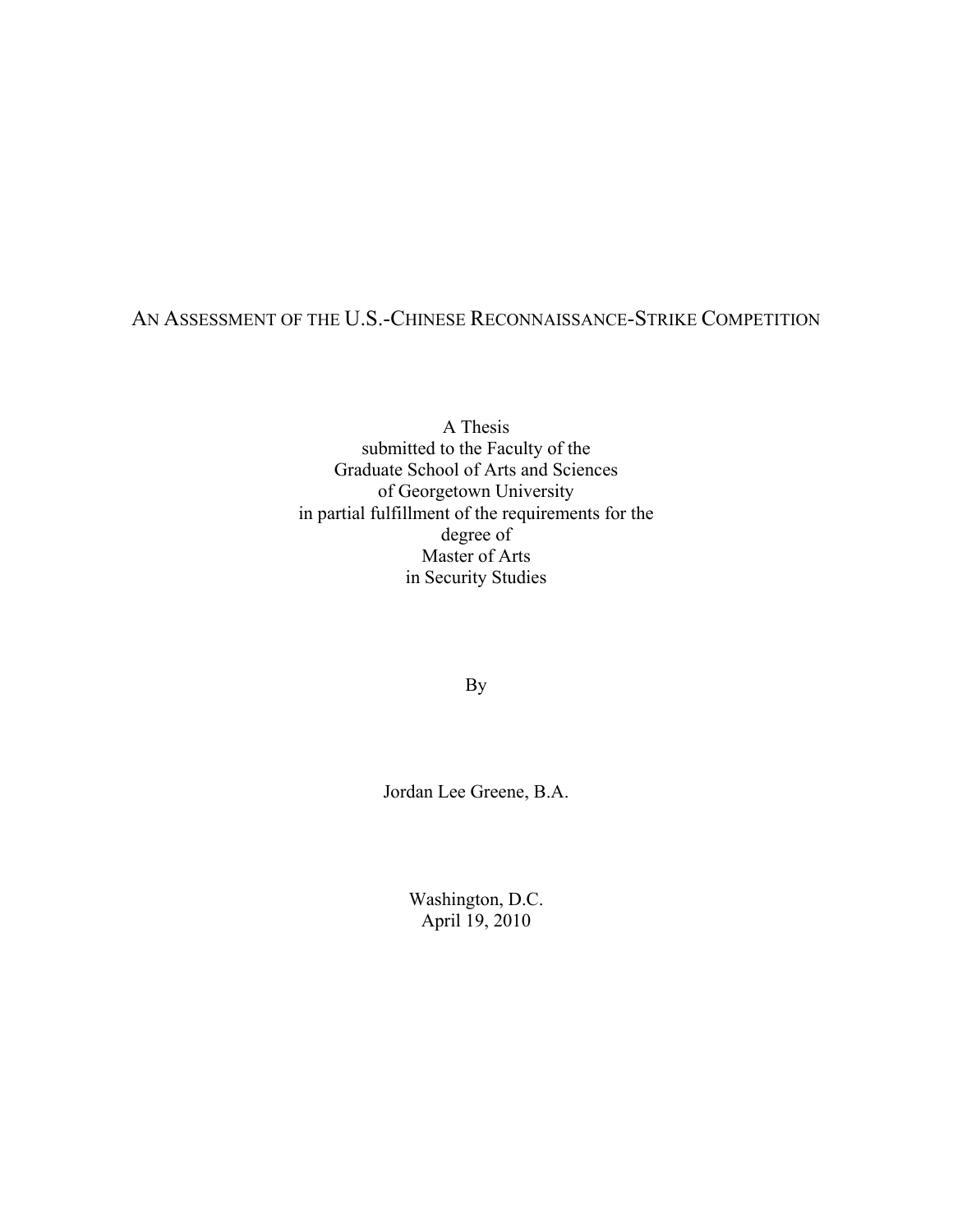Copyright 2010 by Jordan Lee Greene All Rights Reserved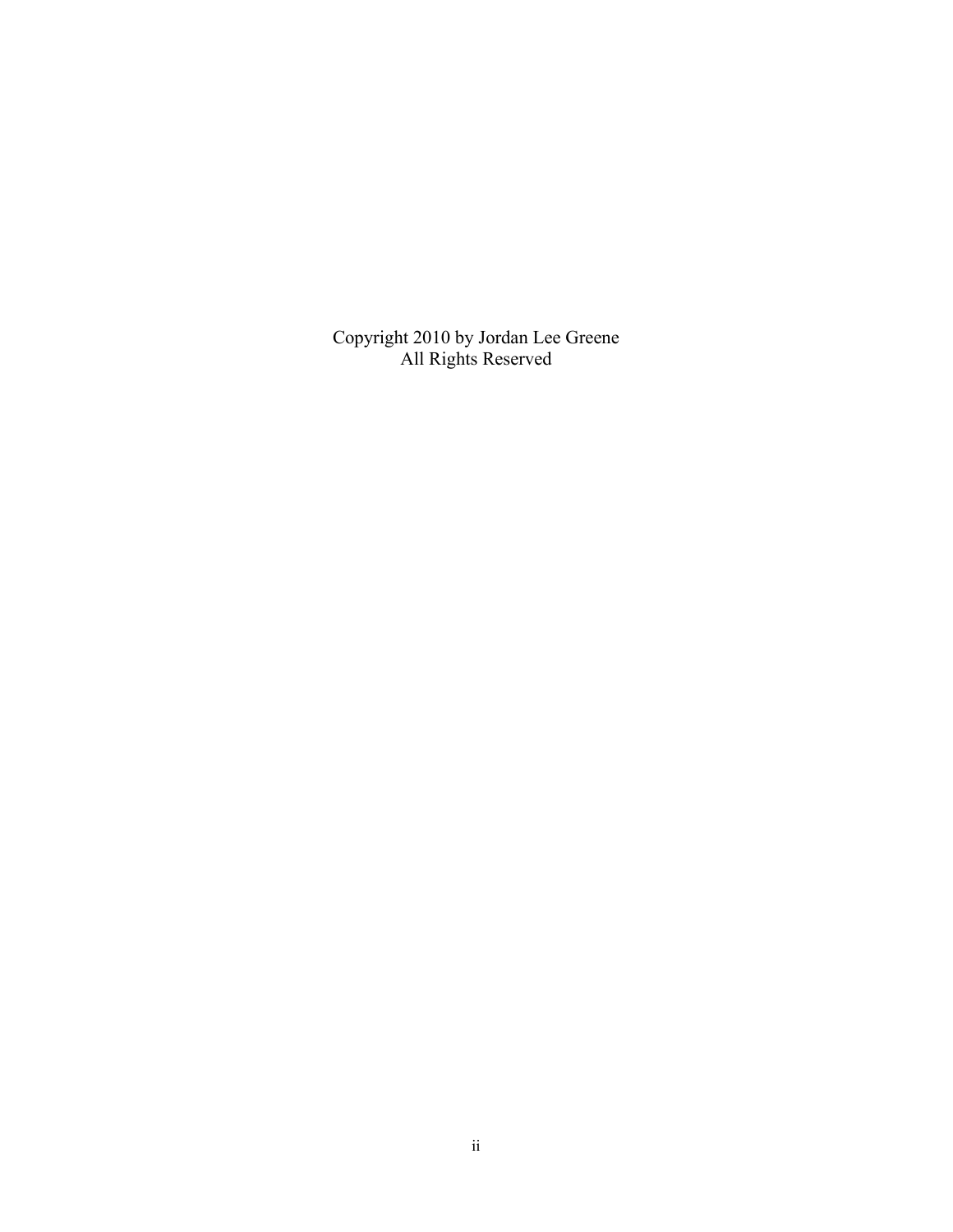# **Contents**

# **Tables and Figures**

| Table 14. F-22 Combat Effectiveness Across Time with High P(Detect) 42 |  |
|------------------------------------------------------------------------|--|
|                                                                        |  |
|                                                                        |  |
|                                                                        |  |
|                                                                        |  |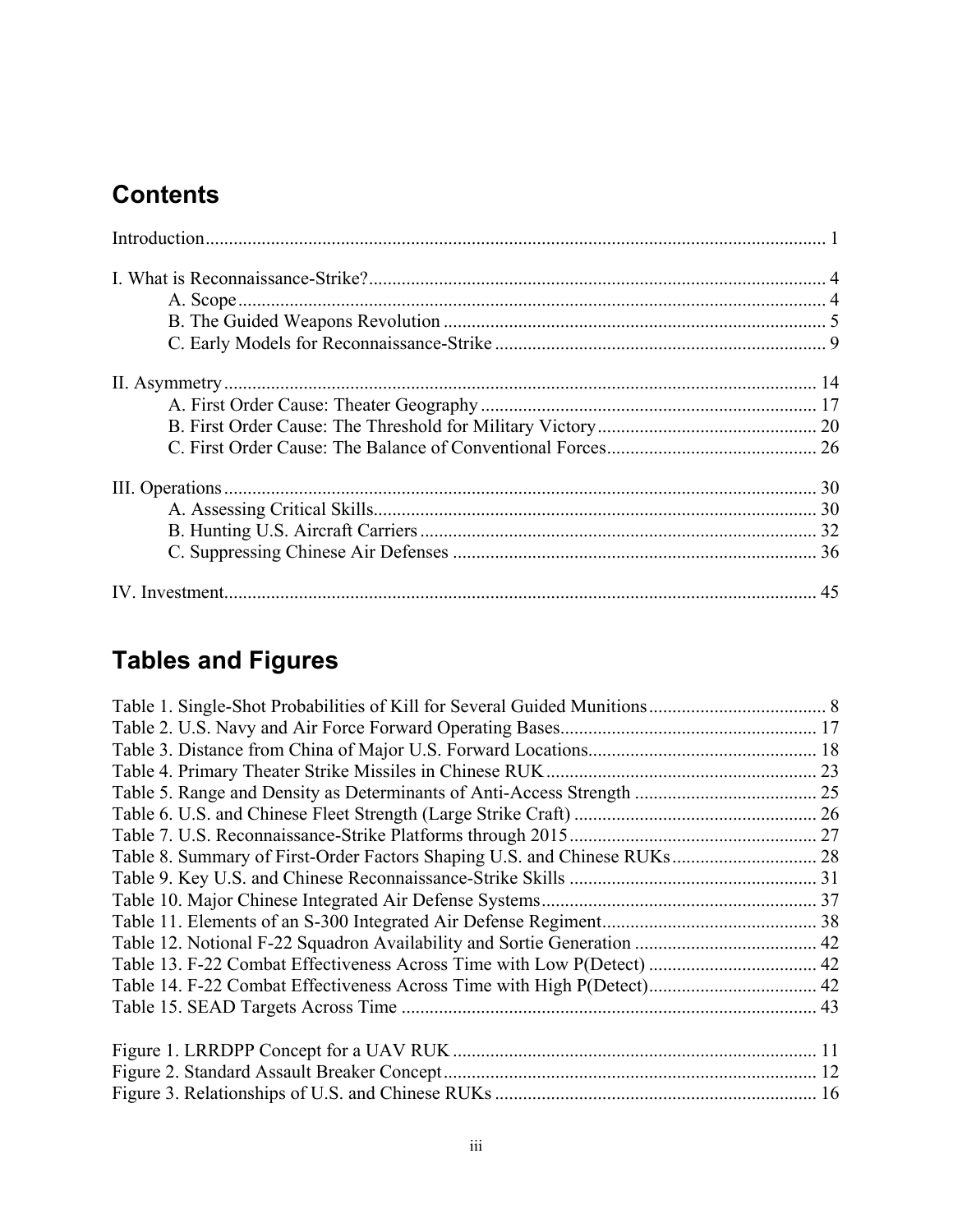# <span id="page-3-0"></span>**Introduction**

The United States and China are developing competing complexes for penetrating, precision strike as part of the broader military competition in the Western Pacific.

After the United States' display of aerospace prowess in the 1991 Gulf War, the most perceptive Chinese military thinkers realized that something significant had changed about modern war.<sup>[1](#page-3-1)</sup> China had not fought a major war with the West since Korea, and the Gulf War demonstrated that military size alone was insufficient for repelling a high-tech adversary. Thus, under General Secretary Jiang Zemin, China hastened the replacement of Mao Zedong's "people's war" or "grand army" military model in favor of preparation for "local war under high-tech conditions."<sup>[2](#page-3-2)</sup> China's increasingly formidable reconnaissance-strike force is the modern manifestation of its local-war doctrine.

Although the Chinese reconnaissance-strike complex (RUK) looks very different than the U.S. RUK, both exploit the same military-technological developments.<sup>[3](#page-3-3)</sup> Specifically, RUKs are made possible by progress in guided munitions and advanced targeting networks. At its most basic level, reconnaissance-strike is merely the operational integration of these two technologies.

This paper assesses the competition in reconnaissance-strike between the United States and China. Specifically, it assesses how the interaction of asymmetric reconnaissance-strike complexes shape incentives for future investment in the U.S. and Chinese reconnaissance-strike complexes.

<span id="page-3-1"></span><sup>&</sup>lt;sup>1</sup> Mark A. Stokes, *China's Strategic Modernization: Implications for the United States* (Carlisle, PA: Strategic Studies Institute, 1999), p. 12, 21 (n. 15).<br><sup>2</sup> Hideaki Kaneda, "A View from Tokyo: China's Growing Military Power and its Significance for Japan's National

<span id="page-3-3"></span><span id="page-3-2"></span>Security," in Andrew Scobell and Larry M. Wortzel, Eds., *China's Growing Military Power: Perspectives on Security, Ballistic Missiles, and Conventional Capabilities* (Carlisle, PA: Strategic Studies Institute, 2002), p. 65. <sup>3</sup> From Russian: рекогносцировк-удара комплекс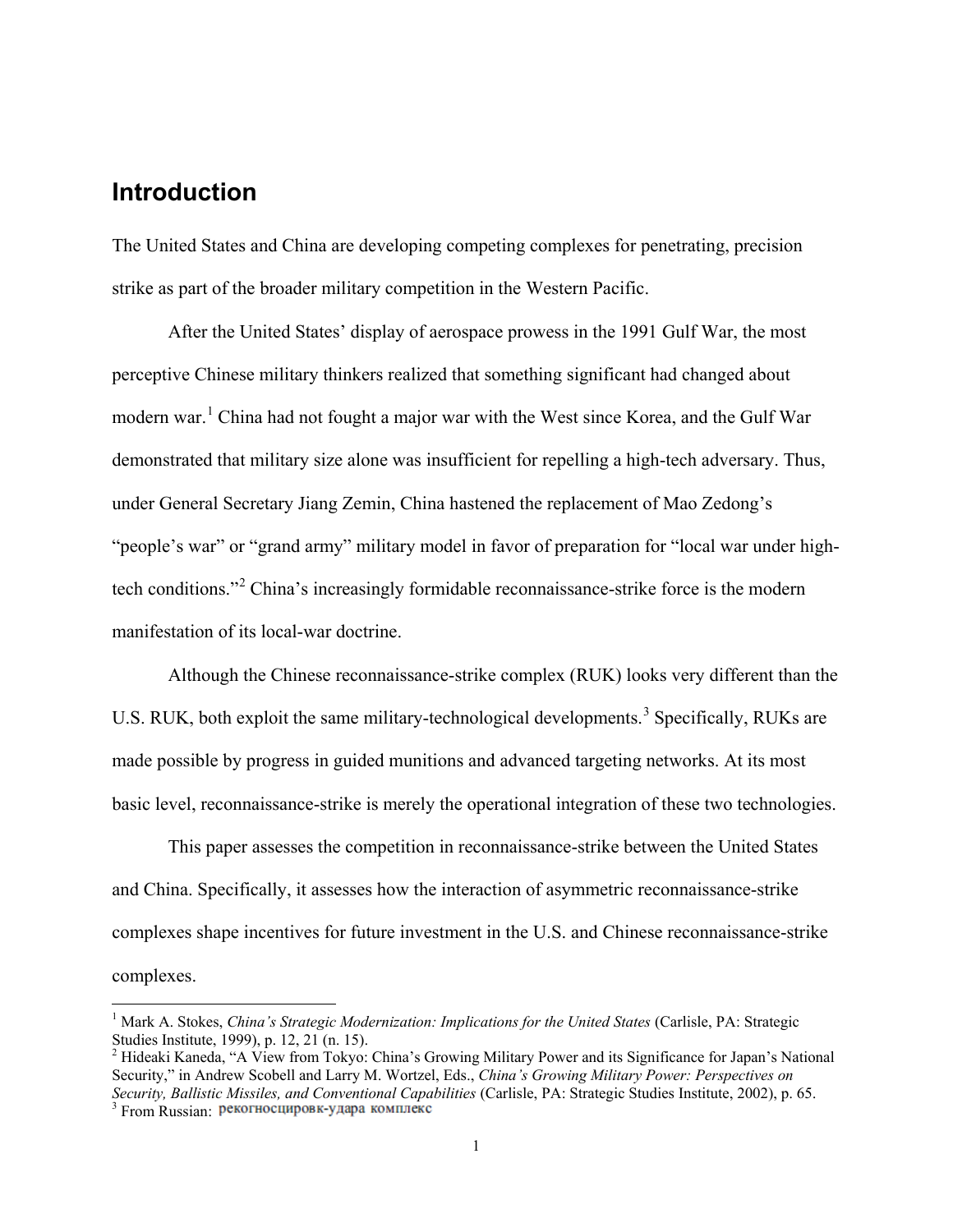The remainder of this paper has four sections.

Section I elaborates on reconnaissance-strike as a technological and operational concept. First, it defines the scope of reconnaissance-strike. Then, it contextualizing the phenomenon within the guided weapons revolution. Finally, by discussing milestones in the first two decades of the concept's evolution, it explains how guided weapons and targeting networks are integrated operationally to form an RUK.

After Section I, the next two sections review the competing RUKs under development in the United States and China.

Section II examines the causes and consequences of asymmetry between U.S. and Chinese RUKs. It argues that the Chinese RUK is an asymmetric response to three factors: theater geography, the theater's threshold for military victory, and the overall balance of conventional forces.

Section III takes an operational look at both RUKs. Specifically, it assesses the key variables that determine the efficacy with which each side can carry out its primary reconnaissance-strike skill. For the United States, this skill is the suppression of enemy air defenses. For China, it is the destruction of U.S. aircraft carriers.

Finally, Section IV summarizes the implications for future investment in the U.S. reconnaissance-strike complex.

The paper reaches two major conclusions. First, the progression of sensor technology and the rate at which each side adopts the technology will be the most important technological factor influencing the nature the reconnaissance-strike competition.

2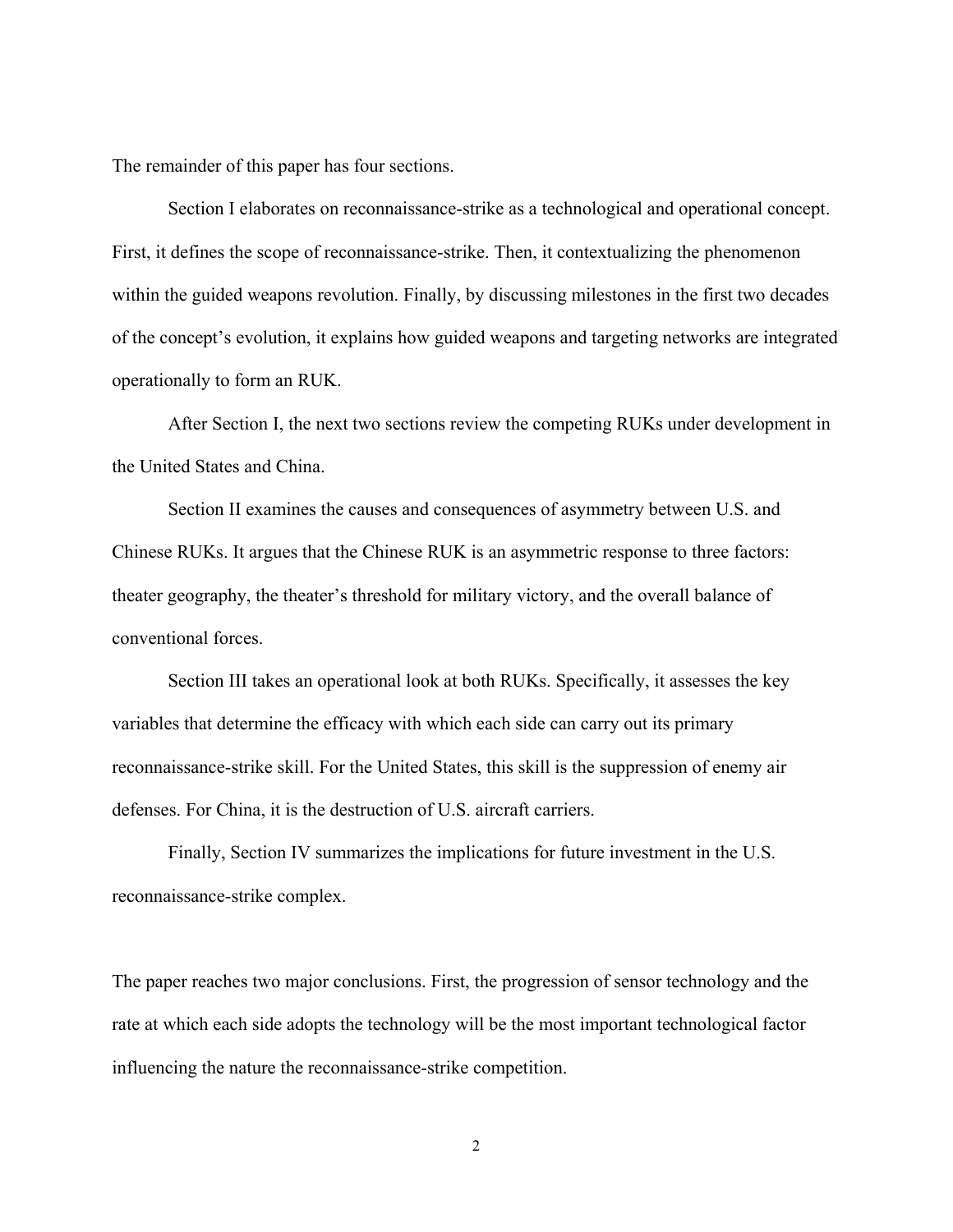Second, the investment incentives drawn from top-level asymmetries—which are responsible for shaping the hardware profiles of the U.S. and Chinese RUK—are highly durable.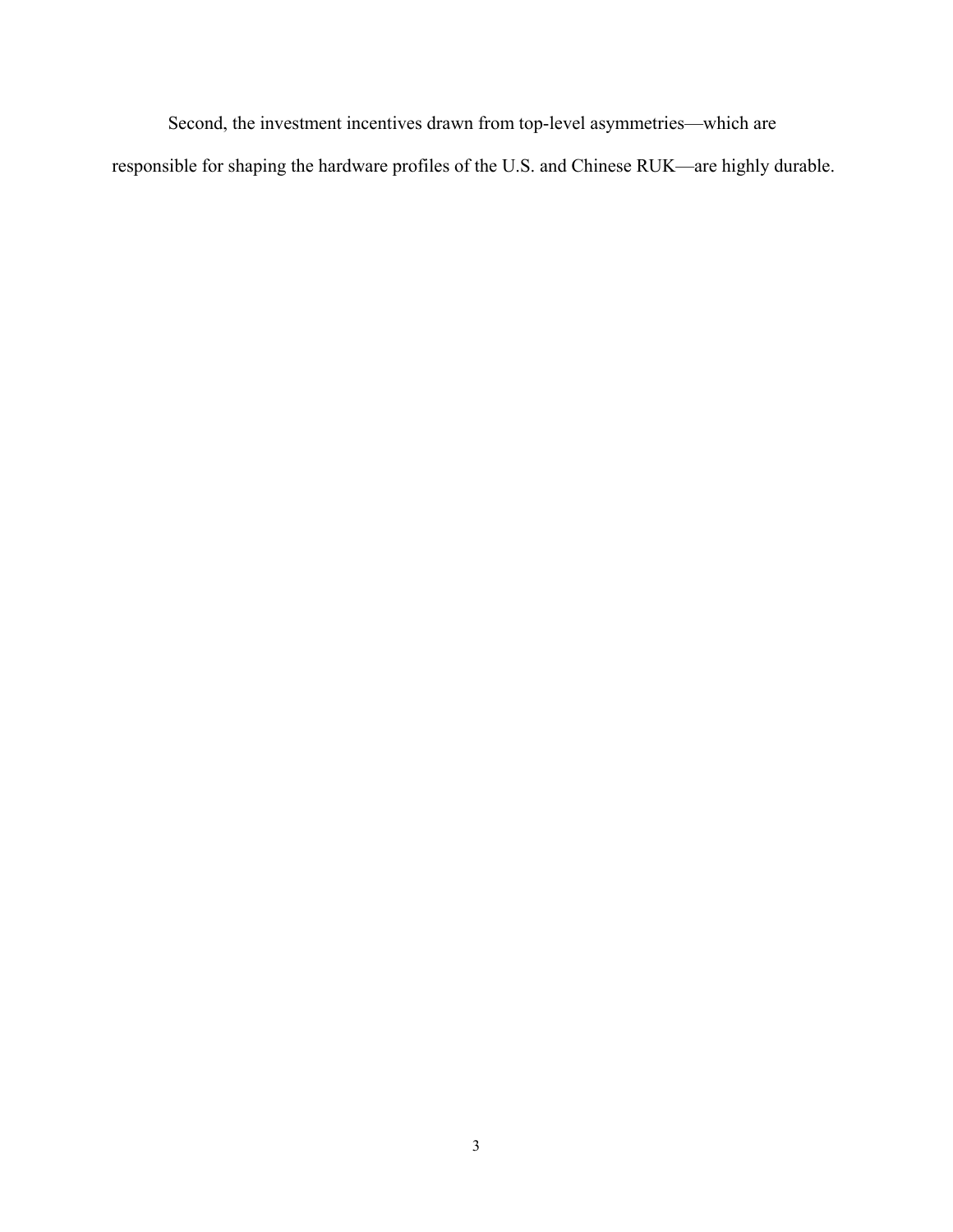# <span id="page-6-0"></span>**I. What is Reconnaissance-Strike?**

There is at least one good reason that assessing the reconnaissance-strike competition separate from the general U.S.-Chinese military competition is a worthwhile endeavor. The nature of the reconnaissance-strike competition is such that one military's improvement in a reconnaissancestrike skill will usually adversely affect its adversary's ability to execute reconnaissance-strike skills, both directly and indirectly. Indeed, as reconnaissance-strike cements its position as the dominant form of penetrating strike in the 21st century, RUKs will increasingly become a favored target of competing RUKs.

The latter half of this paper explores these competitive interactions. This section defines the scope of reconnaissance-strike and summarizes its technological and operational heritage.

### <span id="page-6-1"></span>**A. Scope**

This paper's introduction defined reconnaissance-strike as the operational integration of guided weapons and advanced targeting networks. For the purposes of this paper, a guided weapon (or guided munition) is a bomb, projectile, or other munition that actively corrects course by homing on its aimpoint during the terminal phase of engagement.<sup>[4](#page-6-2)</sup> Targeting networks can be broken down into sensors and command and control (C2). Advanced targeting networks have advanced sensors, such as wide-angle or long-range sensors.

<span id="page-6-2"></span> <sup>4</sup> See Barry D. Watts, *Six Decades of Guided Battle Munitions* (Washington, D.C.: Center for Strategic and Budgetary Assessments, 2007), p. 26-27. The requirement for terminal homing excludes virtually all Cold War era intercontinental and submarine-launched ballistic missiles. As Watts notes, this does not mean that none of these missiles had internal guidance systems. See Donald MacKenzie, *Inventing Accuracy: A Historical Sociology of Nuclear Missile Guidance* (Cambridge, MA: MIT Press, 1993).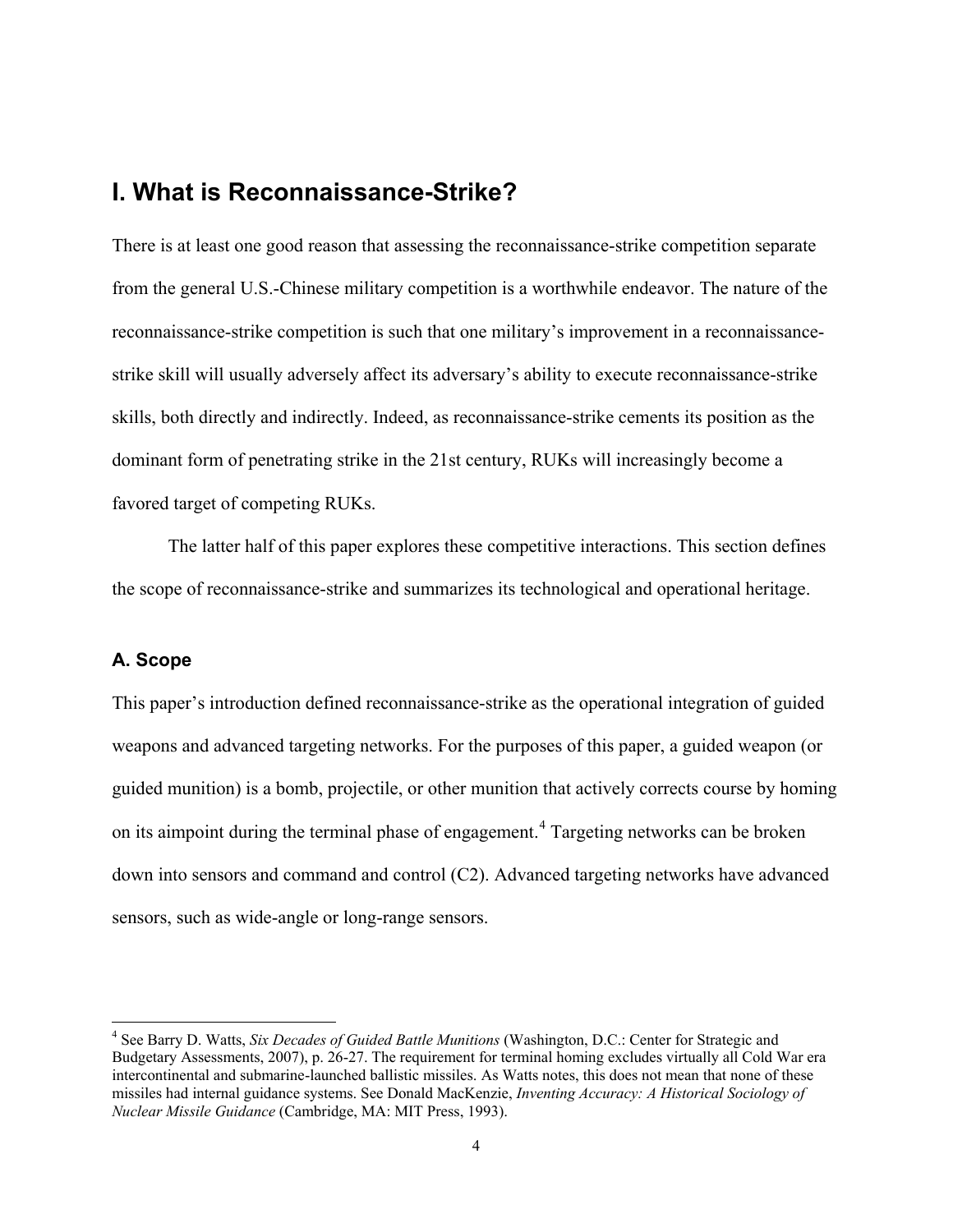Not all weapons systems that make use of targeting networks and guided munitions are reconnaissance-strike systems. Reconnaissance-strike systems must be penetrating. In other words, they must generally hit targets beyond the forward edge of the battle area. Put another way, RUKs are generally capable of executing offensive strike missions. This is an important distinction, because it means that most air defenses are not considered part of the Chinese RUK (nor missile defense part of the U.S. RUK), even though they may integrate guided weapons with advanced targeting networks.

At first, this distinction may seem hard to justify. After all, air defense often have an operational effect similar to land-attack cruise missiles (LACMs)—which *are* part of the Chinese RUK. Both systems are capable of executing missions that eliminate enemy aircraft; the former accomplish this mission when the target is in the air, the latter when the target is on the runway. Thus, it might seem that the difference between offense and defense is manufactured.

It makes a real difference, though, whether the engagement decision is made by U.S. aircraft or China's missiles. To be sure, this is a blurry line, since modern air defenses often have ranges exceeding those of early-generation LACMs. For this reason, China's S-300 class of integrated air defenses (IADS) is often discussed in concert with the Chinese RUK, even though its membership in this architecture of systems is debatable.

#### <span id="page-7-0"></span>**B. The Guided Weapons Revolution**

Unlike major military competitions in the twentieth century, the reconnaissance-strike competition—now nearly two decades old—remains driven by the leading edge of technology.

The competition in mobile armor, which took place primarily on the European continent, began in World War I and continued throughout the Cold War. The competition in nuclear arms, which began in 1949 with RDS-1, the first Soviet nuclear weapons test, also continued until the

5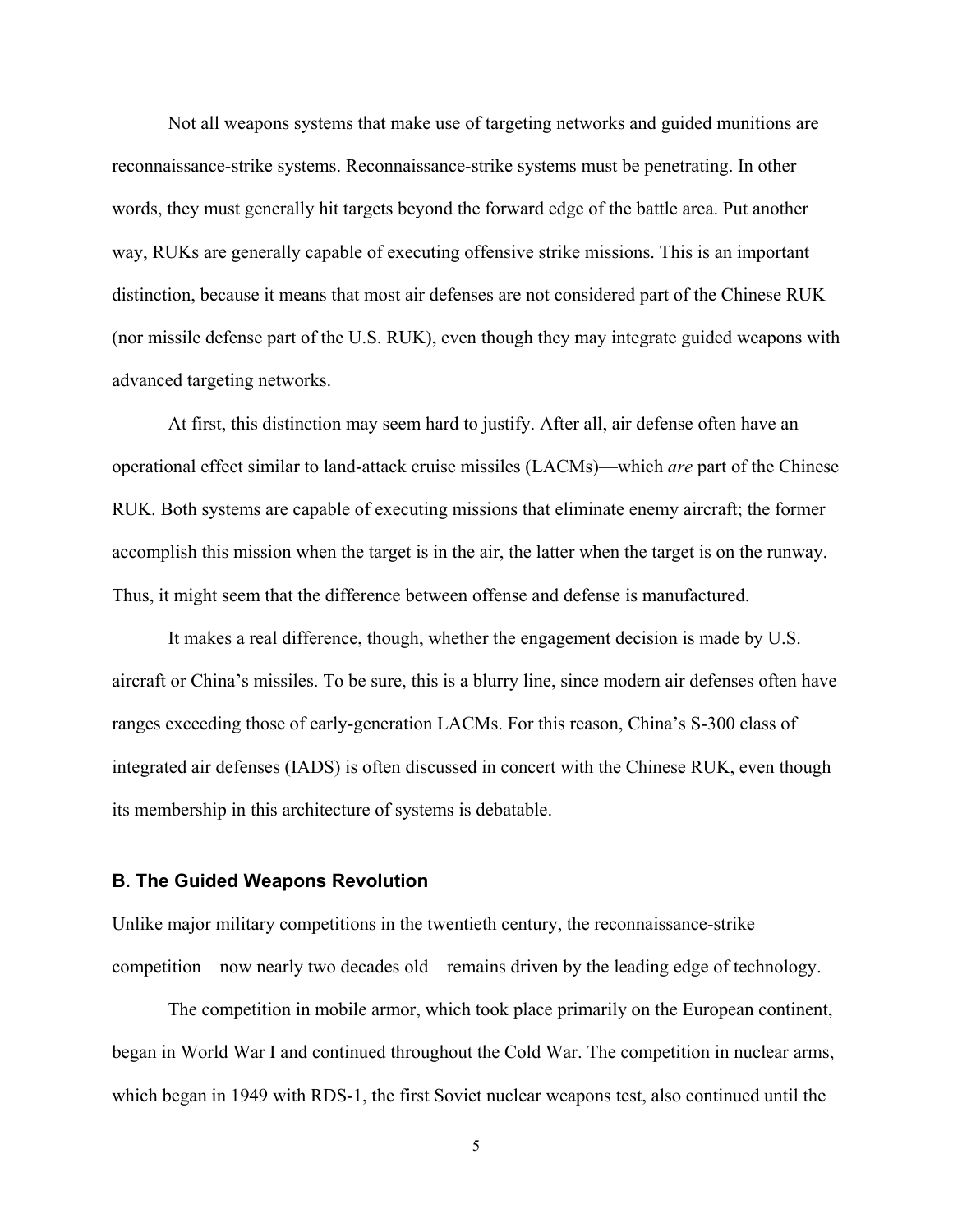Soviet collapse. Both Cold War competitions were driven more by each side's production potential than by technological potential.

The evolution of reconnaissance-strike has been, and will continue to be, determined by advances in two categories of military hardware: guided munitions and advanced sensors. When these technologies are tethered with rapid-reaction C2, the result is what the Soviets called a reconnaissance-strike complex. More specifically, the Soviet RUK concept envisioned wide-area or long-range sensors and guided weapons delivered by missile or strike aircraft, both linked to automated  $C2<sup>5</sup>$  $C2<sup>5</sup>$  $C2<sup>5</sup>$ 

The guided weapons revolution has had two effects on modern operations. First, it made precision the defining characteristic of munition application. From World War I through the early 1940s, the inability to correct aiming errors made increasing ordnance mass the only real substitute for inaccuracy.<sup>[6](#page-8-1)</sup> By the end of World War II, the emergence of electro-optical, infrared, and heat-seeking munitions marked the beginning of the guided weapons revolution.<sup>[7](#page-8-2)</sup>

The early stages of guided weapons development, though, were overshadowed by the nuclear revolution. The enormous destructive power of nuclear weapons made mass and precision secondary to warhead yield. Precision did not become a dominant consideration until Vietnam, when the United States developed the need to conduct effective, high-frequency operations from the air with limited collateral damage. With precision the most important characteristic of force application, the United States began to field laser-guided bombs with circular error probabilities (CEP) of roughly 300 feet—highly impressive for the period.[8](#page-8-3)

<span id="page-8-0"></span> <sup>5</sup> Notra Trulock, III, Kerry L. Hines, and Anne D. Herr, *Soviet Military Thought in Transition: Implications for the Long-Term Military Competition* (Arlington, VA: Pacific-Sierra Research Corporation, 1988), p. v. <sup>6</sup> Watts, 2007, p. 259.

<span id="page-8-2"></span><span id="page-8-1"></span> $^7$  Randy L. Kaufman, "Precision Guided Munitions: History and Lessons for the Future," Master's thesis, School of Advanced Air and Space Studies, June 2004, p. vii.

<span id="page-8-3"></span> $8$  Kaufman, 2004, p. 2.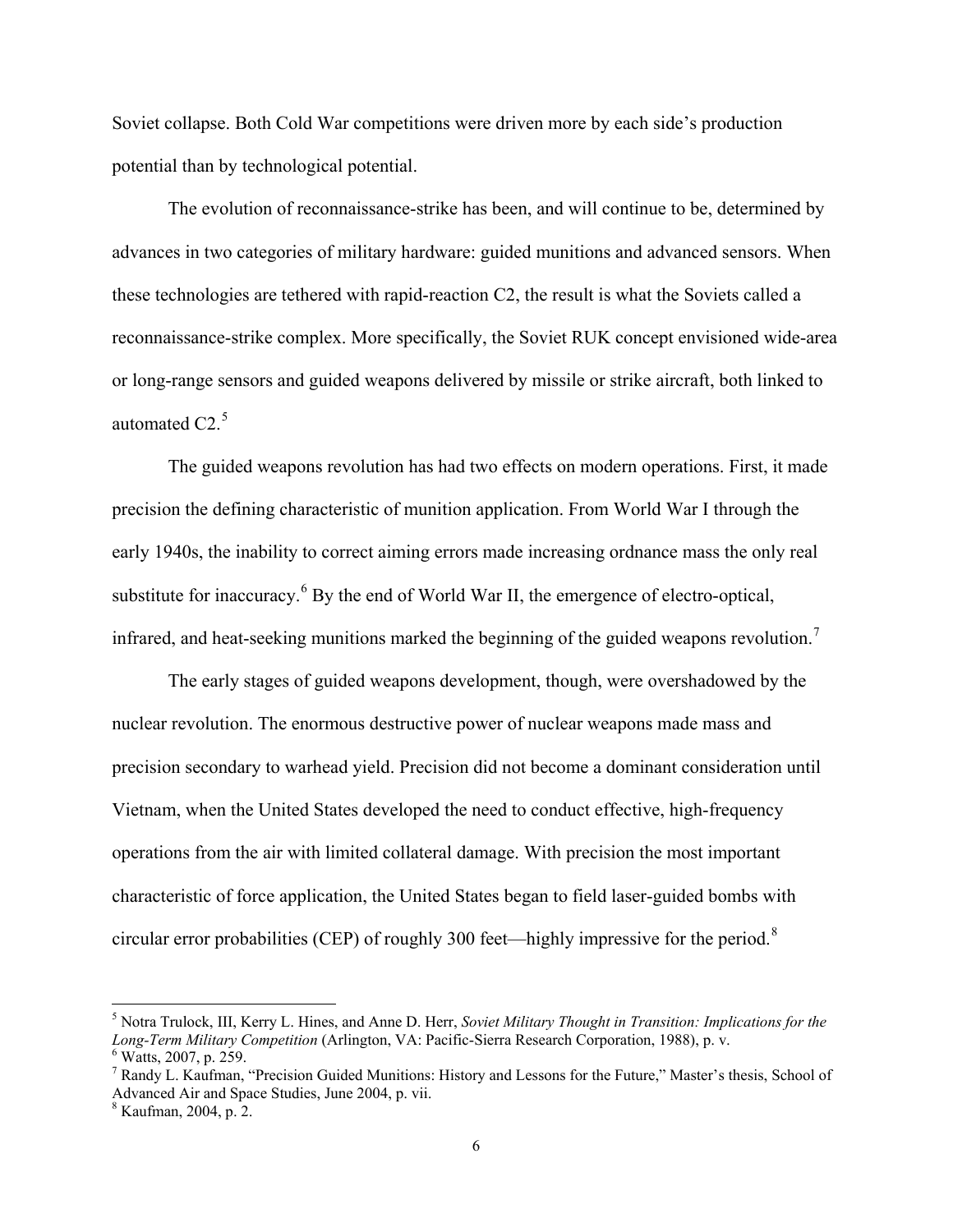The second effect of the guided weapons revolution is increased projectile range, resulting in a greater potential for stand-off strike. The guided weapons revolution has now made accuracy largely independent of range to the target.<sup>[9](#page-9-0)</sup> As a military begins to increase stand-off strike distance, though, the marginal increase in available targets per each additional mile of distance begins to drop sharply. Targeting networks are the solution. In the words of Barry Watts, a former acolyte of Andrew Marshall and one of the foremost public writers on reconnaissance strike, precision munitions require precision information.[10](#page-9-1)

The revolution in guided weapons, which had been making slow and steady progress since the 1940s, entered a period of maturation during the 1990s, the harbinger of which was the Persian Gulf War. This trend has persisted over the last two decades.

Since 1990, for instance, the lethality of submarine-launched cruise missiles against very hard targets (over 2000 psi) has roughly quadrupled, holding yield constant.<sup>[11](#page-9-2)</sup> The accurate GBU-28 and the highly accurate Tomahawk IV were both developed after the Cold War ended. Lower CEPs raise the single shot probability of kill (SSPK) of many conventional warheads to levels approaching or equal to the SSKP of most Cold War nuclear weapons. In fact, directing a volley of cruise missiles at a re-enforced silo has become a feasible alternative to using nuclear weapons for the same mission—one of the principle insights that motivated early American writers on RUKs, such as Albert Wohlstetter.

<span id="page-9-0"></span><sup>&</sup>lt;sup>9</sup> Watts, 2007, p. xiv.<br><sup>10</sup> Watts, 2007, p. ix.

<span id="page-9-2"></span><span id="page-9-1"></span> $11$  Bruce Blair, Eric Hundman, and Haninah Levine, "Conventionalization of Strategic Forces: Single Shot Probability of Kill (SSPK) Analysis of Conventional Munitions for Strategic Targeting," Draft, World Security Institute, Oct. 12, 2006.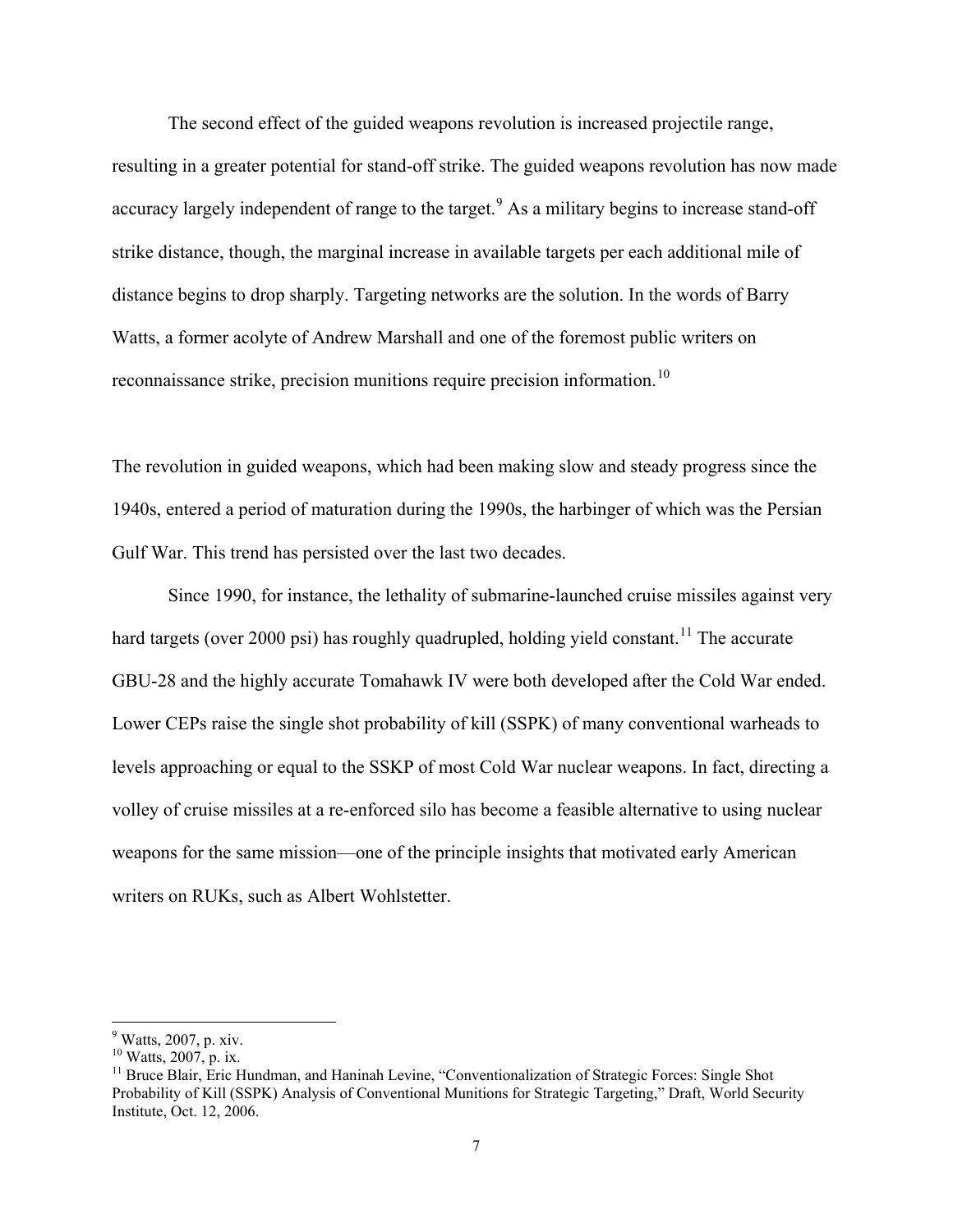|          | (psi)              |                                |                                  |            |
|----------|--------------------|--------------------------------|----------------------------------|------------|
| Hardness | 1.45               | 2.9                            | 14.5                             | 43.5       |
|          |                    | radar<br>parked                |                                  | reinforced |
|          |                    | aircraft                       | installation<br>concrete         |            |
| CEP(ft)  |                    |                                |                                  |            |
|          | Tomahawk IV        |                                |                                  |            |
| 10       | 1.000              | 1.000                          | 1.000                            | 0.997      |
| 15       | 1.000              | 1.000                          | 0.996                            | 0.922      |
| 25       | 1.000              | 0.998                          | 0.863                            | 0.602      |
|          |                    | <b>Conventional Trident II</b> |                                  |            |
|          | (D5)               |                                |                                  |            |
| 30       | 0.991              | 0.947                          | 0.617                            | 0.356      |
| 50       | 0.820              | 0.652                          | 0.290                            | 0.147      |
|          | GBU-               |                                |                                  |            |
|          | 28                 |                                |                                  |            |
| 25       | 1.000              | 0.997                          | 0.843                            | 0.576      |
| 30       | 0.998              | 0.981                          | 0.724                            | 0.449      |
|          | <b>AMG-86 ALCM</b> |                                |                                  |            |
|          | C                  |                                |                                  |            |
| 10       | 1.000              | 1.000                          | 1.000                            | 1.000      |
| 20       | 1.000              | 1.000                          | 0.994                            | 0.908      |
|          |                    |                                |                                  |            |
|          | $0.$ xxx           |                                | indicates $SSKP \geq 0.750$      |            |
|          | $0.$ xxx           |                                | indicates 5-shot $KP \geq 0.750$ |            |

<span id="page-10-0"></span>**Table 1. Single-Shot Probabilities of Kill for Several Guided Munitions[12](#page-10-1)**

cruise missile, the conventional Trident II (D5) ballistic missile (under development/possibly operational), the GBU (Guided Bomb Unit)-28, and the AGM-86C/D Conventional Air-Launched Cruise Missile—given varying targets and assumptions about CEP.<sup>[13](#page-10-2)</sup> The important point to take away from the table is that even low SSPKs can indicate an acceptable target for

Table 1 shows SSKPs for four guided weapons in the U.S. RUK—the Tomahawk IV

<span id="page-10-1"></span><sup>&</sup>lt;sup>12</sup> Adapted from a similar chart in Bruce Blair, Eric Hundman, and Haninah Levine, "Conventionalization of Strategic Forces: Single Shot Probability of Kill (SSPK) Analysis of Conventional Munitions for Strategic Targeting," Draft, World Security Institute, Oct. 12, 2006. Bolded and underlined CEPs represent best-guess predictions. This table deviates slightly from Blair's CEP predictions, especially for the AMG-86. Displayed CEP predictions the result of analysis done in Andreas Parsch, "Boeing AMG-86 ALCM," *Encyclopedia Astronautica*, accessed online at [http://www.astronautix.com/lvs/alcm.htm]. Five-shot kill probabilities are derived by considering each single shot as statistically independent events. More advanced methods of calculating multiple shot kill probabilities can be found in Frank McNolty, "Kill Probability for Multiple Shots," *Operations Research* 15, no. 1 (January-February 1967), pp. 165-169.

<span id="page-10-2"></span><sup>&</sup>lt;sup>13</sup> On April 11, 2010, Secretary of Defense Gates seemed to indicate that the D5 had reached initial operating capability: "We have, in addition to the nuclear deterrent today, a couple of things we didn't have in the Soviet days… And we have prompt global strike affording us some conventional alternatives on long-range missiles that we didn't have before." See "'Meet the Press' Transcript for April 11, 2010," p. 3, accessed online: [www.msnbc.msn.com/id/36362669/ns/meet\_the\_press/page/3/].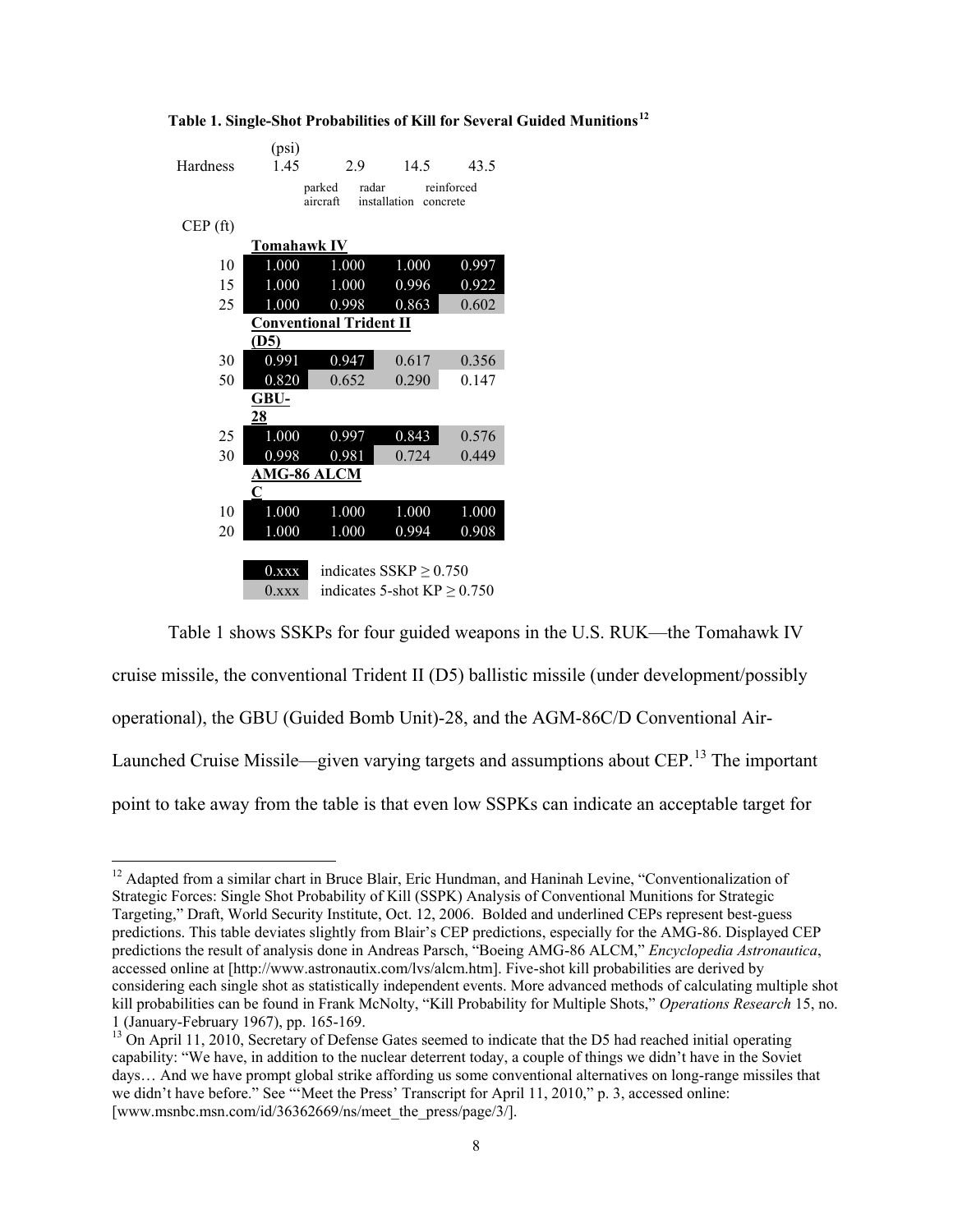guided weapons because multiple bombs or missiles (even dozens) can be assigned to the same target. In other words, mass can be used to supplement precision. This is illustrated by the table's notation of five-shot probabilities of kill.

#### <span id="page-11-0"></span>**C. Early Models for Reconnaissance-Strike**

The integration of key technologies is as least as important to reconnaissance-strike as the development of those technologies. This subsection explores early attempts to integrate guided weapons with targeting networks.

In the early 1970s, the Defense Advanced Research Projects Agency (DARPA) began a highly-classified study of how the military might leverage several emerging technologies. The *Long Range Research and Development Planning Program* (LRRDPP) was initiated by DARPA (originally ARPA) Director Stephen Lukasik and Fred Wikner, who informally represented the Defense Nuclear Agency. Lukasik believed that the United States might be on the cusp of a military technological revolution similar in importance to the nuclear revolution. Wikner, a former scientific advisor to General Creighton Abrams, played a part in ushering into the battlefield early forms of guided weapons.<sup>[14](#page-11-1)</sup>

LRRDPP brought an analytic team together with industry partners to examine potential military applications of "autonomous-terminal homing…, planned global positioning system satellites, and anticipated improvements in micro-computing and information-processing," among other emerging technologies.<sup>[15](#page-11-2)</sup>

LRRDPP produced more than just an assessment of emergent technologies. The LRDPP's summary report provided considerable detail for seven weapons system concepts,

<span id="page-11-1"></span><sup>&</sup>lt;sup>14</sup> Robert Zarate, "Introduction: Albert and Roberta Wohlstetter on Nuclear-Age Strategy," in Robert Zarate and Henry Sokolski, Eds., *Nuclear Heuristics: Selected Writings of Albert and Roberta Wohlstetter* (Carlisle, PA: Strategic Studies Institute, 2009), p. 53.

<span id="page-11-2"></span> $15$  Zarate, 2009, pp. 52-53.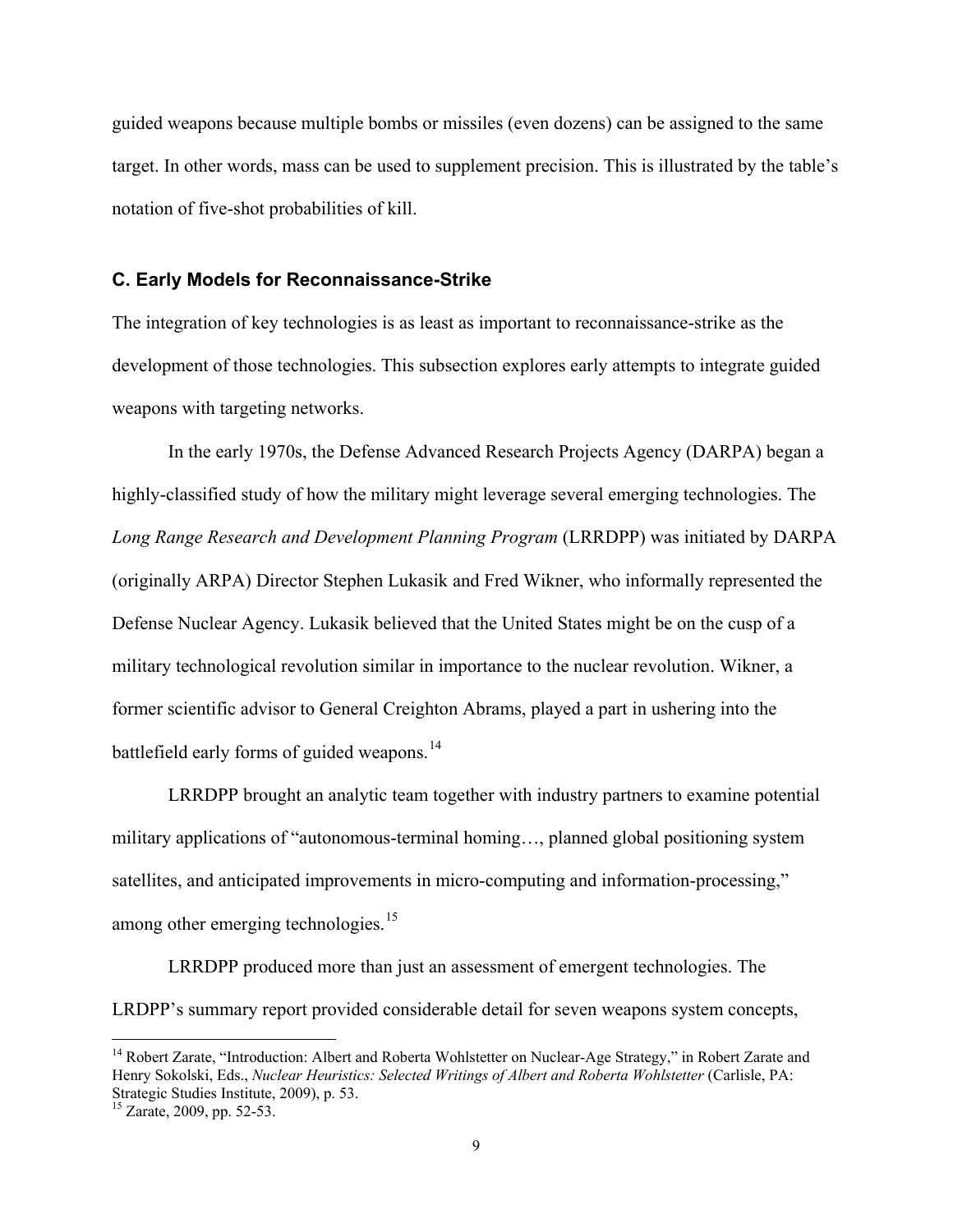nuclear and nonnuclear.<sup>[16](#page-12-0)</sup> Figure 1 depicts LRRDPP's concept for an unmanned aerial vehicle (UAV) with "reconnaissance, surveillance, missile strike, and kamikaze capability." The UAV's (referred to in the LRRDPP as an RPV, or remotely-piloted vehicle) concept of operations was to launch, fly several hundred miles, suppress enemy air defenses with stand-off guided weapons, proceed to target, and collide with the target. $17$ 

LRRDPP's RPV concept meets the requirements of a reconnaissance-strike system. The guided weapons requirement is satisfied with an armament of air-to-ground Maverick-class missiles. Additionally, two 1,000 pound high explosive warheads make the RPV a guided collision weapon. Microwave and long-wave infrared sensors qualify as advanced sensors, since they are all-weather and high-resolution. Finally, the requirement for C2 integration is satisfied with a two-way data link that transmits target images and steering commands. At longer ranges, this data is transmitted through high-altitude aircraft or satellite.

The RPV concept was fairly revolutionary in that it anticipated the merging of several guided weapons technologies. The RPV is essentially a cruise missile capable of dispensing submunitions at distance. The concept is arguably the forbear of the BGM-109D Tomahawk Land Attack Missile – Dispenser (TLAM-D), which dispenses 166 combined-effects bomblets dispersed in 24 packages.<sup>[18](#page-12-2)</sup> As the TLAM-D did not reach operational evaluation until 1988, LRRDPP's RPV concept was more than a decade ahead of its time.

<span id="page-12-0"></span><sup>&</sup>lt;sup>16</sup> D.A. Paolucci, "Summary Report of the Long Range Research and Development Planning Program (Draft)," (Falls Church, VA: Lulejian & Associates, Feb. 7, 1975), pp. 29-43.

<span id="page-12-2"></span><span id="page-12-1"></span><sup>&</sup>lt;sup>17</sup> Paolucci, 1975, p. 30. 18<br><sup>18</sup> Combined-effects: armor piercing, fragmentation, and incendiary. For concept discussion, see Office of Technology Assessment, *Monitoring Limits on Sea-Launched Cruise Missiles* (Washington, DC: Government Printing Office, 1992), p. 28.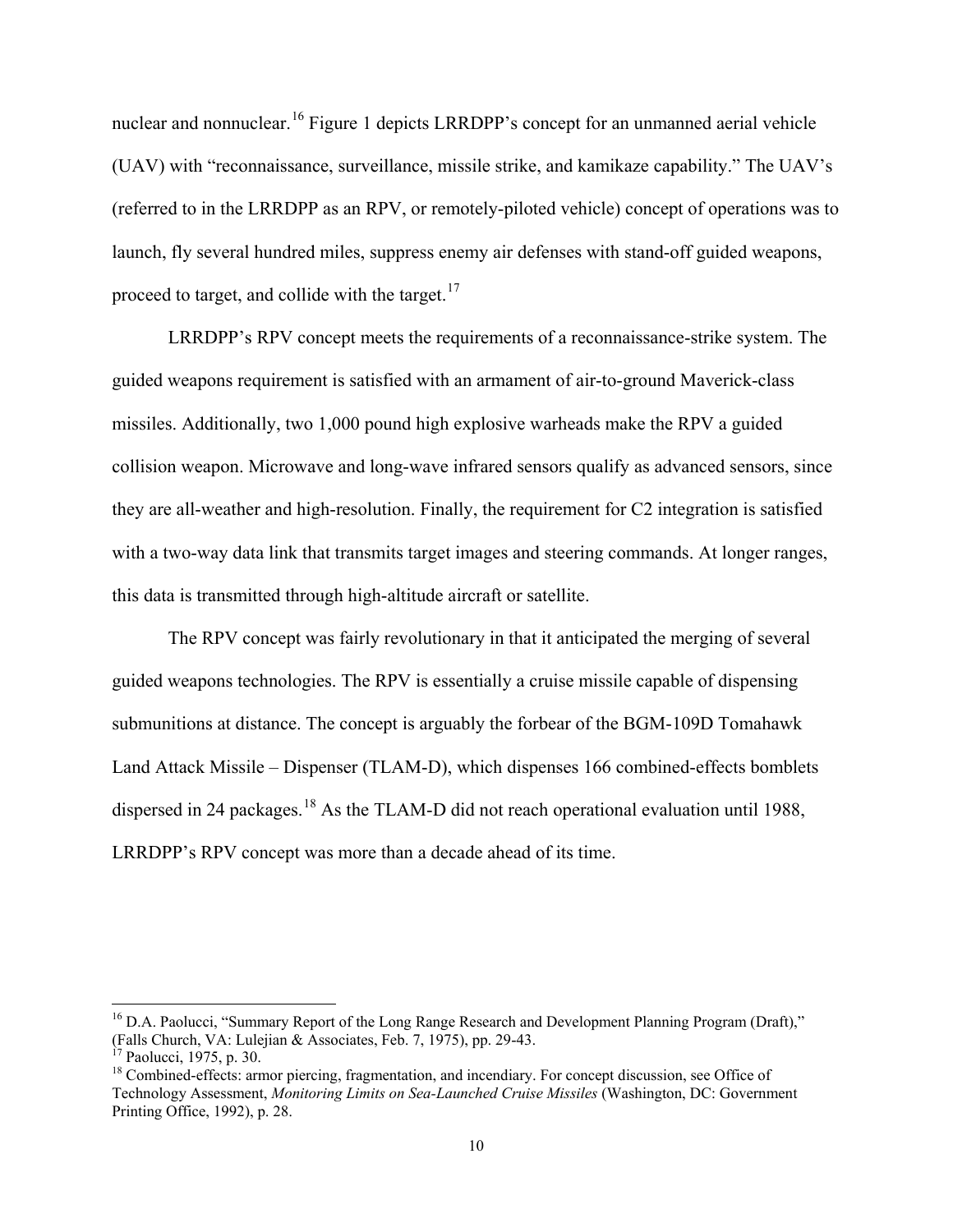**Figure 1. LRRDPP Concept for a UAV RUK[19](#page-13-1)**

<span id="page-13-0"></span>

In 1978, while serving as Undersecretary of Defense for Research and Engineering, William Perry established the Assault Breaker project to further explore the applications suggested in LRRDPP.<sup>[20](#page-13-2)</sup> Assault Breaker's concept was to integrate new guidance technologies, such as the Pave Mover radar, with a variety of air-to-ground and ground-to-ground strike options.

Assault Breaker called for "using standoff weapons to attack moving, rear echelon armor massed deep behind enemy lines."<sup>[21](#page-13-3)</sup> Such a concept represented the trifecta of the RUK: (1) precision strike (2) behind enemy lines (3) against mobile targets. At the time DARPA began

<span id="page-13-1"></span><sup>&</sup>lt;sup>19</sup> Source: Paolucci, 1975., p. 30. Image cleaned by author.<br><sup>20</sup> Watts, 2007, p. 11.

<span id="page-13-3"></span><span id="page-13-2"></span><sup>&</sup>lt;sup>21</sup> Source: Comptroller General of the United States, "Decisions to be Made in Charting Future of DOD's Assault Breaker," Report to the Congress, Feb. 28, 1981, p. i.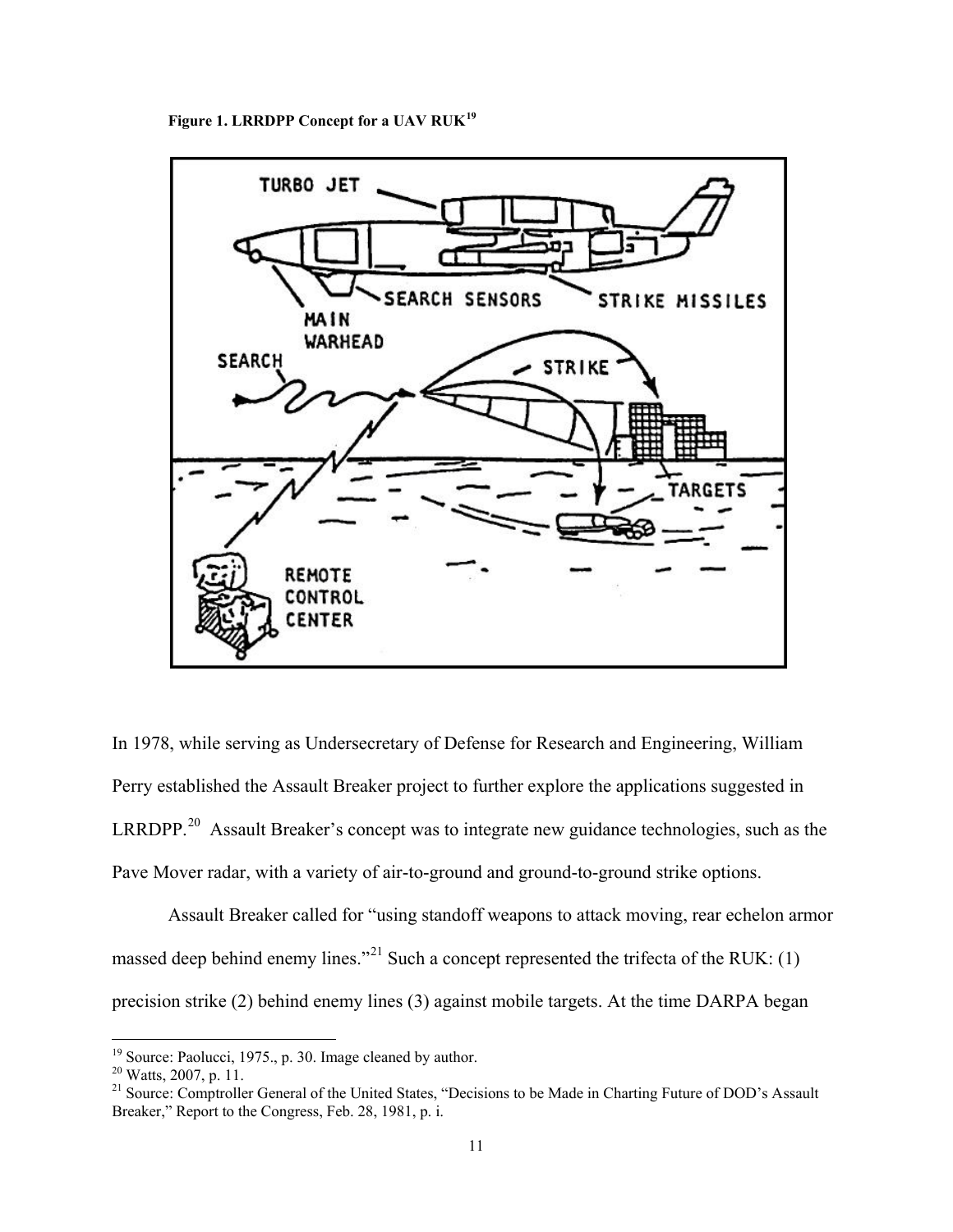research into Assault Breaker, the only non-nuclear option for destroying this type of target set was tactical aircraft.<sup>[22](#page-14-1)</sup> Assault Breaker, though, was a major leap forward in that it was a concept for stand-off strike. The program was to involve "using an airborne radar; airborne or surface launchers; strike missiles with submunition dispensers; self-guided submunitions that are dispensed over the target; and a communications, command, and control network to link the target acquisition, data transmission, and strike functions."[23](#page-14-2)

<span id="page-14-0"></span>



Assault Breaker illustrated the possibilities of linking guided weapons and sensors with a

common network. The sequence of operations for Assault Breaker was as follows:

The [PAVE MOVER] radar aircraft orbits behind the forward edge of the battle area and (1) surveys a designated area. (2) Radar data are transmitted to a data processing control station on the ground where it is (3) processed and analyzed for potential targets. These data are (4) used by the battlefield commander to

<span id="page-14-2"></span><span id="page-14-1"></span><sup>&</sup>lt;sup>22</sup> Comptroller General, 1981, p. 1.<br><sup>23</sup> Comptroller General, 1981, p. 1.<br><sup>24</sup> Comptroller General, 1981, p. 1.

<span id="page-14-3"></span>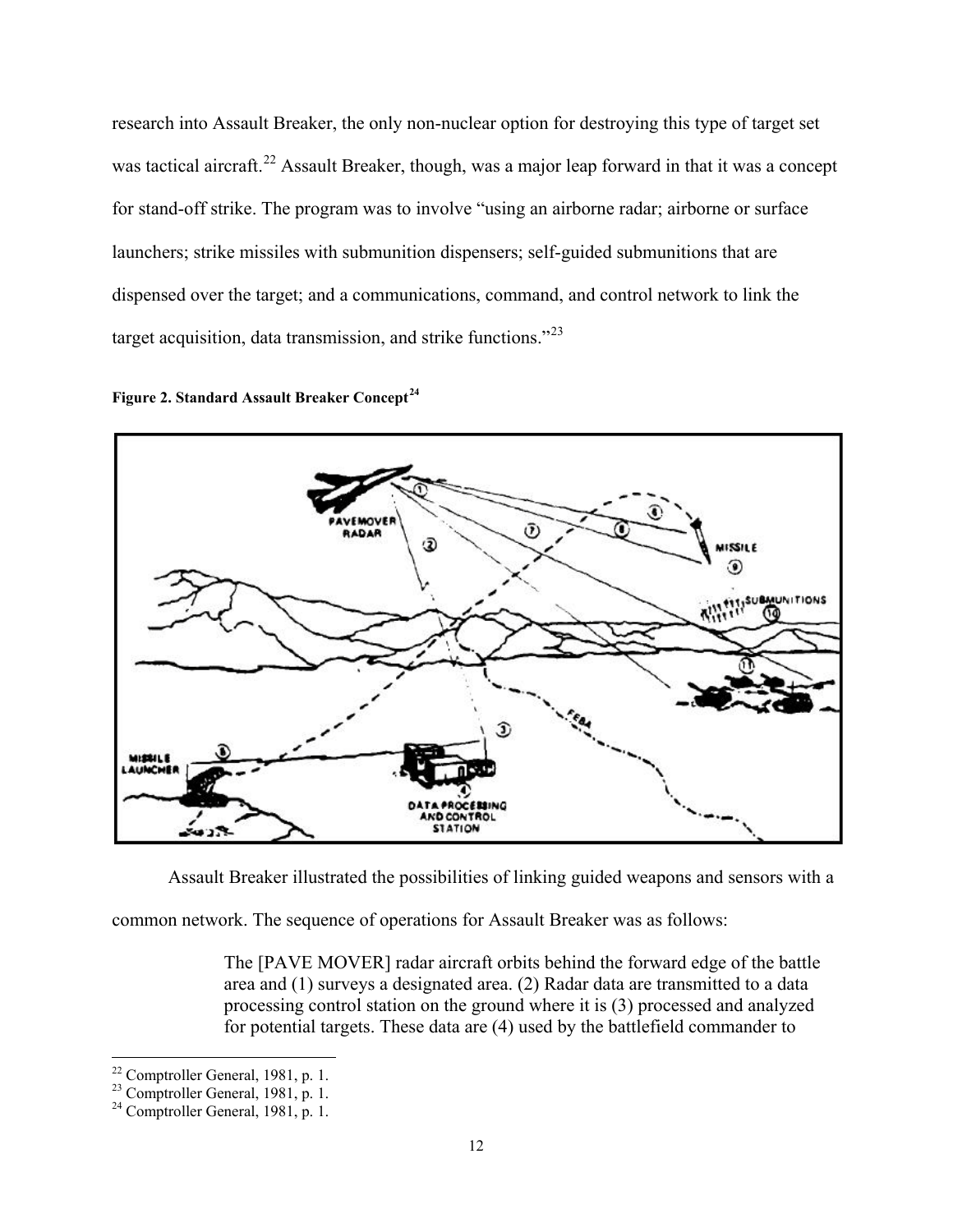formulate engagement decisions. Once the engagement decision is made, the radar tracks the targets, and (5) missiles are launched. The missile (6) flies to the submunition dispense point. For moving targets, the radar (7) tracks the missile and target before the submunitions are dispensed and (8) provides updated positions to the missile. At the dispense point, the missile (9) releases its submunitions over the target array. The submunitions then (10) acquire and (11) fly to the targets, and detonate their warheads. $25$ 

This sequence of events is depicted in Figure 2. As with any RUK, Assault Breaker was

driven by technological progress in a combination of: (1) munitions and munition delivery (i.e.,

platforms), (2) sensors, and (3) networks. Thus, even though most of the programs that were

spawned by Assault Breaker were eventually canceled, the initial concept of networking

platforms and sensors is common in all modern incarnations of the RUK.

<span id="page-15-0"></span> <sup>25</sup> Comptroller General, 1981, p. 1.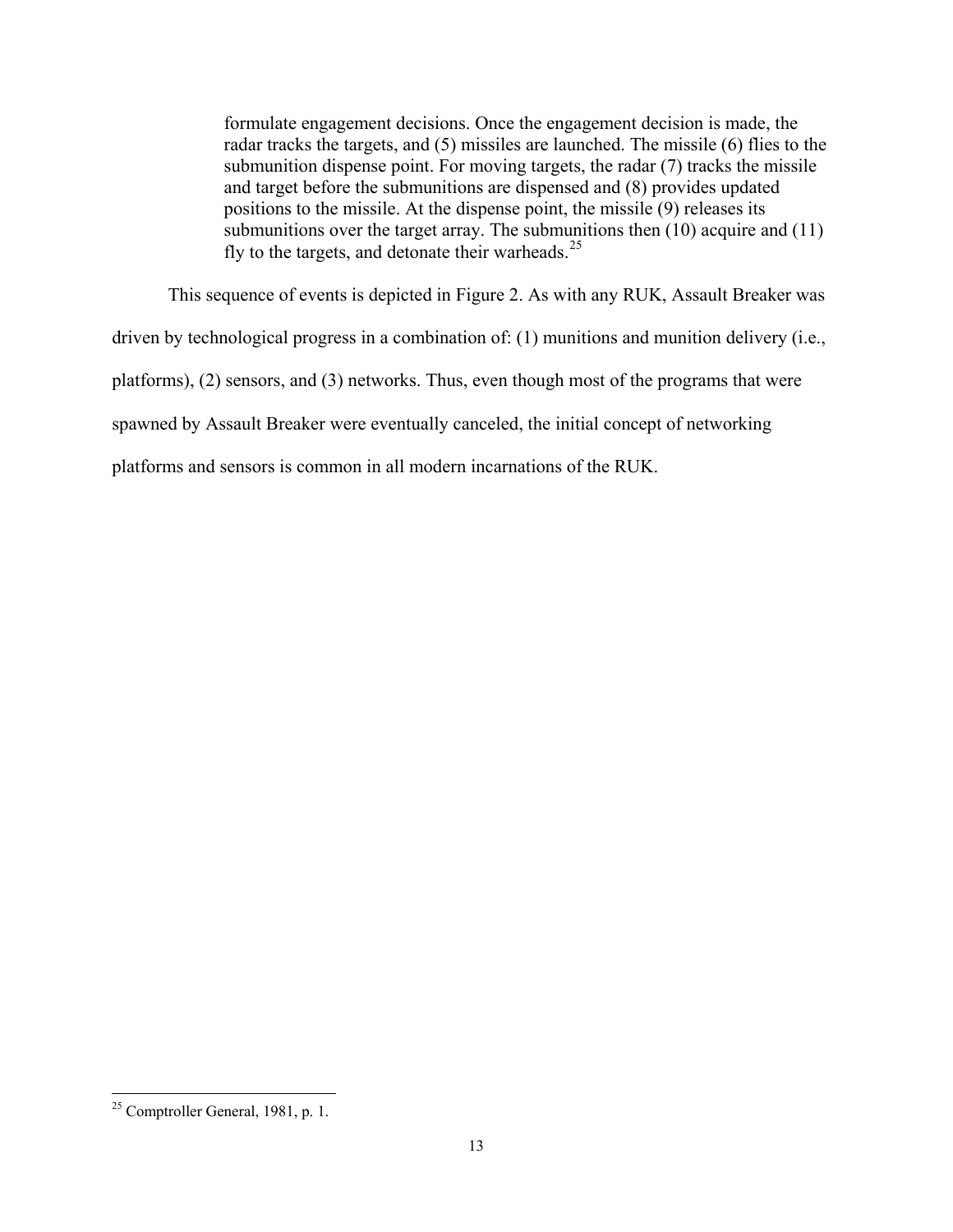# <span id="page-16-0"></span>**II. Asymmetry**

The United States and China have developed fundamentally different RUKs. Specifically:

- They emphasize development of fundamentally different categories of hardware systems. The U.S. RUK is platform-dominant, while the Chinese RUK is projectile-dominant.
- Each RUK has a different set of critical skills it must be able to accomplish.

In order to understand the competition between U.S. and Chinese RUKs, it is necessary to have a thorough understanding of how asymmetric RUKs originate and the unique effect they each have on operational art. As will be demonstrated in this and the next section, the first asymmetry is largely responsible for the second.

Although tempting, is not accurate to argue that the U.S. RUK is determined by its intended missions. Reconnaissance-strike missions take place in the context of the theater's correlation of forces, which is at least in part determined by what the enemy decides to build. In other words, U.S. reconnaissance-strike missions are limited by the target set provided by China. Stating that the hardware profile of the U.S. RUK is determined by the RUK's primary missions begs the question of *why* the Chinese constructed the specific force targeted by the United States. This paper takes the view that the skeleton for each RUK is shaped by durable, strategic-level factors.

This section's basic argument is that the reconnaissance-strike profile preferred by both countries is the result of three factors: theater geography, the threshold for military victory, and the overall balance of conventional forces. Each factor is addressed sequentially. Section III will look more closely at the concept of operations allowed by each RUK; this section addresses the first half of the puzzle: the origination of asymmetric RUKs.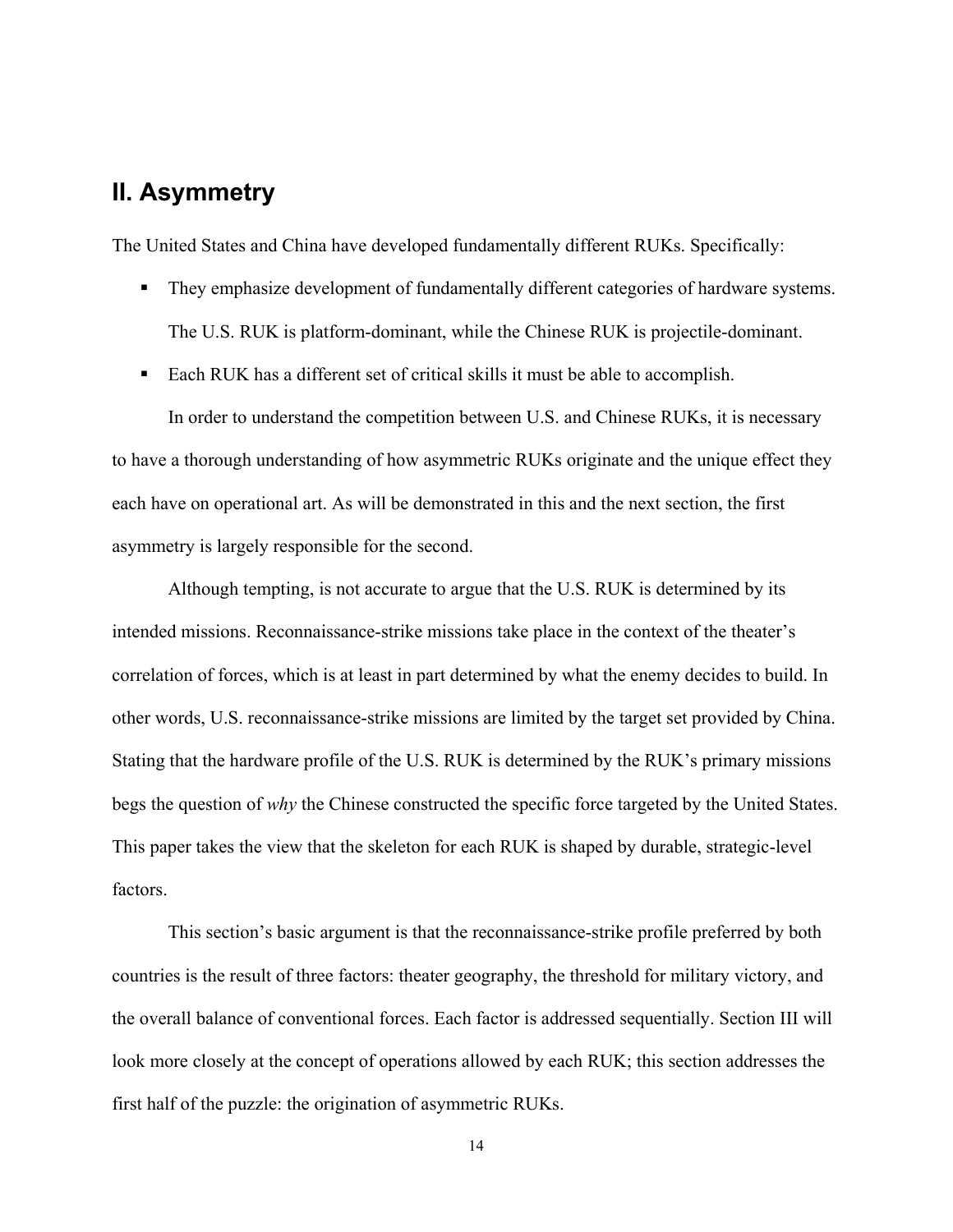This section introduces several important concepts.

- *Platform-intensity* is a measurement of the importance a platform relative to the importance of a munition in a given weapons system. It is defined by the distance-totarget covered by the platform divided by the distance-to-target covered by the munition after it is released from the platform.<sup>[26](#page-17-0)</sup> Platforms can be as complicated as a guided missile submarine or as simple as a ballistic missile transporter-erector-launcher (TEL).
- *Long-range strike* is defined as a strike mission that exceeds 1,000 miles, measured from the point of platform departure to the point of munition impact.
- *Stand-off strike* is not synonymous with long-range strike; the degree of stand-off strike is determined solely by the distance covered by the munition (in the case, a projectile) relative to the range of the target's primary defense mechanism. As applied in this paper, stand-off strike is a sliding scale—as opposed to a category with clear parameters.
- The most comprehensive study of the effect of *anti-access* capabilities on the U.S. military defines anti-access strategies as those that "aim to prevent U.S. force entry into a theater of operations."<sup>[27](#page-17-1)</sup> This paper takes a narrower view, defining anti-access at the level of weapons systems. Specifically, anti-access systems conduct stand-off defensive strike. Even more specifically, an anti-access system uses stand-off strike to attack offensive-strike platforms.

The relationship between these concepts is illustrated in Figure 3 (Chinese systems on left; U.S. systems on right).

<span id="page-17-1"></span><span id="page-17-0"></span><sup>&</sup>lt;sup>26</sup> Unless otherwise noted, distance is measured on a two-dimensional XY field.<br><sup>27</sup> Andrew Krepinevich, Barry Watts, and Robert Work, *Meeting the Anti-Access and Area-Denial Challenge* (Washington, D.C.: Center for Strategic and Budgetary Assessments, 2003), p. 5.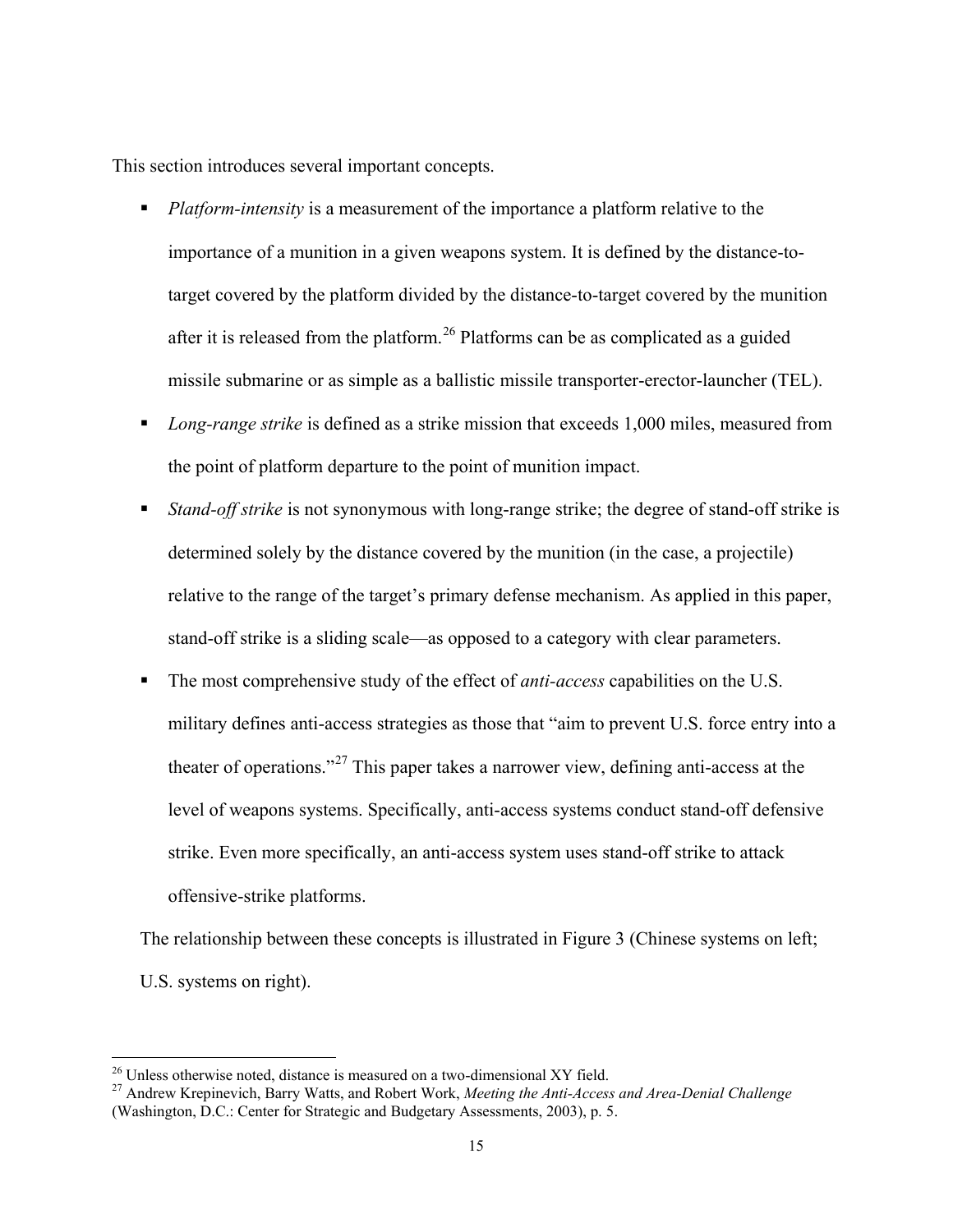<span id="page-18-1"></span>**Figure 3. Relationships of U.S. and Chinese RUKs[28](#page-18-1)**

<span id="page-18-0"></span>

<sup>&</sup>lt;sup>28</sup> Point-based air defense included to provide example of non-stand-off, projectile-intensive strike.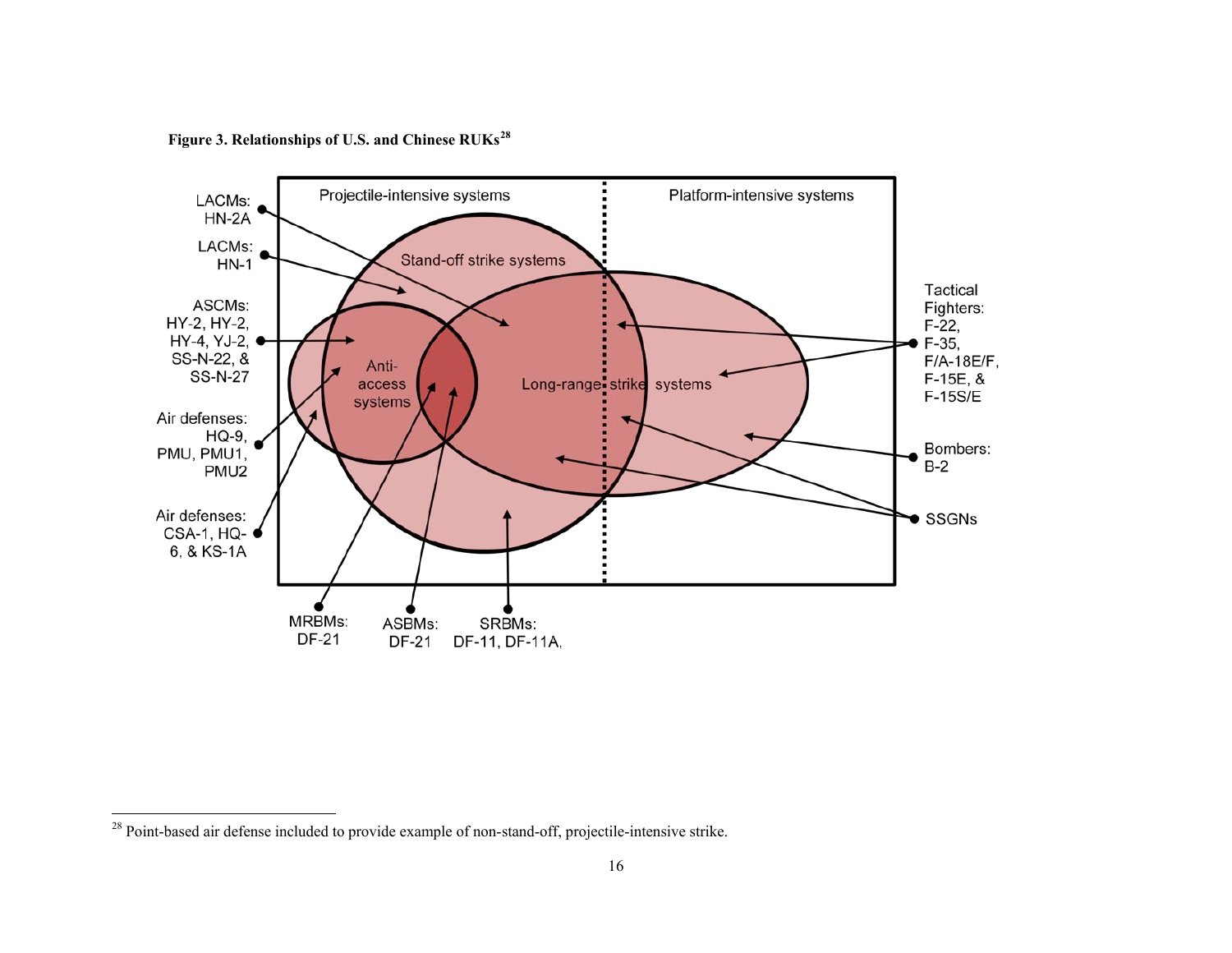## <span id="page-19-0"></span>**A. First Order Cause: Theater Geography**

The United States projects power in the Western Pacific through a network of regional ports and airfields. As Table 2 show, U.S. forward operating bases (FOBs) in the Pacific theater are overwhelming concentrated in South Korea and Japan.

|             | U.S. Navy                       | Type                                                                             | Comments                                                         | U.S. Air Force                     | Comments                                                                  |
|-------------|---------------------------------|----------------------------------------------------------------------------------|------------------------------------------------------------------|------------------------------------|---------------------------------------------------------------------------|
|             | <b>Barking Sands</b>            | NAS/AF                                                                           |                                                                  | <b>Bellows AFS</b>                 |                                                                           |
| Hawaii      | Pearl Harbor                    | NS/B; NSY                                                                        |                                                                  | Hickam AFB                         |                                                                           |
|             | <b>NCTAMS</b><br><b>EASTPAC</b> | <b>NSF</b>                                                                       |                                                                  |                                    |                                                                           |
|             | Kaneohe Bay<br>Camp Smith       | MCB/AS<br>$\rm MCB/AS$                                                           |                                                                  |                                    |                                                                           |
|             | Atsugi                          | NAS/AF                                                                           |                                                                  | Kadena AB                          | part of Okinawa complex;<br>largest air power hub in<br>Pacific           |
| Japan       | Misawa                          | NAS/AF                                                                           | only combined, joint service Misawa AB<br>installation in WESPAC |                                    | only combined, joint service<br>installation in WESPAC                    |
|             | Okinawa                         | NS/B;<br>MCB/AS                                                                  | major site: 10 Marine Bases Yokota AB<br>+ Kadena                |                                    |                                                                           |
|             | Sasebo<br>Yokosuka<br>Iwakuni   | $\ensuremath{\mathit NS}\xspace/\ensuremath{\mathit B}\xspace$<br>NS/B<br>MCB/AS |                                                                  |                                    |                                                                           |
|             | Chinhae                         | NS/B                                                                             |                                                                  | Kunsan AB                          |                                                                           |
| South Korea |                                 |                                                                                  |                                                                  | Osan AB                            | most forward deployed<br>major air base; administers<br>5 other air bases |
|             |                                 |                                                                                  |                                                                  | Pusan AB<br>Sachon AB<br>Yechon AB |                                                                           |

<span id="page-19-1"></span>

|  |  |  |  |  |  |  |  |  |  | Table 2. U.S. Navy and Air Force Forward Operating Bases |  |
|--|--|--|--|--|--|--|--|--|--|----------------------------------------------------------|--|
|--|--|--|--|--|--|--|--|--|--|----------------------------------------------------------|--|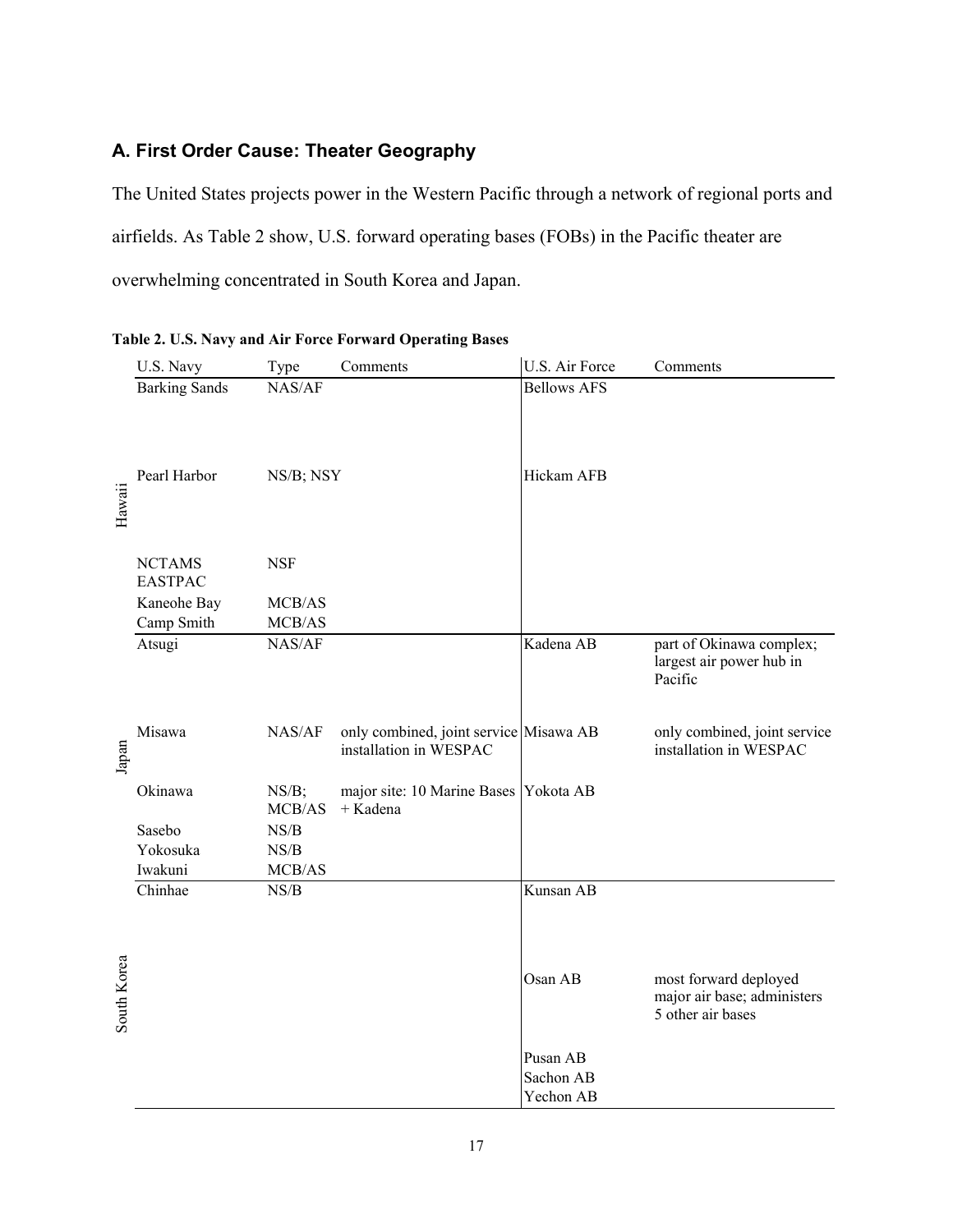| Diego Garcia                         | <b>NSF</b> |                                              | Diego Garcia "Camp Justice"                                                     |
|--------------------------------------|------------|----------------------------------------------|---------------------------------------------------------------------------------|
| Guam                                 | <b>NSF</b> | includes Apra Harbor and<br>other facilities | Andersen AFB, Guam                                                              |
|                                      |            | NAS/AF=Naval Air Stations and Air Facilities |                                                                                 |
| NS/B= Naval Stations and Naval Bases |            |                                              |                                                                                 |
| NSF=Naval Support Facility           |            |                                              |                                                                                 |
| NSY=Naval Shipyards                  |            |                                              |                                                                                 |
|                                      |            | MCB/AS=Marine Corps Air Stations and Bases   |                                                                                 |
| Other Facilities                     | Comments   |                                              |                                                                                 |
| Wake Island                          |            |                                              | Army launch-support facility operated under caretaker permit by USAF; primarily |
|                                      |            | provides logistics support                   |                                                                                 |
| Saipan                               |            |                                              |                                                                                 |
| Tinian                               |            |                                              |                                                                                 |

Kwajalein **Army ballistic missile defense test site**; supports Deep Space operations

There are two reasons that U.S. reliance on Japan and South Korea for its forward posture is a cause for concern. First, due to the host-nation political concerns, it is unclear whether the United States would be able to conduct high intensity operations from these bases. More importantly, any base within the first island chain is vulnerable to a much higher density barrage of cruise and ballistic missiles. This point is illustrated in Table 3, which shows the range from mainland China of several important U.S. FOBs and forward-operating locations; Table 4, which shows the quantity of various land-based theater missiles in the Chinese arsenal; and Table 5, which illustrates the relationship between projectile range, projectile quantity (potential density), and the strength of the anti-access effect.

#### <span id="page-20-0"></span>**Table 3. Distance from China of Major U.S. Forward Locations**

Palau minimal U.S. presence; Navy Seabee team

| Select East Asia Bases of | Distance from  |
|---------------------------|----------------|
| Operation                 | mainland China |
| Korea (Osan)              | 250 miles      |
| Japan (Kadena)            | 400 miles      |
| Philippines (Subic Bay)   | 700 miles      |
| Palau                     | $1,600$ miles  |
| Guam                      | 1,875 miles    |
| Diego Garcia (out of      |                |
| theater)                  | $2,650$ miles  |
| Hawaii (Hickam AFB)       | $4,150$ miles  |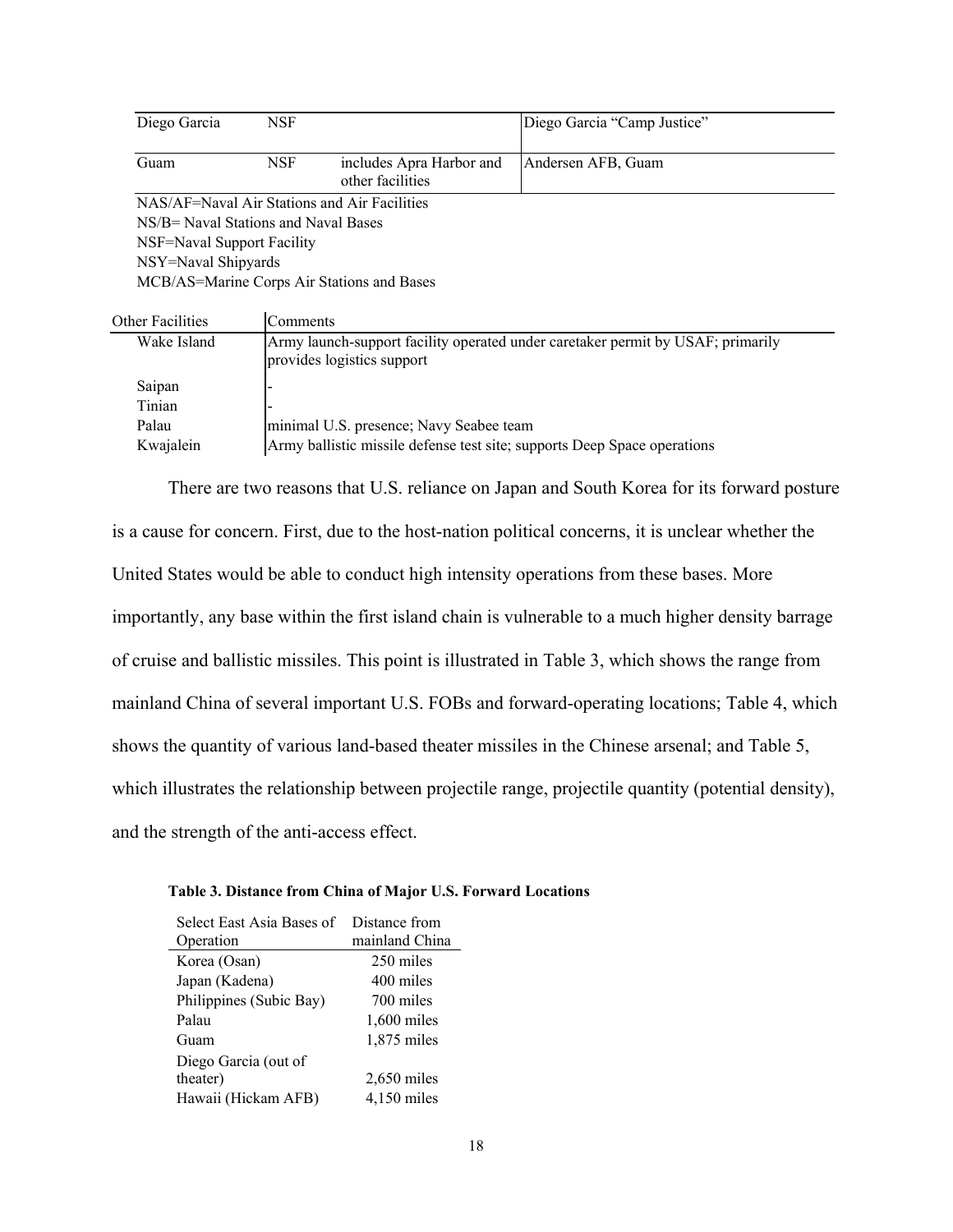The scarcity of dry land, combined with the growing threat posed by Chinese theater missiles to FOBs in the first island chain, cause the U.S. RUK to prioritize sea-based systems which allow the United States to exploit maritime depth—and long-range systems that are capable of operating from increasingly distance bases.

The influence of geography on China's RUK is nearly the opposite. While the United States is a maritime power, China is a continental power, and it has strong incentives to develop land-based systems that exploit its continental depth.

The major advantage of continental depth is the potential for dispersal, which is facilitated by China's most enduring advantage: access to interior lines of communication on the continent.<sup>[29](#page-21-0)</sup> Soviet theorists during the 1980s argued that if dueling countries both possessed RUKs, war would be determined by the side most capable of dispersing its own forces and exposing its opponent's.<sup>[30](#page-21-1)</sup> There are two general reasons that dispersal is valuable in reconnaissance-strike warfare.

First, dispersal can provide added early warning against first strikes. Albert Wohlstetter, one of the first to write about dispersal in the missile age, argued the following: "[I]f the dispersed bases are within a warning net, dispersal can help to provide warning against some sorts of attack, since it forces the attacker to increase the size of his raid and so makes it more

<span id="page-21-0"></span><sup>&</sup>lt;sup>29</sup> Lawrence Spinetta, "The Malacca Dilemma'—Countering China's String of Pearls with Land-Based Airpower," thesis presented to the School of Advanced Air and Space Studies, Air University, 2006, pp. 22. Also, Harold Brown, Joseph Prueher, and Adam Segal, *Chinese Military Power* (New York: Council on Foreign Relations, 2003), p. 3.

<span id="page-21-1"></span><sup>30</sup> Stuart Koehl, "Forward Defense: And the 'Hama Rules,'" *The Weekly Standard*, Dec. 20, 2007, accessed online: [www.weeklystandard.com/Content/Public/Articles/000/000/014/497qscsz.asp?pg=1].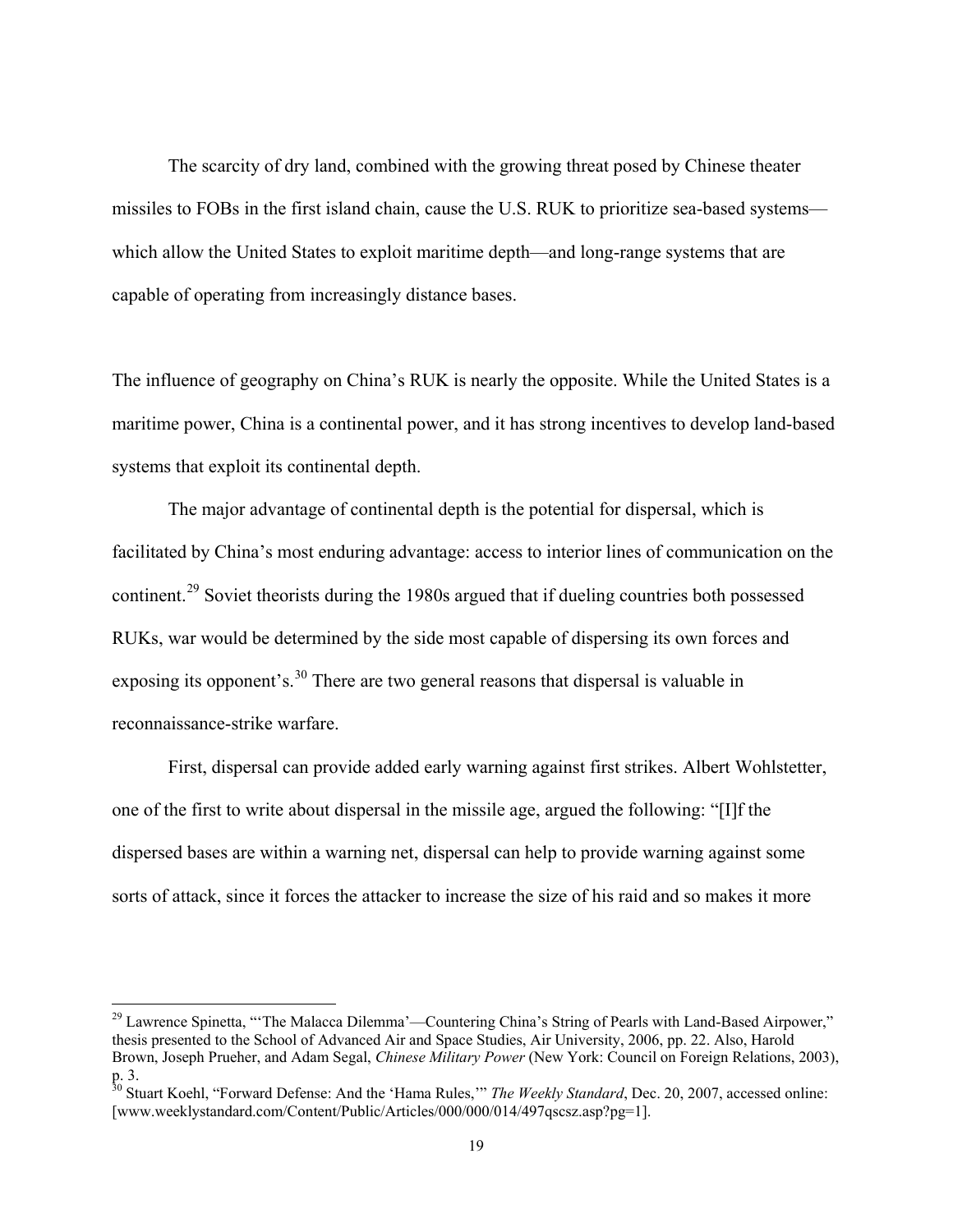liable to detection…"[31](#page-22-1) In twenty-first century warfare, dispersed bases within close proximity benefit from shared over-the-horizon radar coverage. For example, the AN/TPS-71 Relocatable Over the Horizon Radar can cover a 64 degree wedge at ranges over 500 miles and less than 1,600 miles. $32$ 

Second, dispersal leads to a greater intelligence, surveillance, and reconnaissance (ISR) and logistics burden on the adversary by increasing the "problem of coordination."<sup>[33](#page-22-3)</sup> Simply, forcing the enemy to attack many discrete sites increases the complexity of the operation. Of course, conducting dispersed operations is also associated with coordination difficulties. The primary implication is that dispersed militaries require better C2. Nevertheless, the ISR burden is far greater when attacking a dispersed force than when conducting operations with a dispersed force, for the simple reason that a dispersed military requires only C2 to know the location of its own forces. Adversaries, on the other hand, require high performance from full targeting networks.

### <span id="page-22-0"></span>**B. First Order Cause: The Threshold for Military Victory**

China's interest in the Western Pacific is different from that of the United States. U.S. regional goals include protecting the region from domination by a single power, defending strategic lines of communication, protecting allies, and—most generally—preserving its own freedom of action. The last goal—freedom of actions for U.S. forces, is the standard by which both sides would define victory in a U.S.-China war.

<span id="page-22-1"></span><sup>&</sup>lt;sup>31</sup> Albert Wohlstetter, "The Delicate Balance of Terror," Writings of Albert Wohlstetter, P-1472, RAND Corporation (Nov. 6, 1958; revised Dec. 1958), accessed online at: [http://www.rand.org/about/history/wohlstetter], citation under section "IV: The Delicacy of the Balance of Terror."

<span id="page-22-2"></span><sup>32</sup> "AN/TPS-71 ROTHR (Relocatable Over-the-Horizon Radar," *Weapons of Mass Destruction (WMD)*, Global Security, accessed online at: [http://www.globalsecurity.org/wmd/systems/an-tps-71.htm].<br><sup>33</sup> Wohlstetter, 1958, citation under section "V: Uses and Risks of Bases Close to the Soviets."

<span id="page-22-3"></span>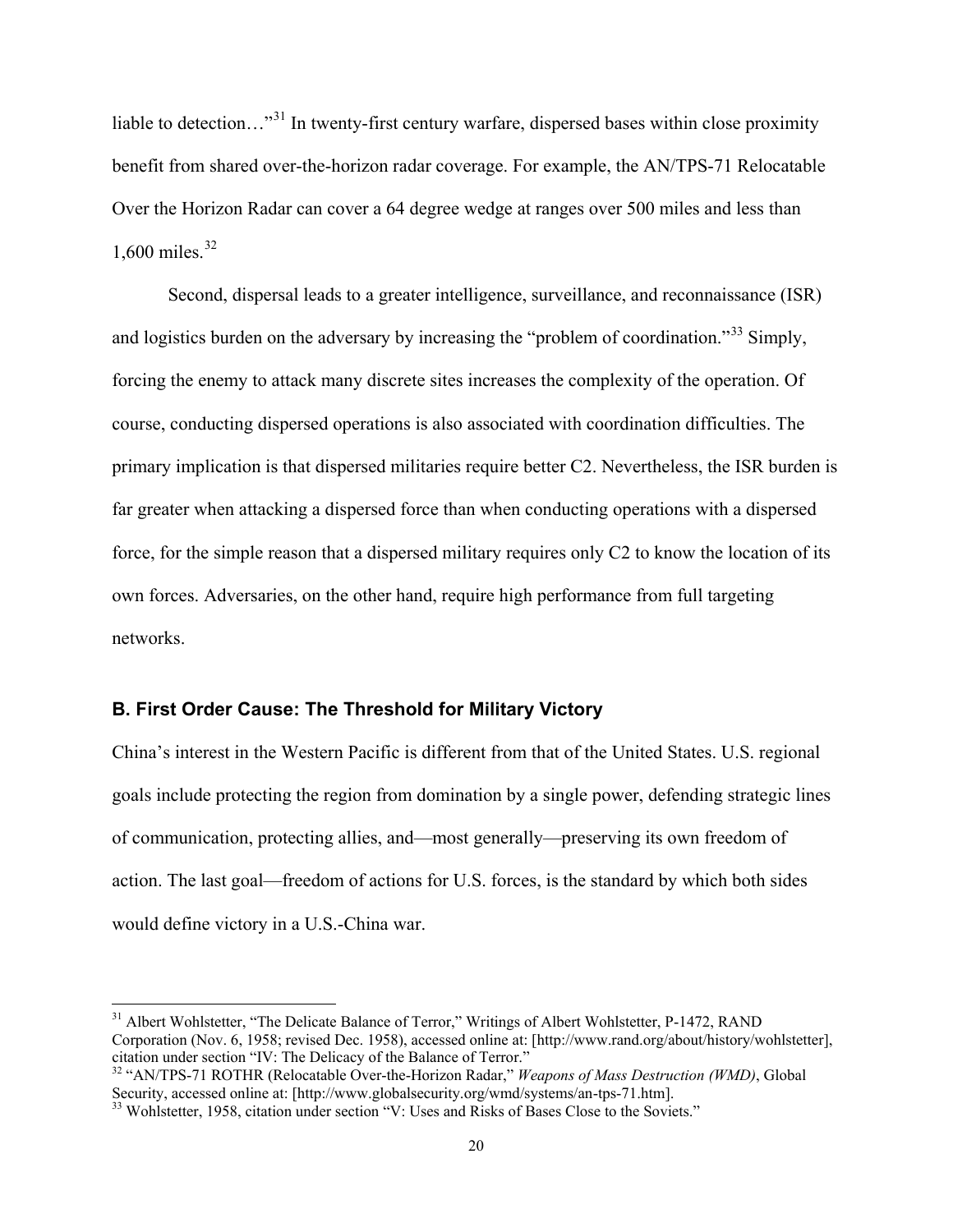In a war with the United States, China's threshold for victory is the ability to restrict U.S. freedom of action. From the Chinese perspective, U.S. forces within the second island chain constitute a credible threat against the Chinese mainland. Thus, the Western Pacific as a geographic entity has strategic value to the United States; that is, it is not just a battlespace, but the stage from which it conducts operations and projects power.

Freedom of action, for instance, means that the full might of the U.S. joint force can be brought to bear to ensure that U.S. allies are not coerced by China. As long as the United States maintains dominance in overall balance of military forces (discussed in the next subsection), U.S. freedom of action entails the ability to preserve the status quo. For the United States, the ability ensure freedom of access requires an RUK capable of surviving in a hostile staging area. Thus, survivability factors, such as mobility and stealth, are critical for weapons systems.

Since China is able to compensate for its inability to create maritime depth by exploiting continental depth, it can make a distinction between the battlespace and staging area. The ability to make this distinction is a major advantage because it opens the door to a force posture that focuses more heavily on stand-off than on direct engagement. Thus, the Chinese RUK is dominated by land-based cruise and ballistic missiles.

Decades of deliberating pursuing an asymmetric strategy have left an indelible mark on the Chinese RUK. China's cruise and ballistic missile programs have been described as a "pocket of excellence" within its generally distressed and ineffectual defense-industrial-technological base.<sup>[34](#page-23-0)</sup> The missile sector of the Chinese defense industry has made steady

<span id="page-23-0"></span> <sup>34</sup> Evan S. Medeiros, et. al., *A New Direction for China's Defense Industry* (Santa Monica, CA: RAND Corporation, 2005),. 51.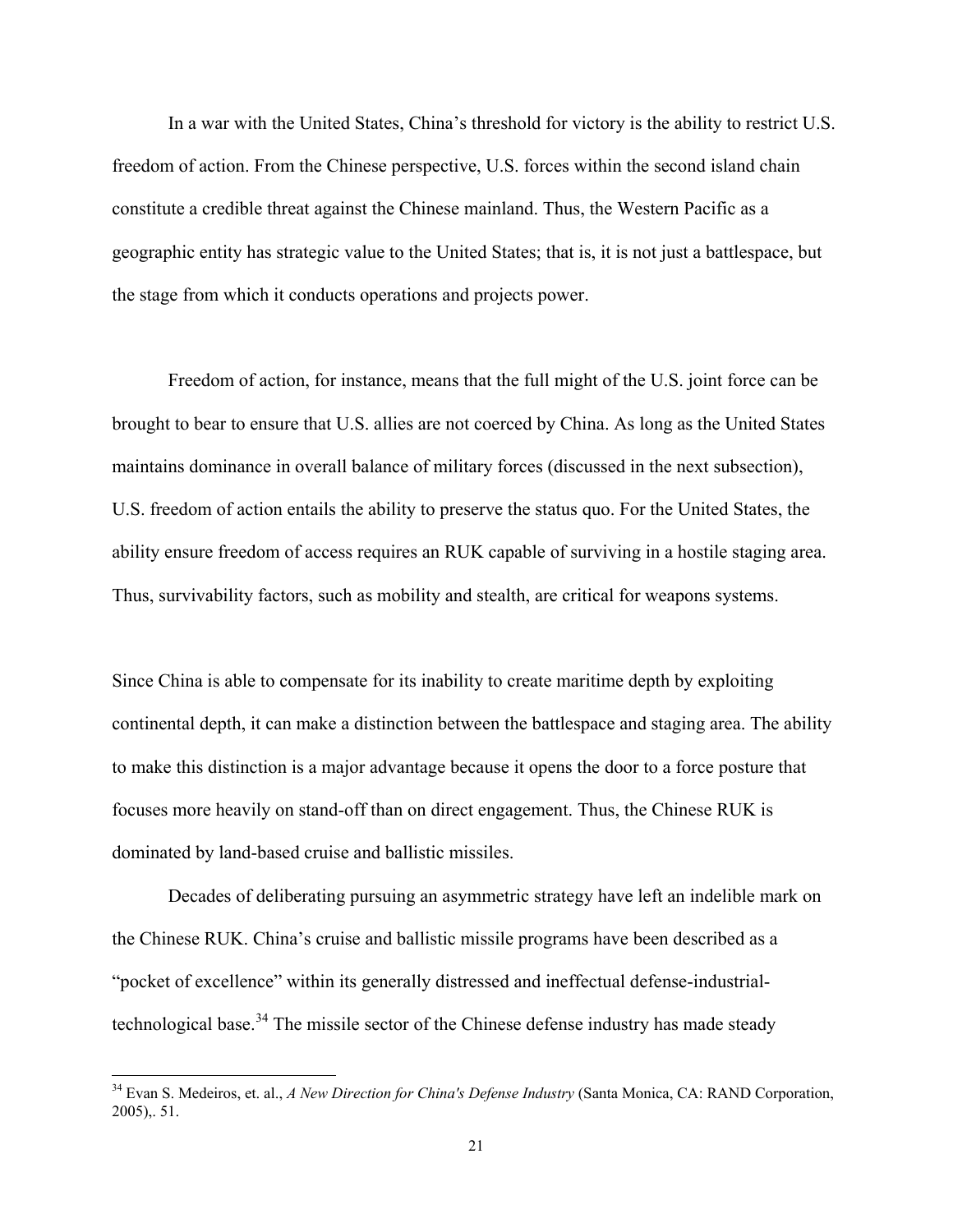technological advances for the last 50 years—a stark contrast to the inability of China to indigenously develop and produce modern naval and aviation platforms.<sup>[35](#page-24-0)</sup> As China grows more willing and able to confront the U.S. military presence in East Asia, it relies on anti-ship cruise missiles (ASCMs) and anti-ship ballistic missiles (ASBMs) to threaten a maritime zone of exclusion within its first island chain and to plausibly threaten all maritime assets west of Guam. Advances in propulsion technology have made land-attack cruise missiles LACMs an important supplement to theater ballistic missiles.

<span id="page-24-0"></span> <sup>35</sup> Medeiros, 2005, p. 52.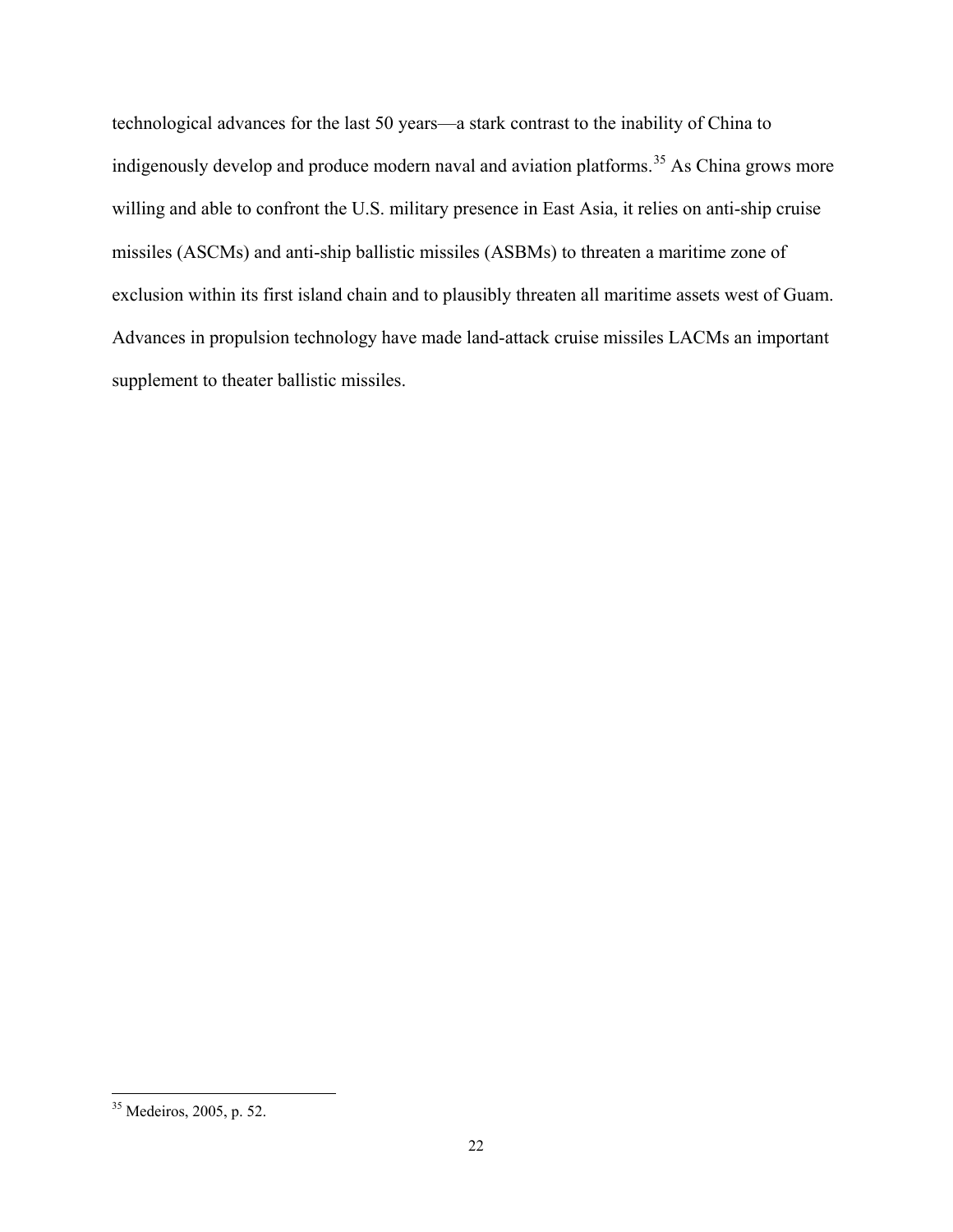<span id="page-25-1"></span><span id="page-25-0"></span>

| <b>Designator</b>                  | <b>Type</b> | Range<br>(miles) | Guidance                           |                      |         |                |                                                                               |
|------------------------------------|-------------|------------------|------------------------------------|----------------------|---------|----------------|-------------------------------------------------------------------------------|
| HY-2 (CSS-N-3                      |             |                  | autopilot w/ active radar or       |                      |         |                |                                                                               |
| SILKWORM)                          | <b>ASCM</b> | 59               | IR; self-control plus homing       |                      |         |                |                                                                               |
| $HY-3$ (CSS-X-6                    |             |                  |                                    |                      |         |                |                                                                               |
| SAWHORSE)                          | <b>ASCM</b> | 112              | INS & active radar                 |                      |         |                |                                                                               |
| HY-4 (CSSC-7<br>SADSACK)           | <b>ASCM</b> | 90               | autopilot & active radar           |                      |         |                |                                                                               |
| YJ-2 (CSSC-X-                      |             |                  |                                    |                      |         |                |                                                                               |
| 8 SACCADE)                         | <b>ASCM</b> | 75               | INS, active radar                  |                      |         |                |                                                                               |
| $SS-N-22$ (land-                   |             |                  | INS, datalink, active $\&$         |                      |         |                |                                                                               |
| based variant)                     | <b>ASCM</b> | 110              | passive radar                      |                      |         |                |                                                                               |
| $SS-N-27$ (land-<br>based variant) | <b>ASCM</b> | 137              | INS, active radar                  | <b>CEP</b><br>(feet) | Payload |                |                                                                               |
|                                    |             |                  |                                    | $50-$                | (kg)    |                |                                                                               |
| $HN-1$                             | <b>LACM</b> | 373              | INS/GPS, TERCOM                    | 65                   | 400     |                |                                                                               |
|                                    |             |                  |                                    |                      |         | # in           |                                                                               |
| $HN-2A$                            | <b>LACM</b> | 1118             | <b>INS/GPS, TERCOM</b>             | 16                   | 400     | <b>Service</b> | <b>Comments</b>                                                               |
|                                    |             |                  | strap-down INS, computer           |                      |         |                |                                                                               |
| DF-11 (CSS-7)                      | <b>SRBM</b> | $174-$<br>217    | digitized with terminal<br>control | 1640                 | 800     | $435 -$<br>475 | single or cluster warhead; 30-45 min. launch<br>prep                          |
| <b>DF-11A (CSS-7</b>               |             | $217-$           |                                    | $\lt$                |         |                | likely CEP of 65-100 ft with option for optical                               |
| Mod 2)                             | <b>SRBM</b> | 329              | <b>INS &amp; GPS</b>               | 656                  | 500     | $\overline{?}$ | correlation terminal targeting                                                |
|                                    |             |                  | strap-down INS, computer           |                      |         |                |                                                                               |
| DF-15 (CSS-6)                      | <b>SRBM</b> | 373              | digitized with terminal<br>control | 1968                 | 600     | $275 -$<br>315 | single or cluster warhead; 30 min. launch prep;<br>enhanced accuracy with GPS |
|                                    |             |                  | gyro-platform INS with             | 984-                 |         |                | 10-15 min. launch prep; longer range Mod 2 to                                 |
| DF-21 (CSS-5)                      | <b>MRBM</b> | 1335             | onboard computer                   | 1312                 | 600     | 19-23          | replace Mod 1                                                                 |
| <b>DF-21A (CSS-5</b>               |             |                  | <b>INS</b> with radar correlation  |                      |         |                |                                                                               |
| $Mod\overline{2}$                  | <b>MRBM</b> | 1553             | and GPS                            | 164                  | 500     |                | possible option for EMP warhead                                               |

**Table 4. Primary Theater Strike Missiles in Chinese RUK[36](#page-25-1)**

<sup>36</sup> Sources on next page.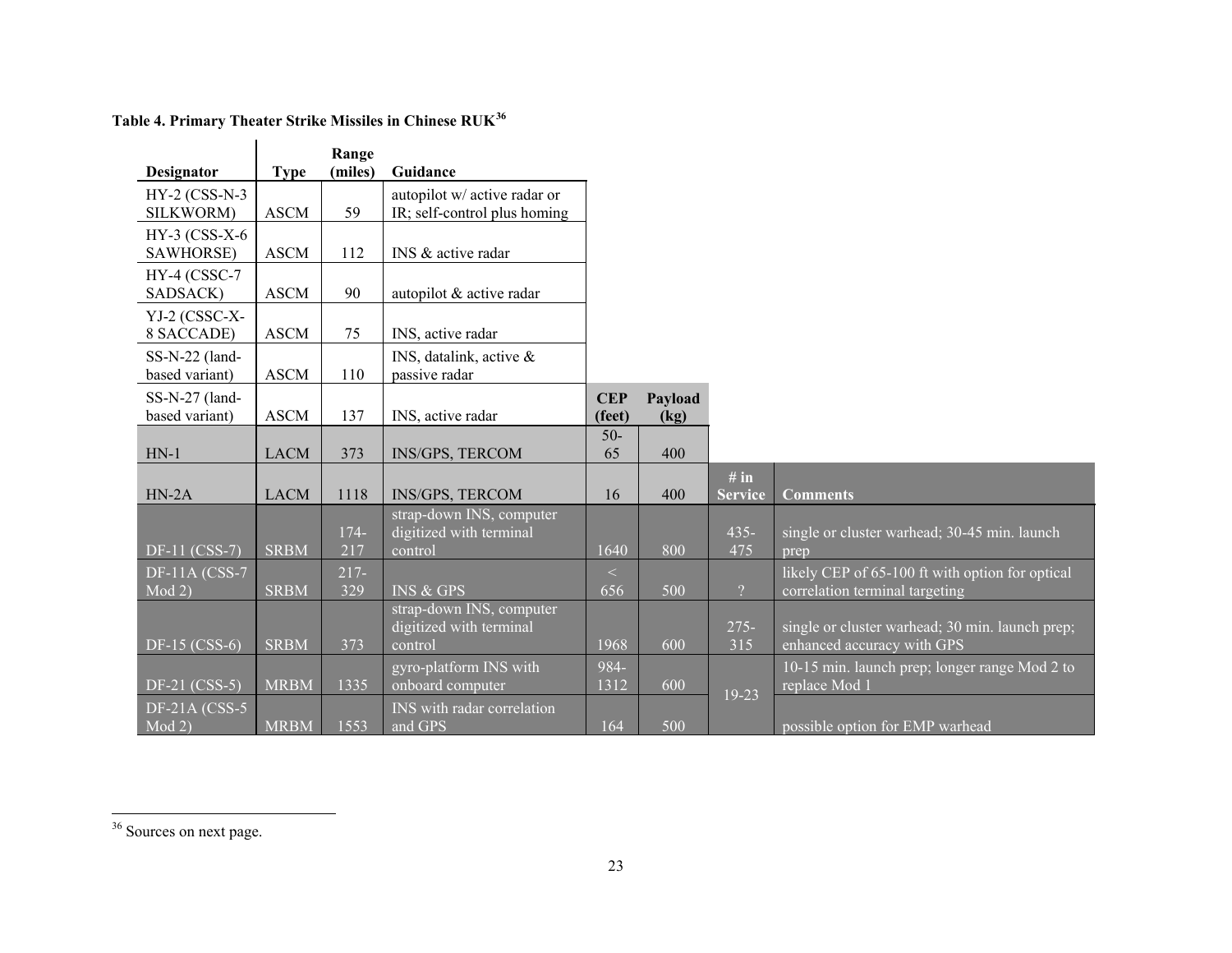Table 4 shows combat characteristics of the major land-based theater strike missiles in China's inventory.<sup>[37](#page-26-0)</sup> These missile are the foundation of China's anti-access capability.

The relationship between anti-access and reconnaissance-strike is a source of possible confusion. Anti-access strategies and capabilities attempt to create a zone of exclusion in which the risk of operating is prohibitively high for an adversary. China's stockpile of land-based theater missiles is able to achieve anti-access effects when potential downrange weapons density is high enough to create a risk of destruction seen as prohibitive by U.S. commanders.

Surface ships are generally more vulnerable than aircraft, which are generally more vulnerable than submarines. Theoretically, a highly robust network of sensors and shooters could create a zone of complete anti-access. In reality, China's undersea warfare capabilities practically guarantee a high degree of assured access for U.S. submarines. Furthermore, China's anti-access network will always be more vigorous closer to the mainland, as a greater number of cruise and ballistic missiles can be employed at this range.

The process by which China's arsenal of cruise and ballistic missiles create the operational effect of anti-access is governed by two specific attributes of the arsenal. Land-based cruise and ballistic missiles constitute the technological foundation for anti-access. Both are stand-off weapons that allow China to form an asymmetric strategy based on principles of range and density.

<span id="page-26-0"></span><sup>&</sup>lt;sup>37</sup> Guidance system descriptions come mostly from the Nuclear Threat Initiative's China Database, supplemented by information from the Claremont Institute's MissileThreat.com project. Chinese Defence Today's webpage on "Missiles and Space Launch Vehicles" provided supplemental figures for CEP and stockpile size. NTI provided details regarding ballistic missile launch preparation. Quantitative data obtained from this source was usually inaccurate. When possible, NTI numbers are not used unless double-checking proves them congruent with thirdparty estimations. Range, number of missiles in service, CEP, and payload may occasionally represent a discretionary average of reported measurements from two or more sources.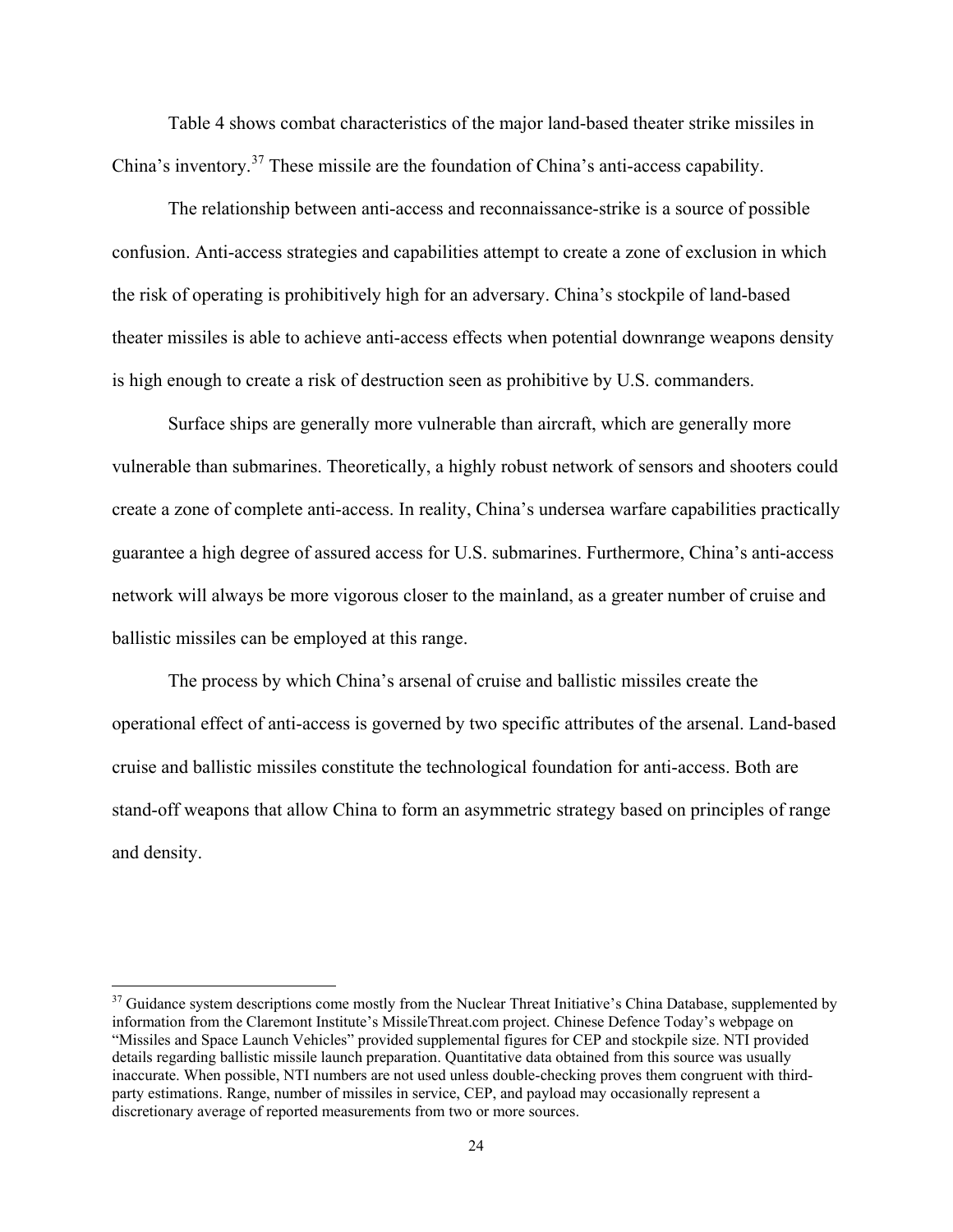- Range is the "extent or distance limiting the operation or action of something."<sup>[38](#page-27-1)</sup> Standoff weapons allow China to engage the United States indirectly, possibly nullifying its conventional air and naval inferiority.
- **•** Density potential downrange is a measure of the total ordnance mass with which China can threaten a battle area. When concentrated in significant numbers, cruise and ballistic missiles have the potential to credibly threaten U.S. surface ships and regional bases, denying the United States entry into certain contested zones or, in the extreme, access to an entire region.

|                | <b>Short Range</b>                                           | Long Range                                                                             |  |
|----------------|--------------------------------------------------------------|----------------------------------------------------------------------------------------|--|
| Low            | <i>Surface fleet:</i> may be<br>unsafe in littoral<br>waters | <i>Surface fleet:</i> some<br>danger to entire fleet                                   |  |
| <b>Density</b> | <i>Regional bases:</i> only<br>in marginal danger            | <i>Regional bases:</i> only<br>in marginal danger                                      |  |
| High           | Surface fleet:<br>definitely unsafe in<br>littoral waters    | <i>Surface fleet:</i> very<br>inhospitable theater<br>environment for<br>surface fleet |  |
| <b>Density</b> | <i>Regional bases: all</i><br>but a few safe                 | <i>Regional bases:</i> may<br>be in significant<br>danger                              |  |

<span id="page-27-0"></span>**Table 5. Range and Density as Determinants of Anti-Access Strength**

Table 5. shows the threat to the U.S. surface fleet and regional bases from variable binary range and density inputs. Range and density work together to determine the strength of the anti-access effect, and thus the RUK. Simply, potential weapons density determines the impenetrability of

<span id="page-27-1"></span> <sup>38</sup> Joint Chiefs of Staff, *Joint Publication 1-02: Department of Defense Dictionary of Military and Assorted Terms* (as amended through Oct. 31, 2009), p. 449.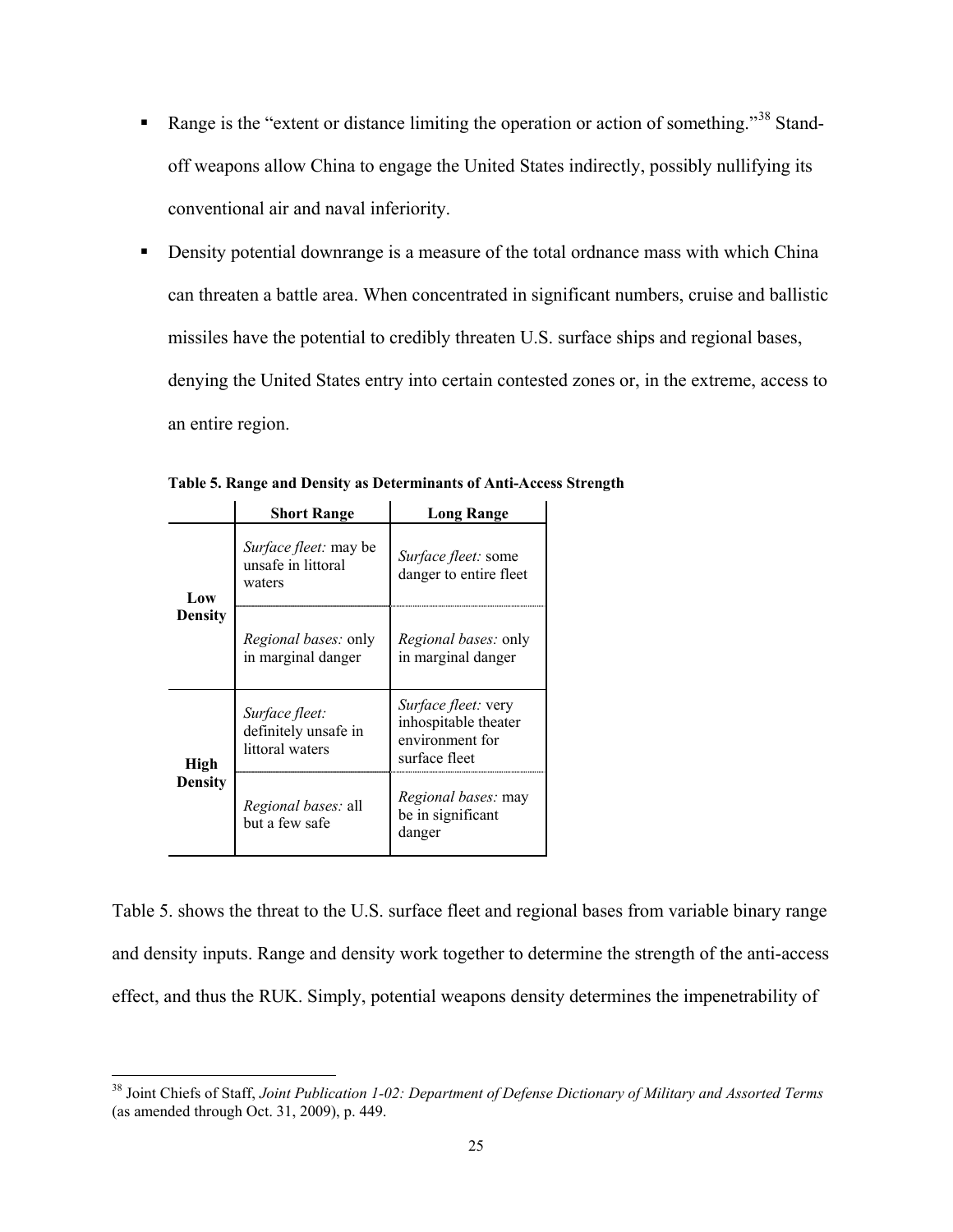the anti-access zone, and the distribution of missile ranges in the stockpile determines the size of the anti-access zone.

### <span id="page-28-0"></span>**C. First Order Cause: The Balance of Conventional Forces**

The United States attempts to control the Western Pacific by creating maritime depth via its network of regional basing facilities and a strong blue water naval presence. China, on the other hand, lags behind the United States in the quantity, quality, and training of their air and naval forces.<sup>[39](#page-28-2)</sup>

A rough depiction of comparative fleet strengths is shown in Table 6. Any attempt by the Chinese to engage the United States in competition for symmetric control of the Western Pacific would be costly and unsuccessful. Because China sees an ability to challenge hostile powers in the Western Pacific as vital to its national security, it is forced into an asymmetric strategy for projecting power into the theater.

|                                            |         | <b>United States</b>       | China   |                            |  |
|--------------------------------------------|---------|----------------------------|---------|----------------------------|--|
| <b>Cruise Missile</b><br><b>Submarines</b> | Current | <b>Number</b><br>Projected | Current | <b>Number</b><br>Projected |  |
| Converted Ohio SSGNs                       | 4       | $\theta$                   |         |                            |  |
| <b>Aircraft Carriers</b>                   |         |                            |         |                            |  |
| <b>CVN</b> Multipurpose                    | 10      | $\overline{2}$             | 0       |                            |  |
| Non-nuclear Multipurpose                   |         | $\Omega$                   |         |                            |  |
| <b>Cruisers</b>                            |         |                            |         |                            |  |
| Guided Missile Cruisers                    | 22      | $\Omega$                   | 0       |                            |  |
| <b>Destroyers</b>                          |         |                            |         |                            |  |
| $DDG-1000s$                                |         |                            |         |                            |  |

<span id="page-28-1"></span>**Table 6. U.S. and Chinese Fleet Strength (Large Strike Craft)[40](#page-28-3)**

<span id="page-28-3"></span><span id="page-28-2"></span> $39$  Medeiros, 2005, ch. 3-4.<br> $40$  Not all U.S. assets may be available for East Asian theater operations. Concept of operation for U.S. frigates is primarily anti-submarine warfare. Table excludes smaller ships (e.g. Fast Attack Craft). Source: Stephen Saunders, ed., *Jane's Fighting Ships 2007-2008* (Cambridge, UK: Cambridge University Press, 2007), pp. 115, 873.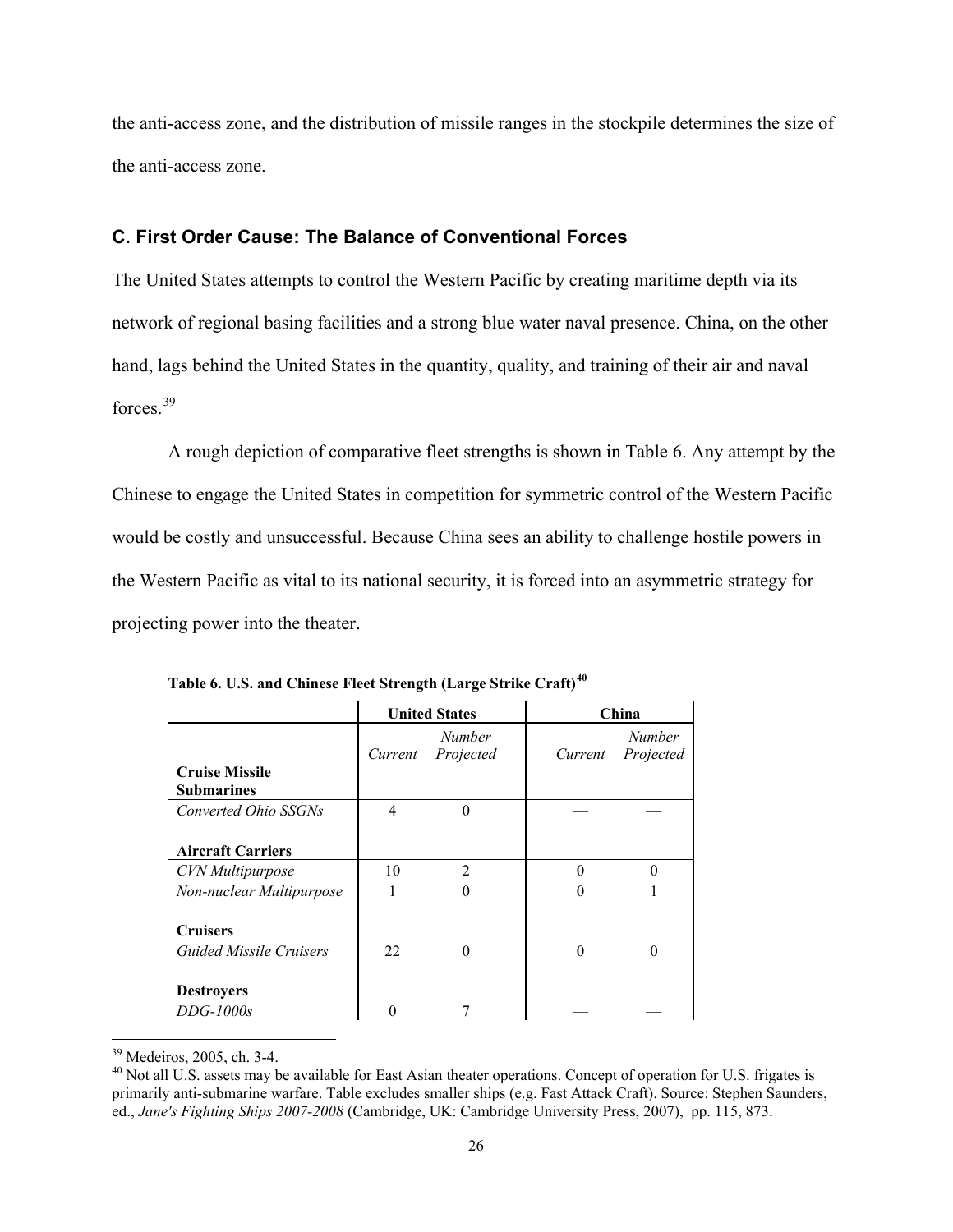| Other DDGs                   |    |  |  |
|------------------------------|----|--|--|
| <b>Frigates</b>              |    |  |  |
| <b>Littoral Combat Ships</b> |    |  |  |
| Other Frigates               | 30 |  |  |

Table 7 shows the program of record for the U.S. RUK; China's program of record for its RUK is unknown, but a close approximation of its current RUK is reflected in the list of land-based cruise and ballistic missiles in Table 4 and the S-300s in Table 10.

These data illustrate the most fundamental difference between the hardware profile of U.S. and Chinese RUKs. The U.S. RUK is platform-intensive. In fact, each factor discussed in this section incentives a platform-intensive RUK. The scarcity of dry land encourages the creation of a large surface fleet dominated by aircraft carriers. The fact that the U.S. staging area doubles as the contested battlespace encourages the development of mobile, stealthy (i.e., survivable) reconnaissance-strike platforms.

|                    | <b>Tactical Aircraft</b>                                                                                    | C4ISR                                                                                                                                          | Other                                                                             |
|--------------------|-------------------------------------------------------------------------------------------------------------|------------------------------------------------------------------------------------------------------------------------------------------------|-----------------------------------------------------------------------------------|
| Air Force Programs | $10 - 11$ theater strike wing-<br>equivalents (with 72 primary<br>mission aircraft per wing-<br>equivalent) | 8 ISR wing-equivalents (with<br>up to 380 primary mission<br>aircraft)                                                                         | 5 long-range strike (bomber)<br>wings (with up to 96 primary<br>mission aircraft) |
|                    | 6 air superiority wing-<br>equivalents (with 72 primary<br>mission aircraft per wing-<br>equivalent)        | 3 command and control wings<br>and 5 fully operational air and<br>space operations centers (with<br>a total of 27 primary mission<br>aircraft) |                                                                                   |
|                    |                                                                                                             | 10 space and cyberspace<br>wings                                                                                                               |                                                                                   |
| Navy<br>Programs   | $10 - 11$ aircraft carriers and 10<br>carrier air wings                                                     | $126 - 171$ land-based ISR and<br>electronic warfare (EW)<br>aircraft (manned and<br>unmanned)                                                 | 4 guided missile submarines                                                       |

<span id="page-29-0"></span>**Table 7. U.S. Reconnaissance-Strike Platforms through 2015**

Finally, because the United States leads in the overall-balance of conventional forces, it is able to exploit the global commons and develop an RUK based on mobile platforms.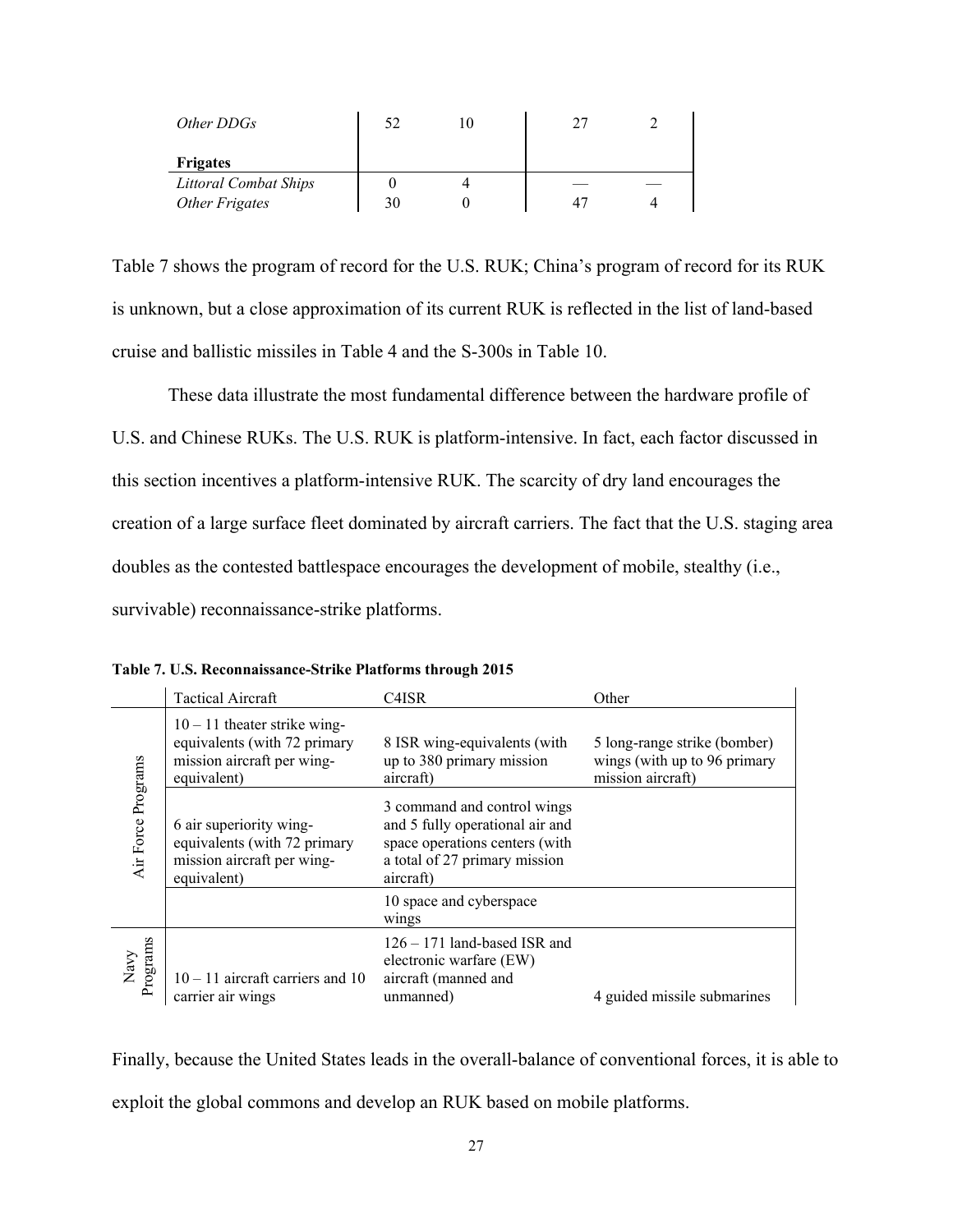The Chinese response is an RUK that attempts to control the Western Pacific with stand-

off reconnaissance-strike from the continental periphery. Vis-à-vis the United States, China's

maritime strategy is "essentially a sea-denial strategy."<sup>[41](#page-30-1)</sup>

This section's argument is summarized in Table 8.

|                                                 | Theater Geography                                                       | Threshold for Military<br>Victory                                                                                  | <b>Balance of Forces</b>                                                                                                                       |
|-------------------------------------------------|-------------------------------------------------------------------------|--------------------------------------------------------------------------------------------------------------------|------------------------------------------------------------------------------------------------------------------------------------------------|
| Status of Factor                                | $China = continental$<br>power; $U.S.$ = maritime<br>power              | Does the U.S. have<br>freedom of action in W.<br>Pac?                                                              | U.S. has conventional<br>force superiority across all<br>domains (air, sea,<br>undersea)                                                       |
| Durability of<br>Factor                         | Permanent                                                               | Long-term $(30+)$ years)                                                                                           | Medium-long-term $(15+)$<br>years)                                                                                                             |
| Influence of<br>Factor on U.S.<br>military      | Dry land scarce; U.S.<br>often forced to operate<br>from long distances | W. Pac is both a potential<br>battlespace and a staging<br>area                                                    | U.S. Able to exploit the<br>commons in the air and at<br>sea                                                                                   |
| Hardware<br>Implications for<br><b>U.S. RUK</b> | + Long-range systems;<br>+ Maritime systems                             | + Survivability (stealth,<br>mobility, etc.)                                                                       | + Mobile platforms                                                                                                                             |
| Influence of<br>Factor on Chinese<br>military   | Enormous potential for<br>land-based dispersal                          | Only need to limit access<br>to W. Pac as an effective<br>staging area for operations<br>inside first island chain | Will lose vast majority of<br>symmetric platform-on-<br>platform engagements in<br>global commons (i.e.,<br>tacair dogfights, ASW,<br>$etc.$ ) |
| Hardware<br>Implications for<br>Chinese RUK     | + Land-based systems                                                    | + Anti-access systems                                                                                              | + Stand-off strike systems                                                                                                                     |

#### <span id="page-30-0"></span>**Table 8. Summary of First-Order Factors Shaping U.S. and Chinese RUKs**

Asymmetry can be defined as "acting, organizing, and thinking differently than opponents in order to maximize one's own advantages, exploit an opponent's weaknesses, attain the initiative,

<span id="page-30-1"></span> <sup>41</sup> Paul Dodge, "China's Naval Strategy and Nuclear Weapons: The Risks of Intentional and Inadvertent Nuclear Escalation," *Comparative Strategy* 24, No. 5 (Nov.-Dec. 2005), p. 416.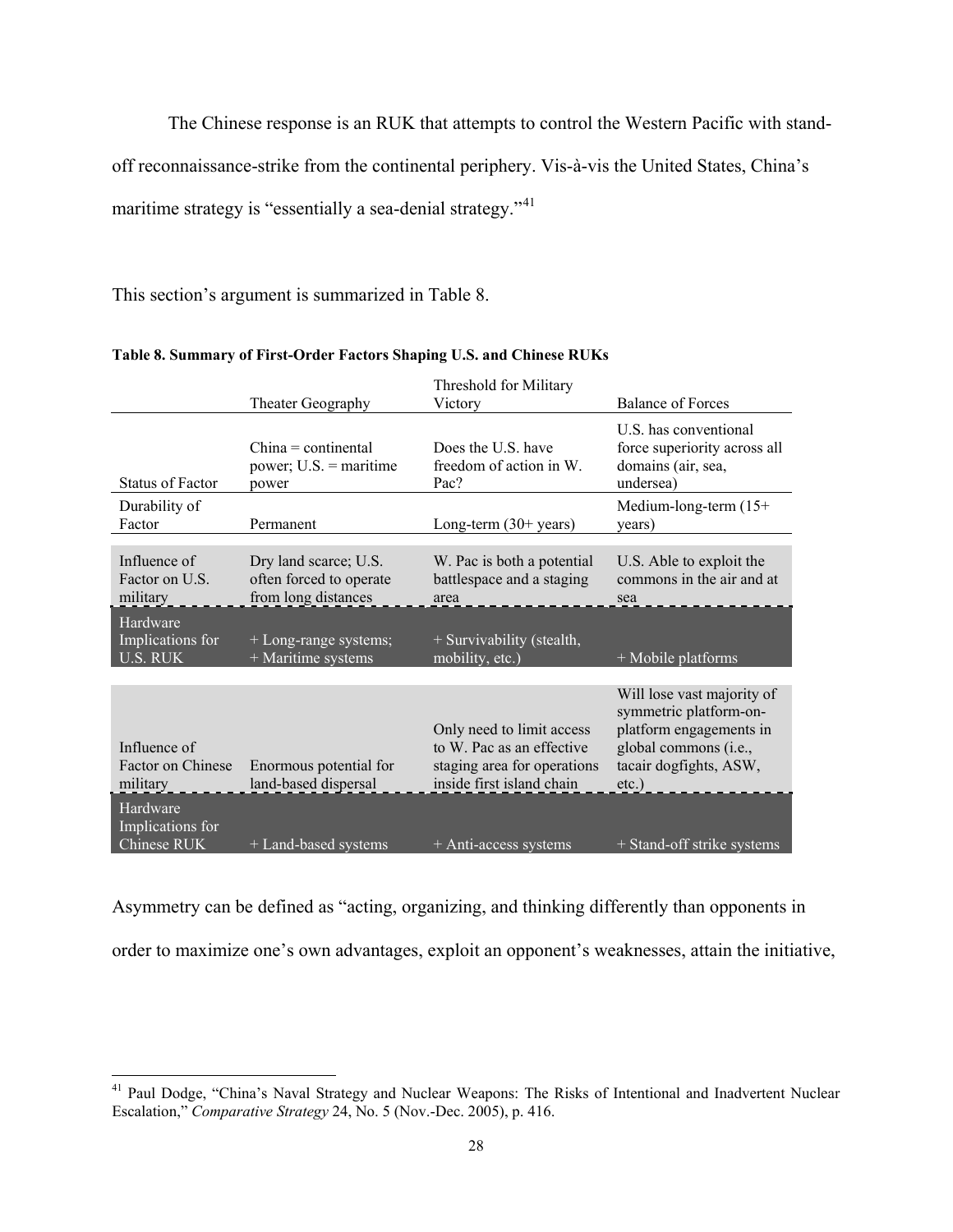or gain greater freedom of action."<sup>[42](#page-31-0)</sup> China's asymmetric RUK responds to three factors: theater geography, the threshold for military victory, and the conventional force balance.

<span id="page-31-0"></span> <sup>42</sup> Steven Metz and Douglas V. Johnson, *Asymmetry and U.S. Military Strategy: Definition, Background, and Strategic Concepts* (Carlisle, PA: Strategic Studies Institute, U.S. Army War College, 2001), p. 9.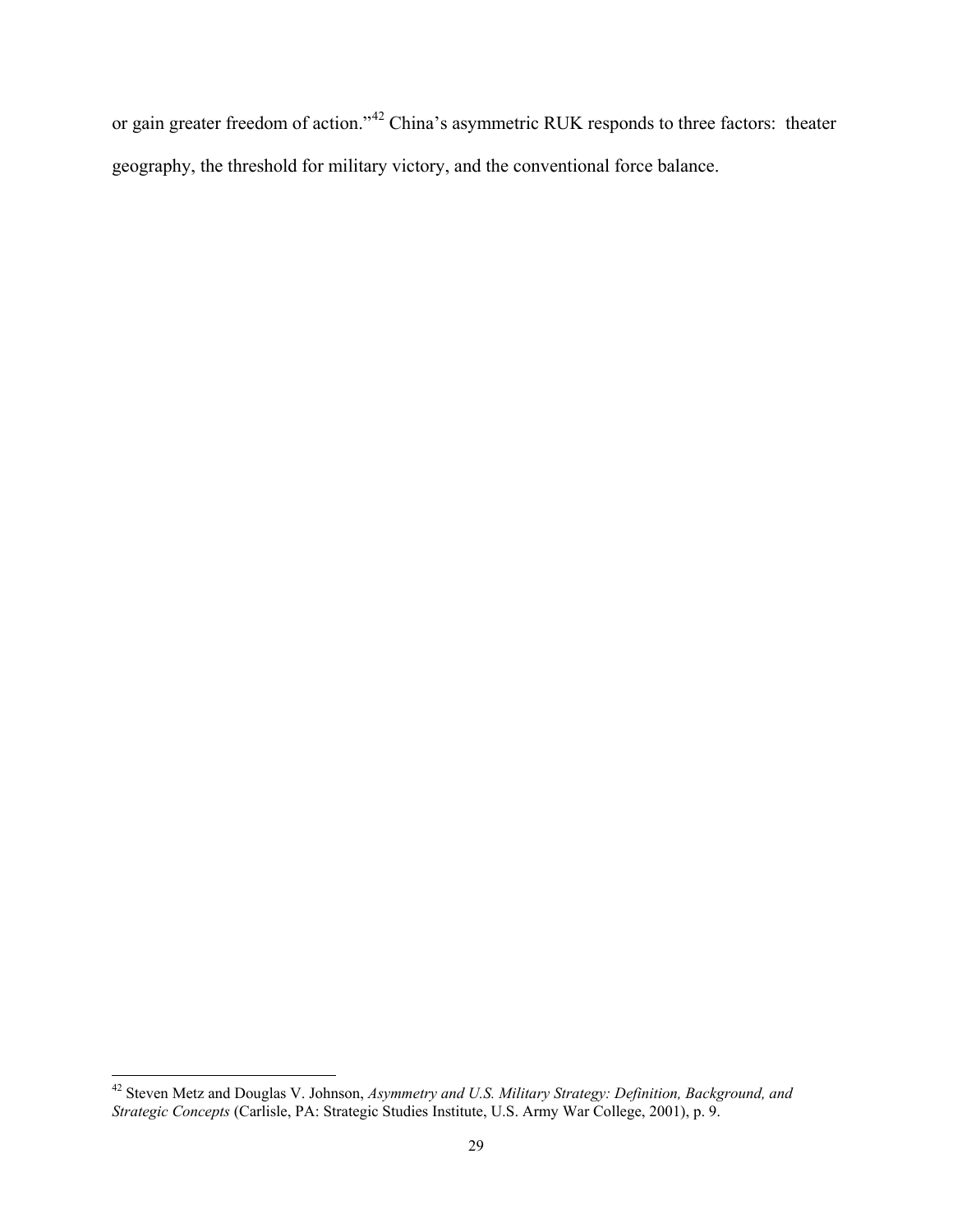# <span id="page-32-0"></span>**III. Operations**

This section identifies the factors that will determine the long-term direction of the reconnaissance-strike competition. It accomplishes this by:

- Specifying which reconnaissance-strike skills are critical to the United States and China;
- Assessing which skill is most fundamental to the reconnaissance-strike mission of each military, and whether elements of that skill are generalizeable; and
- Identifying key variables that determine the efficacy with which each side is able to execute its primary reconnaissance-strike skill.

Although this section's analysis may partly illuminate the current state of the competition, that is not its purpose. Its intent is to enable generalizations on military investment in Section IV.

### <span id="page-32-1"></span>**A. Assessing Critical Skills**

In the Pacific theater, there are two primary skills that the U.S. RUK must be able to accomplish: suppression of enemy air defenses (SEAD) and the destruction of mobile missile launchers. Table 9 provides a snapshot of these skills, along with three critical Chinese reconnaissancestrike skills. The two U.S. skills are quite similar: both require finding and tracking mobile targets that are behind enemy lines—often deep behind enemy lines.

Of the two, the former is more important. Since World War I, the United States has never won a major campaign without first establishing air superiority. If able to successfully execute SEAD, the United States will be able to penetrate Chinese airspace with less survivable assets, maximizing downrange weapons density and hastening destruction of China's mobile missile launchers.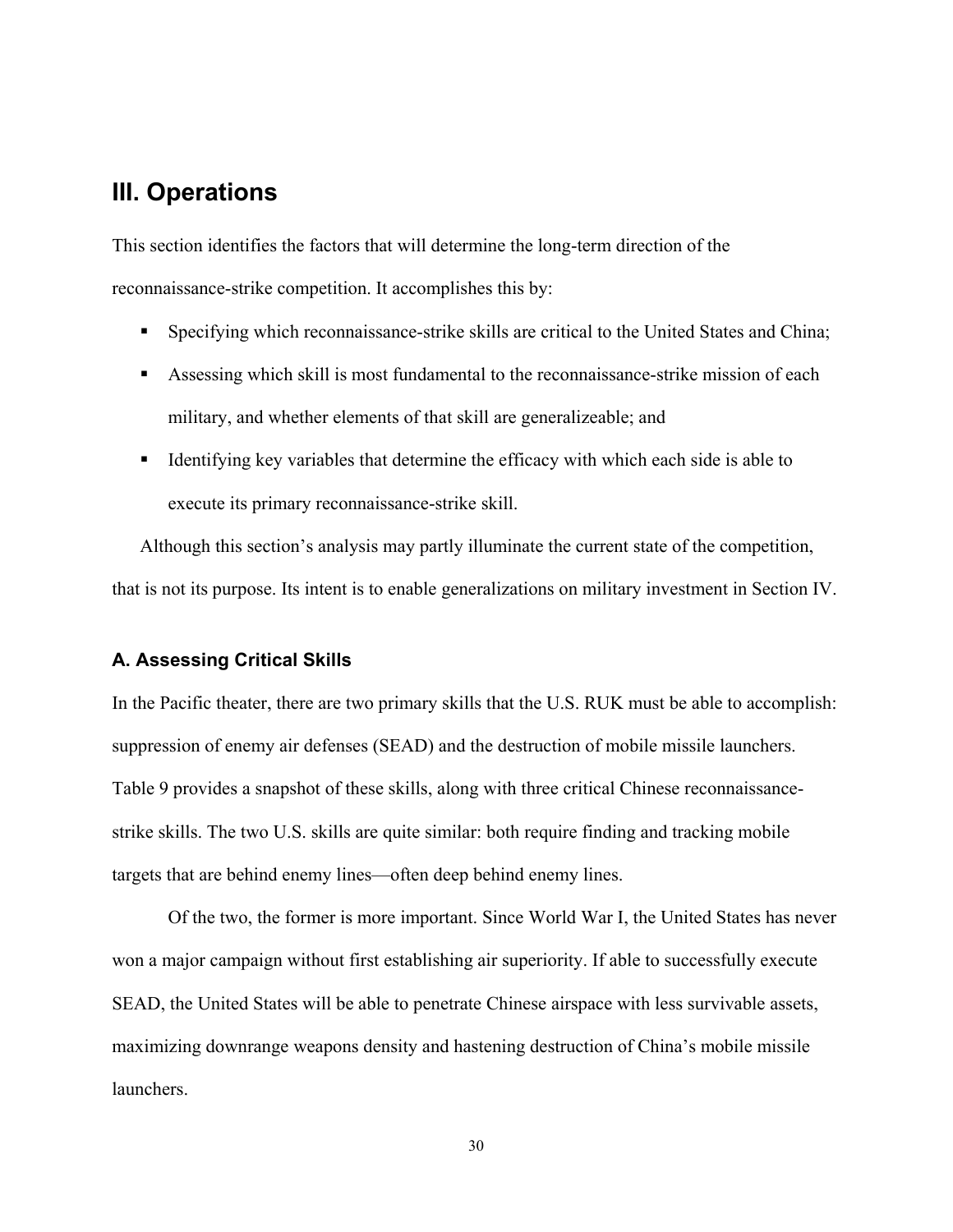|                                                                      | U.S. Strike Tasks                       |                                         | Chinese Strike Tasks              |                           |                             |
|----------------------------------------------------------------------|-----------------------------------------|-----------------------------------------|-----------------------------------|---------------------------|-----------------------------|
|                                                                      | Suppression<br>of Enemy Air<br>Defenses | Destroving<br>Mobile<br><b>Missiles</b> | Land-Based<br>Maritime<br>Control | Strikes on<br><b>FOBs</b> | Air Defense                 |
| Reconnaissance-<br>Strike?                                           | Yes                                     | Yes                                     | Yes                               | Yes                       | No, but RUK-<br>like system |
| Anti-Access Strike?                                                  | No.                                     | No                                      | Yes                               | Not directly              | Yes                         |
| Current Hardware<br>Approach                                         | Platform-<br>intensive                  | Platform-<br>intensive                  | Projectile-<br>intensive          | Projectile-<br>intensive  | Projectile-<br>intensive    |
| <b>Short-Term Potential</b><br>for Diversifying<br>Hardware Approach | Low                                     | Low                                     | None                              | None                      | Low-Medium                  |

#### <span id="page-33-0"></span>**Table 9. Key U.S. and Chinese Reconnaissance-Strike Skills**

There are three critical skills for Chinese RUK: land-based maritime control, strikes against U.S. FOBs, and air defense. The first two are clearly reconnaissance-strike skills, while the third—as discussed in Section I—is functionally different but has the same long-term operational effect.

The first and third are clearly anti-access skills, while the second arguably is not antiaccess because its goal is to stymie forces before they are actually projected into the battlespace. In other words, U.S. FOBs are effectively U.S. staging areas. Just as U.S. attacks on Chinese mobile missile launchers cannot really be considered anti-access, neither can Chinese attacks on U.S. FOBs. Thus, only land-based maritime control is both a clear anti-access skill and a reconnaissance-strike skill.

Moreover, land-based maritime control is the only anti-access skill that allows China to confront the heart of the U.S. platform-intensive RUK: aircraft carriers. Aircraft carriers are the unquestionable capital platform in the U.S. RUK. Aircraft carriers are mobile, maritime platforms with unlimited range, excellent defenses, and a concept of operations that exploits U.S. conventional superiority in every nearly all domains (air, sea, and undersea). Thus, the tactical

31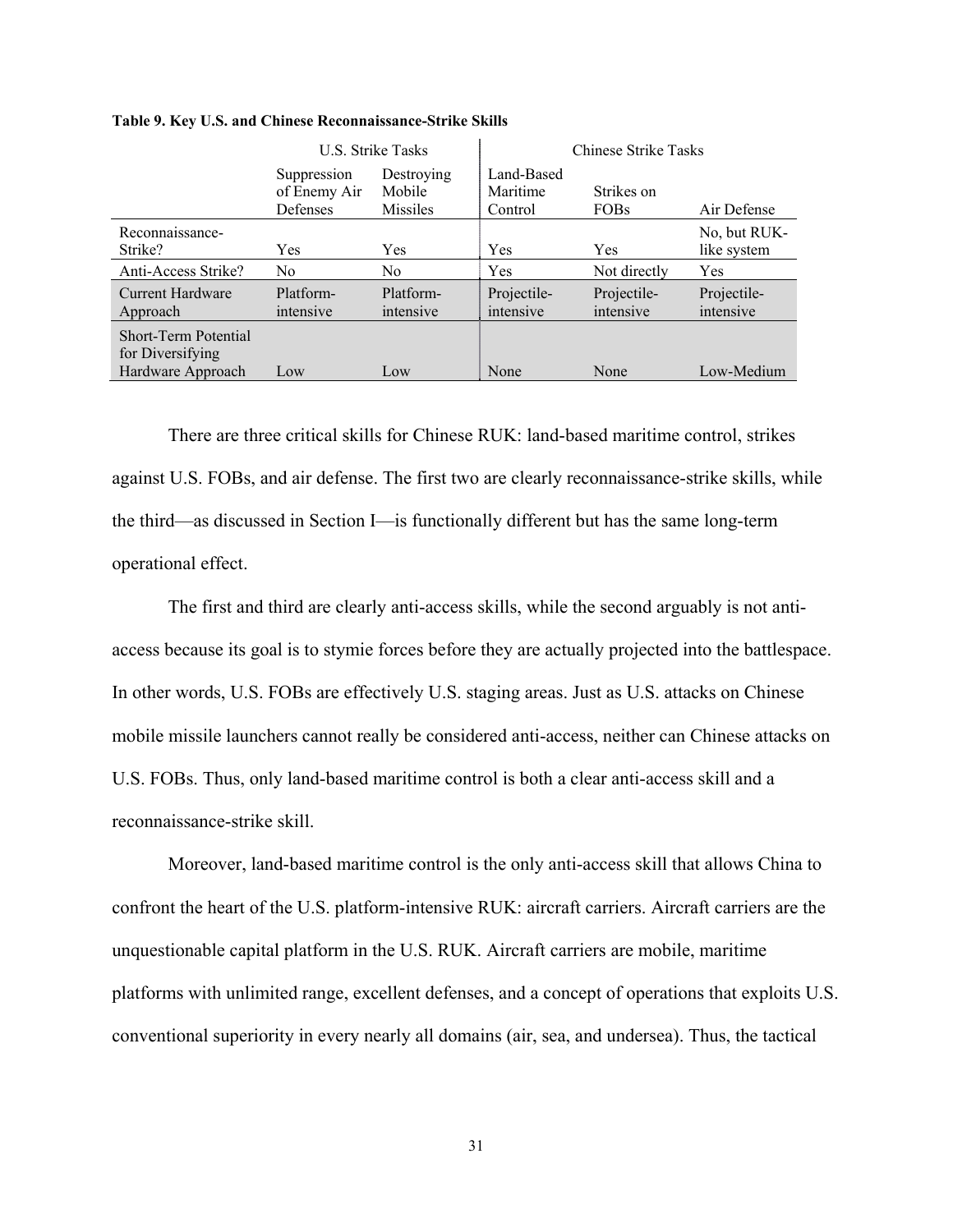competition between Chinese land-based anti-ship missiles and U.S. aircraft carriers is arguably the central interaction of the two RUKs.

The remainder of this section analyzes the ability of the Chinese RUK to hunt U.S. aircraft carriers and the ability of the U.S. RUK to suppression Chinese air defenses.

### <span id="page-34-0"></span>**B. Hunting U.S. Aircraft Carriers**

The ability to penetrate deep into enemy territory and apply a high weapons density belongs almost exclusively to airpower. In the Western Pacific—with a strategic environment shaped by advanced RUKs—carrier-based airpower offers two significant advantages over land-based airpower. First, carrier-based aircraft are always mobile, even when on the runway. Because mobile targets are harder to find and destroy than fixed targets, this confers a survivability advantage. Second, aircraft carriers can manipulate sortie rate by changing distance to target, depending on the threat environment. This flexibility increases both lethality and survivability.

The current threat to U.S. carrier-based airpower from Chinese mobile missile launchers has a historical antecedent. After the Vietnam War, U.S. aircraft carriers appeared to face a major threat from Soviet Tu-22M Backfire bombers, armed with supersonic Kh-22M Kitchen ASCMs.<sup>[43](#page-34-1)</sup> The carrier battle group's primary means of defense was the carrier-based F-14. The short-range F-14 could not easily defend the carrier against a long-range bomber armed with super-sonic cruise missiles. Thus, planning for the outer-air battle involved flying E-2Cs and F-

<span id="page-34-1"></span><sup>&</sup>lt;sup>43</sup> Thomas P. Ehrhard and Robert Work, Electronic Briefing, Center for Strategic and Budgetary Assessments, "The Unmanned Combat Air System Carrier Demonstration Program: A New Dawn For Naval Aviation?" July 11, 2007, accessed online: [www.csbaonline.org/4Publications/PubLibrary/S.20070711.The Unmanned Comba/ S.20070711.The\_Unmanned\_Comba.pdf].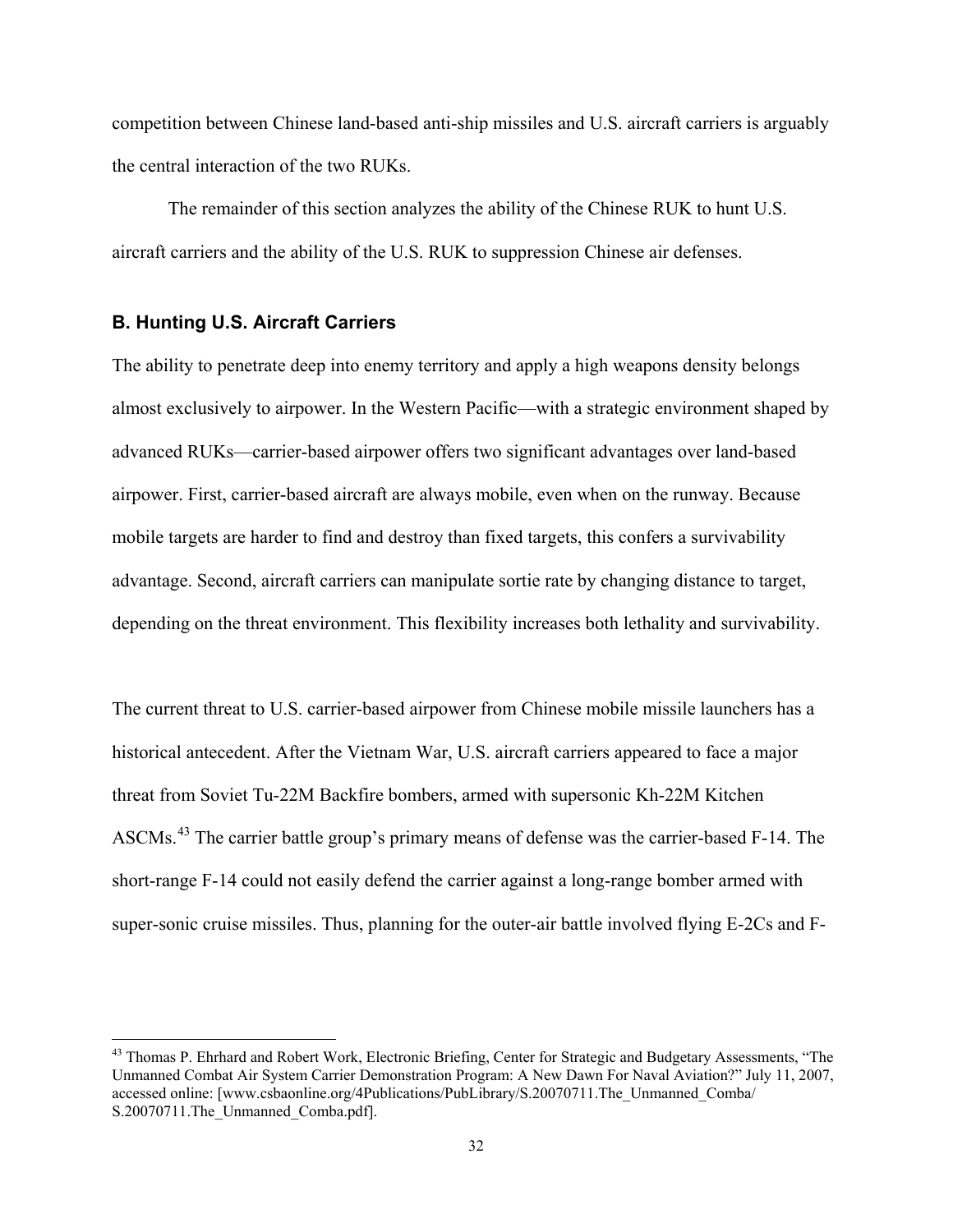14s far enough in front of the carrier to intercept the Tu-22s before they could launch their  $\overline{ASCMS}$ .<sup>[44](#page-35-0)</sup>

One U.S. intelligence official was quoted saying that the Backfire was "a vital part of [Soviet] strategic defense forces to keep Western carrier battle groups from striking important targets within the Soviet land-mass."<sup>[45](#page-35-1)</sup> The calculation was simple: if land-based anti-carrier weapons (land-based bombers, in this case) can strike U.S. carriers at greater range than the carriers can strike land-based targets, aircraft carriers are placed at high risk and their value diminishes greatly.

Roughly the same dynamics are at play with today's carrier-based aviation, only to a greater degree. One of the most troubling developments in recent years has been the application of ballistic missiles to anti-ship missions. The Pentagon's 2008 report to Congress on Chinese military power says the following about ASBMs: "One area of investment involves combining conventionally-armed ASBMs based on the CSS-5 (DF-21) airframe, [ISR] for geo-location and tracking of targets, and onboard guidance systems for terminal homing to strike surface ships on the high seas or their onshore support infrastructure. This capability would have particular significance, as it would provide China with preemptive and coercive options in a regional crisis."<sup>[46](#page-35-2)</sup>

The 1,500 mile range of the DF-21 easily outstrips the combat radius of the any F-18 or F-35 variant. Successful development and production of ASBMs could force U.S. carriers to operate far enough from China that their contribution of combat power would be close to negligible.

<span id="page-35-2"></span><span id="page-35-1"></span>

<span id="page-35-0"></span><sup>&</sup>lt;sup>44</sup> Barry Watts, personal email to author, Dec. 8, 2009.<br><sup>45</sup> Quoted in Ehrhard and Work, Electronic Briefing, 2007.<br><sup>46</sup> Office of the Secretary of Defense, *Military Power of the People's Republic of China* (Washington, Department of Defense, 2008), p. 23.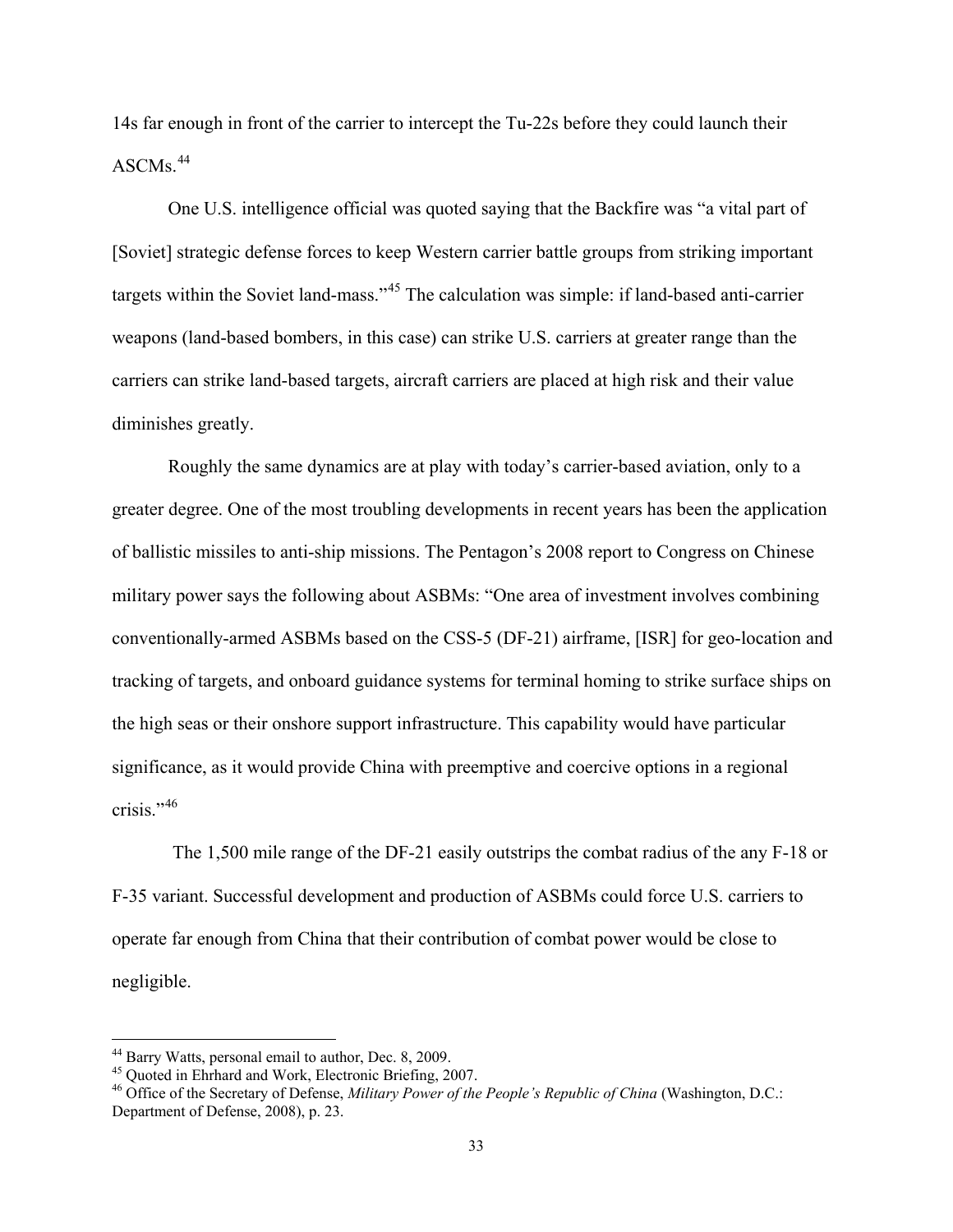China's ability to execute an anti-carrier strategy, however, relies on the ability to locate and track U.S. carriers. This paper divides ISR platforms into three tiers based on achievable surveillance footprints.

Satellites in low-earth orbit trajectories comprise the first-tier of ISR platforms. These are the most expensive ISR platforms and the most difficult to destroy.<sup>[47](#page-36-0)</sup> Satellite surveillance is simply the most practical way to detect surface ships. The South China Sea, which comprises less than five percent of the Western Pacific, is itself over a million square miles. China's primary challenge in constructing reconnaissance satellites has traditionally been producing sophisticated sensors. For years, Chinese military satellites lacked the capability to reliably locate U.S. aircraft carriers.<sup>[48](#page-36-1)</sup>

The situation in 2010 is much different. First, although inconclusive, there is evidence that China has fielded, ahead of schedule, a strategic cueing network for the DF-21A that relies on dual-use satellites.[49](#page-36-2) Moreover, China is expected to field a synthetic aperture radar (SAR) satellite by 2012. SAR satellites are useful for tracking aircraft carriers because they can deduce speed and direction from ship wakes that are imaged with microwave transmission.<sup>[50](#page-36-3)</sup> Finally, since carriers have a large electromagnetic signature that can be readily picked up by electronic intelligence (ELINT) satellites. China had an active ELINT program through the late 1980s, and may be resurrecting the program.  $51$ 

<span id="page-36-0"></span><sup>&</sup>lt;sup>47</sup> Carlo Kopp, "Hard-Kill Counter ISR Programs," expanded and updated from *Defense Today* (Nov./Dec. 2006), accessed online: [http://www.ausairpower.net/APA-Counter-ISR-Programs.html].

<span id="page-36-1"></span><sup>&</sup>lt;sup>48</sup> Loren Thompson, "Aircraft Carrier (In)vulnerability: What it Takes to Successfully Attack an American Aircraft Carrier," Lexington Institute Naval Strike Forum (Aug. 2001), accessed online:

<span id="page-36-2"></span><sup>[</sup>http://www.lexingtoninstitute.org/library/resources/documents/Defense/aircraft-carrier-invulnerability.pdf], slide 9.<br><sup>49</sup> Mark Stokes, "China's Evolving Conventional Strike Capability," Project 2049 Institute, Sept. 14,

<span id="page-36-3"></span>

<span id="page-36-4"></span>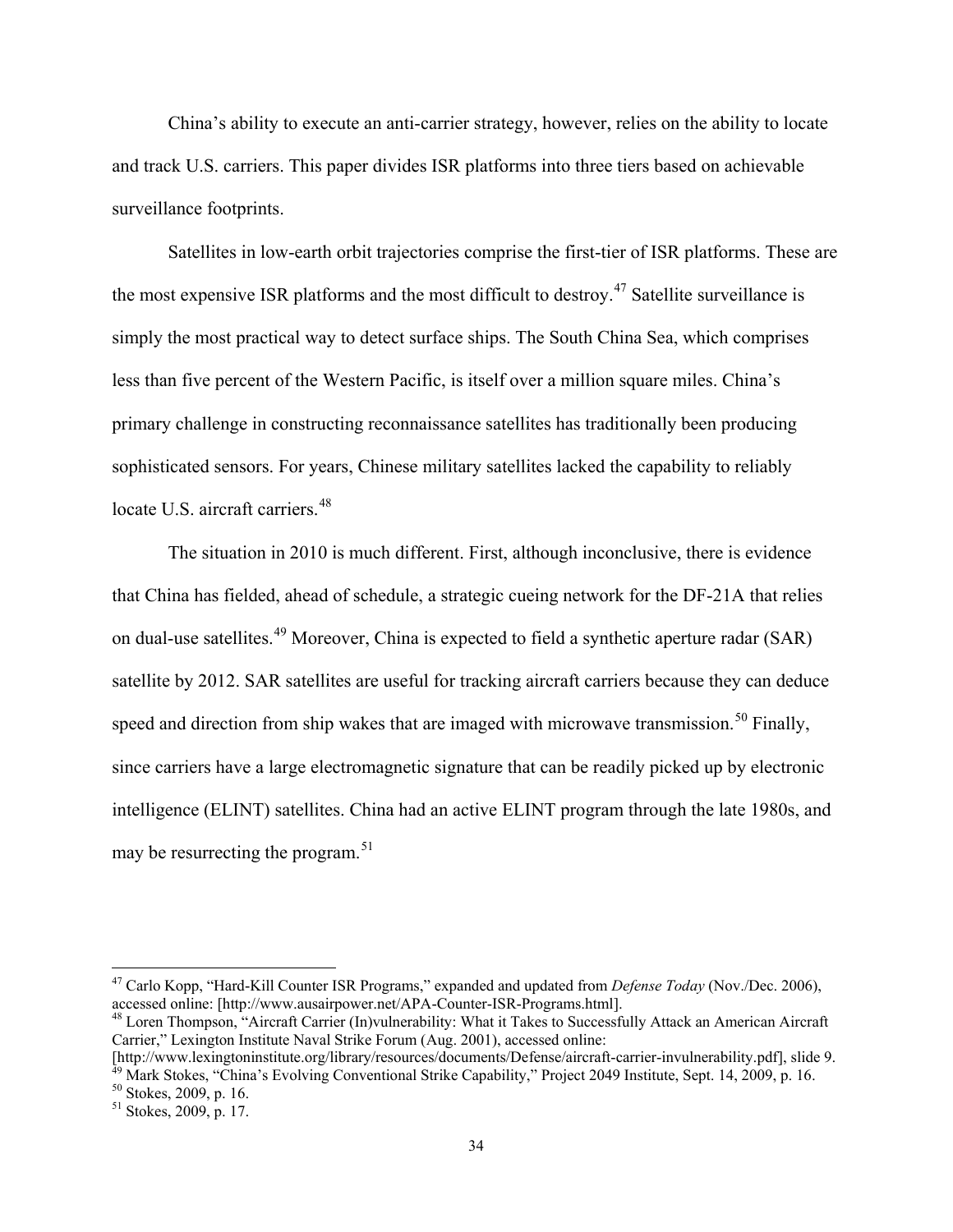Second tier systems are comprised of high-flying unmanned aerial vehicles and large ISR platforms, such as JSTARS.<sup>[52](#page-37-0)</sup> This paper also includes advanced ground-based radar in this tier. Even if China were able to locate carriers with first tier platforms, it would need second tier platforms to track the carriers, which can cruise at 25 knots for weeks at a time.<sup>[53](#page-37-1)</sup> Here, too, China encounters problems. Over-the-horizon radars, such as those found on Tarawa, are not powerful enough to get a precise fix on even large surface ships after initial identification.<sup>[54](#page-37-2)</sup> Paul Dodge summarizes the problem with second tier ISR systems: "those systems that can track carriers use such a narrow search band that it is highly impractical to use them to search a wide area. To make matters worse for the PRC, those assets that it does possess that could aid in the detection and tracking of carriers would be destroyed within the opening hours of a conflict."<sup>[55](#page-37-3)</sup>

Third tier systems include fixed wing aircraft modified for ISR missions. Until very recently, Chinese battlefield reconnaissance was almost exclusively the domain of these aircraft.<sup>[56](#page-37-4)</sup> These platforms have small surveillance footprints and are highly vulnerable to interception.

Two factors seem dispositive of the near-term risk to U.S. aircraft carriers. The first factor is the success of the Chinese in fielding a reliable space-based detection capability. Unfortunately for the Chinese, second and third tier sensor systems face the same survivability concerns as standard surface ships and tactical aircraft.

<span id="page-37-2"></span>

<span id="page-37-4"></span><span id="page-37-3"></span>

<span id="page-37-1"></span><span id="page-37-0"></span><sup>&</sup>lt;sup>52</sup> Kopp, 2006.<br><sup>53</sup> Dodge, 2005, p. 423.<br><sup>54</sup> Dodge, 2005, p. 423.<br><sup>55</sup> Dodge, 2005, p. 423.<br><sup>56</sup> Martin Andrew, "New Advances in PLA Battlefield Aerospace and ISR," *China Brief* 9, No. 2 (Jan. 22, 2009), accessed online: [www.jamestown.org/programs/chinabrief/single/?tx\_ttnews[tt\_news]=34390&tx\_ttnews[backPid] =25&cHash=feb05a7d6a].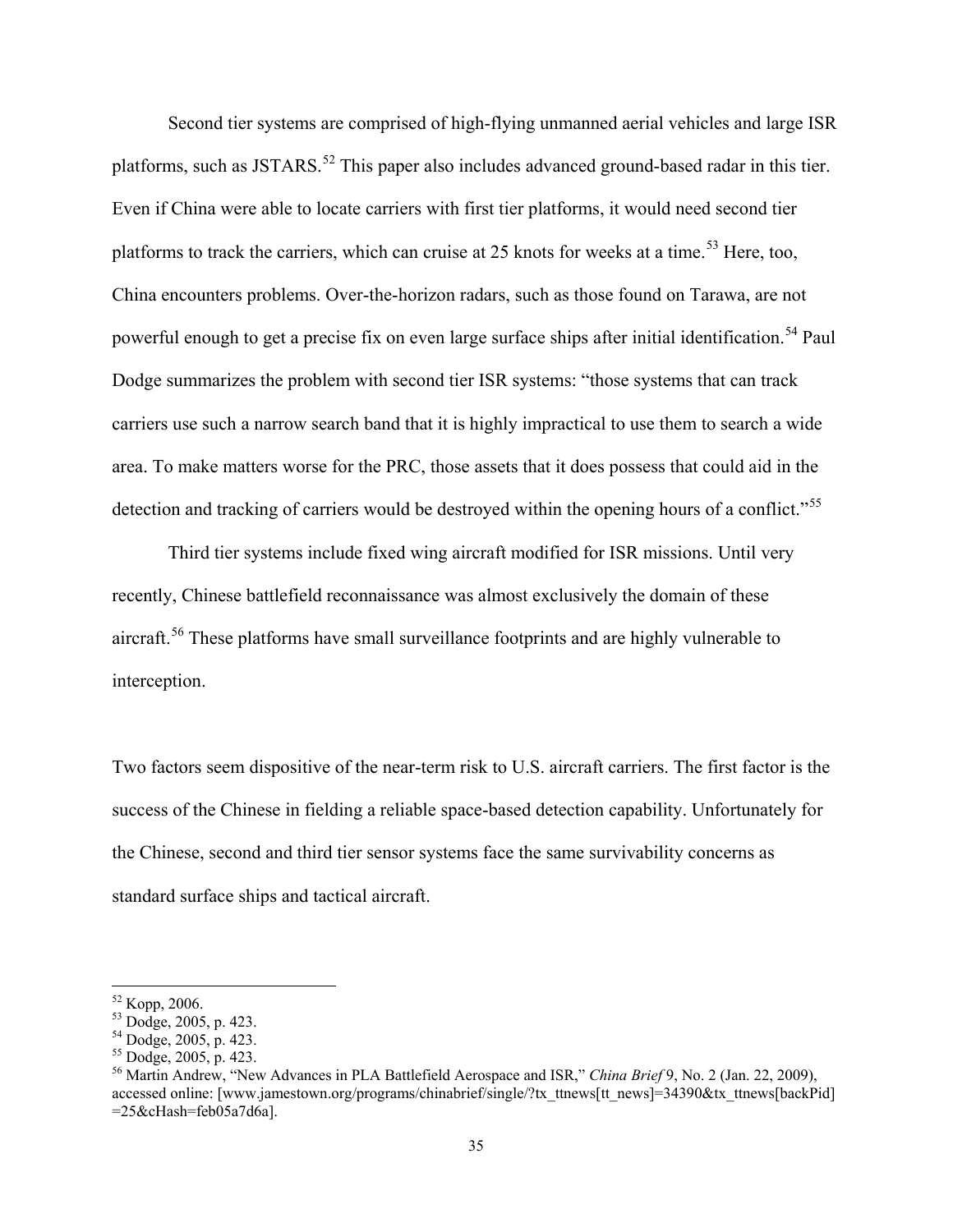The second factor is the technical performance of the DF-21A ASBM. If China's antifleet capability were to stay the domain of cruise missiles, their probability of success in executing anti-carrier missions would appear bleak.

There are two reasons this is so. First, notwithstanding the purported range of the HN-2A, cruise missiles have limited stand-off capability relative to ballistic missiles. The HN-2A, though, is an LACM. No ASCM has enough range to credible threaten carrier-based air operations.

Second, because of their slow speed, cruise missiles, which spend more time than ballistic missiles within the line-of-sight of jammers deployed near a target, are more vulnerable to GPS jamming than ballistic missiles. Time spent in jammers' line-of-sight gives inertial navigation systems more time to drift.<sup>[57](#page-38-1)</sup> Owen Cote writes that this imposes requirements for a terminal sensors, which requires either "more substantial pre-launch mission planning, a data link that allows man-in-the-loop guidance, or reliable automatic target recognition" techniques.<sup>[58](#page-38-2)</sup>

### <span id="page-38-0"></span>**C. Suppressing Chinese Air Defenses**

China's IADS would form the basis of its anti-air effort in a future conflict with the United States.

The oldest Chinese SAM is the CSA-1 (Chinese designations: HQ-2, HQ-2A, and HQ-2B), modeled after the Russian SA-2 Guideline.<sup>[59](#page-38-3)</sup> Table 10 shows that the CSA-1 class still

<span id="page-38-1"></span><sup>&</sup>lt;sup>57</sup> Owen Cote, Jr., "Precision Strike From the Sea: New Missions for a New Navy," A Report of the M.I.T. Security Studies Program's Second Annual Levering Smith Conference, 1997, accessed online: [http://web.mit.edu/ssp/ Publications/confseries/strike/strike\_report.html].<br><sup>58</sup> Cote, 1997.

<span id="page-38-2"></span>

<span id="page-38-3"></span><sup>&</sup>lt;sup>59</sup> "HongQi 2 Surface-to-Air Missile System," Feb. 20, 2009, accessed online:

<sup>[</sup>http://www.sinodefence.com/army/surfacetoairmissile/hongqi2.asp].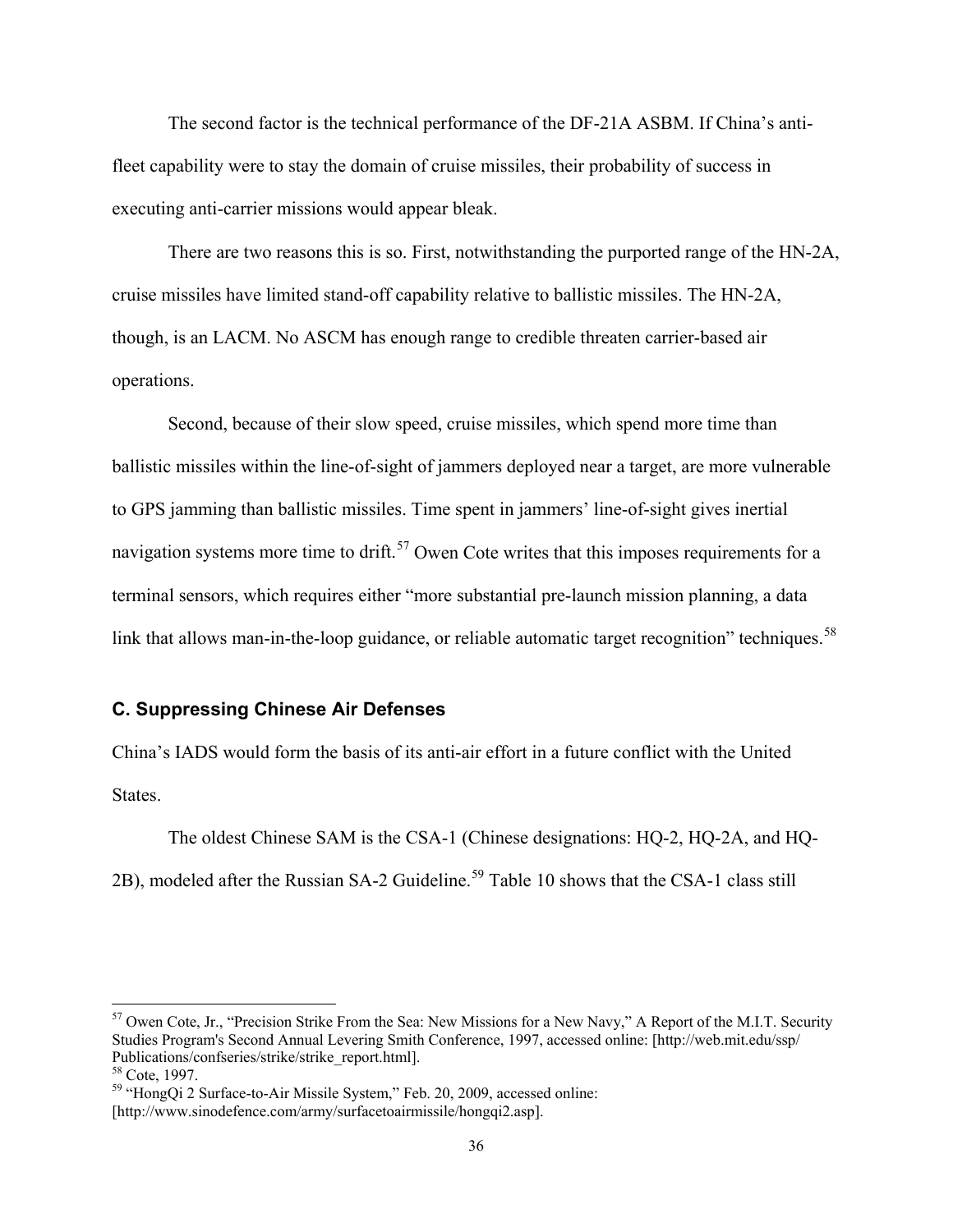constitutes the preponderance of China's air-defense capability.<sup>[60](#page-39-1)</sup> One battery of CSA-1s consists of 12 missiles and launchers with target sensors at a central control station.<sup>[61](#page-39-2)</sup> Shooters, sensors and targeting (S&T), and communications hardware form the integrated network that constitutes an IADS.

CSA-1 batteries are known to be deployed at six or more airfields stretching from Fuzhou down to Zhangzhou, near Xiamen, and also at a base near Liancheng. [62](#page-39-3) These sites are clustered around the coastline opposite Taiwan. The CSA-1 has a range of nearly 40 miles, not quite long enough to be effective against aircraft operating over Taiwan.<sup>[63](#page-39-4)</sup>

| <b>Designator</b>      | # of<br>Launchers<br>in Service | Primary<br><b>Basing</b> | Range        | Coverage      |
|------------------------|---------------------------------|--------------------------|--------------|---------------|
| $SA-20(S-$<br>300PMU2) | 32                              | Land                     | 121 miles    | Area Defense  |
| $SA-20(S-$<br>300PMU1) | 64                              | Land                     | 93 miles     | Area Defense  |
| $SA-10B(S-$<br>300PMU) | 32                              | Land                     | 93 miles     | Area Defense  |
| $HQ-9$                 | 64                              | Land/Ship                | Long         | Area Defense  |
| $KS-1A$                | 60                              | Land                     | Medium       | Area Defense  |
| $HQ-6$ ( $HQ-61$ )     | 30                              | Land/Ship                | <b>Short</b> | Point Defense |
| CSA-1 and variants     | 400                             | Land                     | 37 miles     | Area Defense  |

<span id="page-39-0"></span>**Table 10. Major Chinese Integrated Air Defense Systems**

The most advanced air defense assets are the S-300 (NATO: SA-10 Grumble) class.

Designed by Russia in the 1990s, the S-300 is a highly effective area air defense system,

comparable to the U.S. Patriot Missile Air Defense System.<sup>[64](#page-39-5)</sup> Three models exist: the PMU,

<span id="page-39-5"></span>[http://www.sinodefence.com/army/surfacetoairmissile/s300.asp]

<span id="page-39-1"></span><sup>&</sup>lt;sup>60</sup> List of systems and number of missile launchers in service taken from Pentagon China Report, 2008. Data on range, coverage, and basing collected from SinoDefence.com: [www.sinodefence.com/weapons/missile/surface-toair.asp]; range of CSA-1 from: [www.missilethreat.com/missiledefensesystems].

<span id="page-39-2"></span><sup>61</sup> Bill Gertz and Rowan Scarborough, "Missile Deployment," *Inside the Ring* (Oct. 18, 2002), accessed online: [www.gertzfile.com/gertzfile/ring101802.html].<br><sup>62</sup> Gertz, 2002.

<span id="page-39-4"></span><span id="page-39-3"></span><sup>&</sup>lt;sup>63</sup> "U.S. DOD Reports China's Growing Missile Power," *Jane's Missiles and Rockets* August 1, 2000; cited in "Hongqi-2 (HQ-2)," accessed online: [www.missilethreat.com/missiledefensesystems/id.26/system\_detail.asp].  $^{64}$  "S-300PMU (SA-10) Air Defense Missile System," May 5, 2008, accessed online: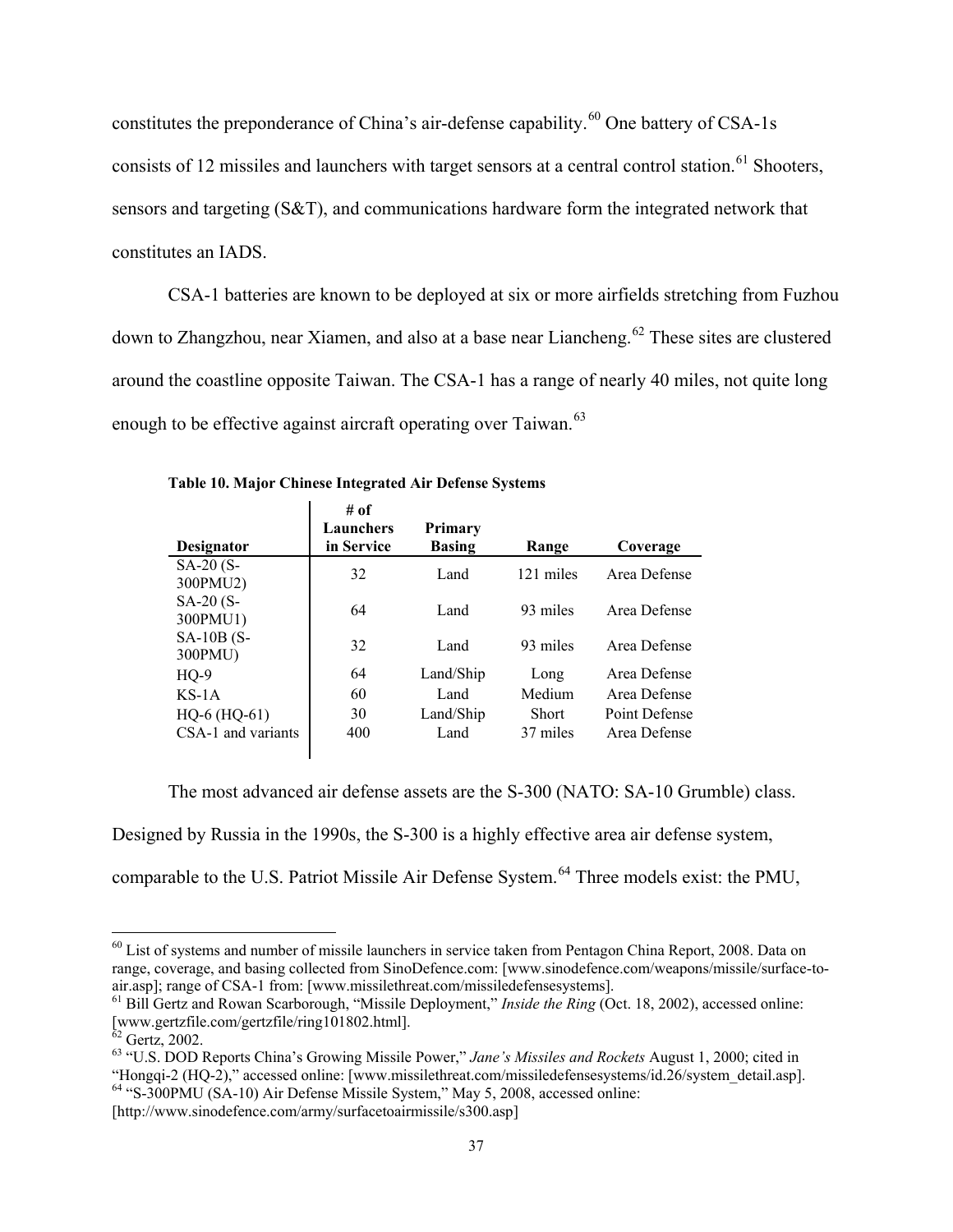PMU1, and PMU2. The S-300's resistance to jamming and the fact that it has two to three times the range of the CSA-1—allowing it to strike aircraft over Taiwan—make it a formidable system.<sup>[65](#page-40-1)</sup> According to the Air Force's general in charge of U.S. forces in Japan, new Chinese air defenses would make it "difficult, if not impossible" for F-15s and F-16s to penetrate Chinese air space.<sup>[66](#page-40-2)</sup> Only F-22s and B-2s could confidently evade the S-300.<sup>[67](#page-40-3)</sup> Like virtually all Chinese SAMs, TEL garrisons give the system mobility, increasing the ISR burden on the United States.

|                                                                                                       | <b>PMU</b> | PMU1 | <b>PMU2</b> | <b>Function</b> |
|-------------------------------------------------------------------------------------------------------|------------|------|-------------|-----------------|
| Truck-towed TEL based on KrAZ-260, each<br>carrying four missile transport-launch containers<br>(TLC) | 32         |      |             | <b>Shooters</b> |
| Self-propelled 8X8 TEL based on MAZ-543, each<br>carrying four TLCs                                   |            | 16   | 16          | <b>Shooters</b> |
| Phased-array illumination and guidance radar                                                          | 8          | 8    | 8           | S&T             |
| Low-altitude early warning radar                                                                      | 8          | 8    |             | S&T             |
| Detection and target designation radar                                                                | 8          | 8    |             | S&T             |
| Command post including 54K6E(2) combat control<br>system and $64N6E(2)$ early warning radar           |            |      |             |                 |
| 54K6E(2) Combat control system                                                                        |            |      |             | Comm.           |
| $64N6E(2)$ Early warning radar and IFF<br>(identification, friend or foe) interceptor                 |            |      |             | S&T             |

<span id="page-40-0"></span>**Table 11. Elements of an S-300 Integrated Air Defense Regiment**

Table 11 shows the composition of an S-300 regiment for each subtype.<sup>[68](#page-40-4)</sup> The  $54K62(2)$  mobile command post is the most important component on the table. The 54K62(2) is responsible for networking all battery components and integrating the battery engagement radars.<sup>[69](#page-40-5)</sup> Essentially, the mobile command post is what makes the IADS regiment integrated.

<span id="page-40-1"></span> <sup>65</sup> Testimony of Richard D. Fisher, Jr., for March 16, 2006, *United-States China Economic and Security Review Commission* hearing, p. 11, quoted in Ronald O'Rourke, CRS Report for Congress on "China Naval Modernization: Implications, For U.S. Navy Capabilities—Background and Issues for Congress," updated June 15, 2007, p. 76.

<span id="page-40-2"></span><sup>&</sup>lt;sup>66</sup> Lt. Gen. Bruce Wright, quoted in Associated Press, "China's Military Nearly Impenetrable," Sept. 29, 2007, accessed online: [www.military.com/NewsContent/0,13319,150877,00.html].

<span id="page-40-5"></span>

<span id="page-40-4"></span><span id="page-40-3"></span><sup>&</sup>lt;sup>67</sup> Fisher, 2006, quoted in O'Rourke, 2007, p. 76.<br><sup>68</sup> Adapted from "S-300 PMU (SA-10) Air Defense Missile System," 2008.<br><sup>69</sup> "Warsaw Pact/Russian Air Defense Command Posts," Air Power Australia, Dec. 12, 2008, accesse [www.ausairpower.net/APA-Rus-ADCP-CP.html].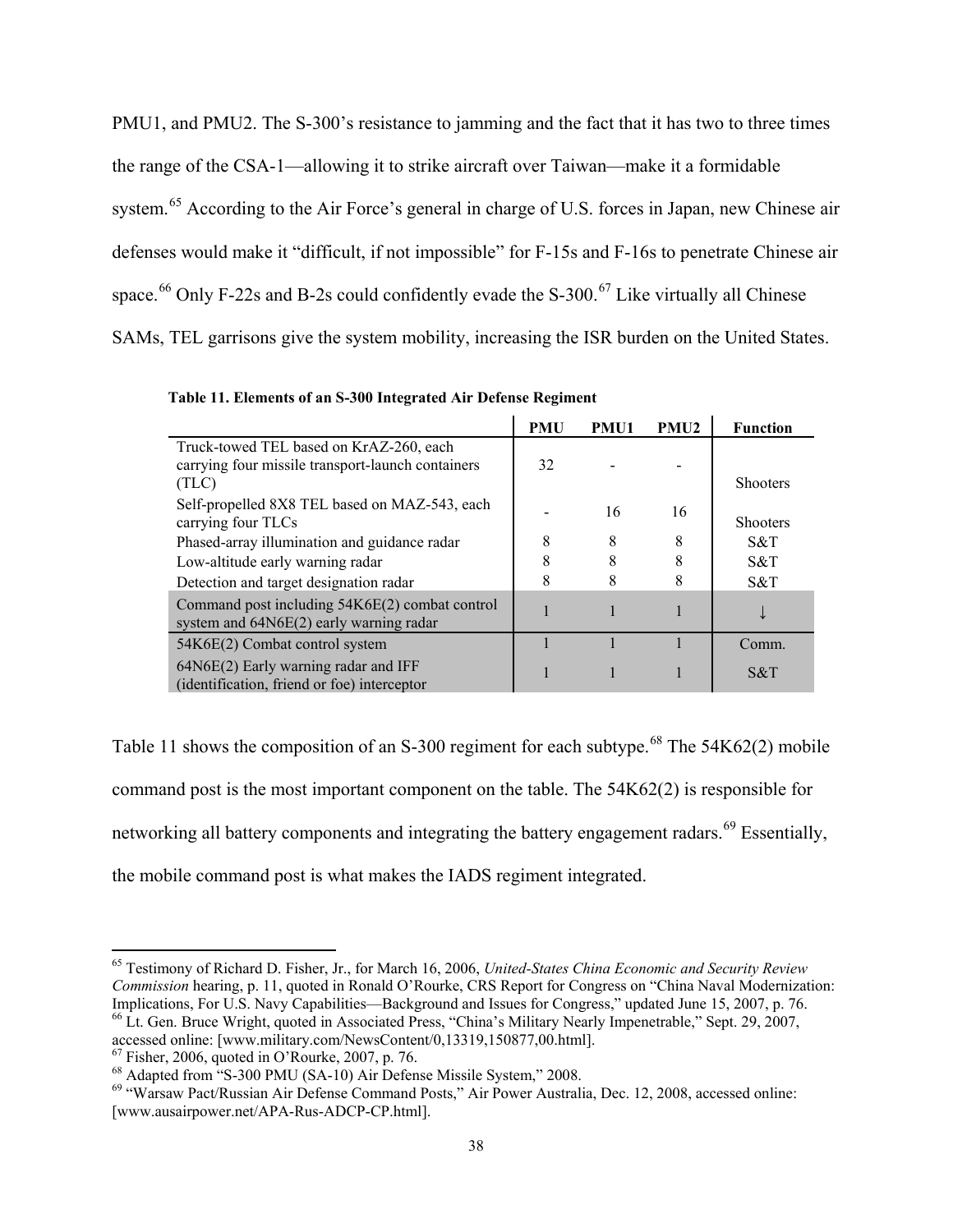For SEAD, large numbers of air assets are needed. Because cruise and ballistic missiles are mobile, aircraft will be much more effective taking them out if the aircraft have the ability to loiter over the battlefield. Better yet is the ability to have a wing of aircraft continuously loiter over the battlefield. Once cued by sensors, these loitering aircraft could quickly strike fleeting targets.<sup>[70](#page-41-0)</sup> To make this picture a reality, a much larger fighter force is needed. Assuming they were based 1,700 miles from the conflict area and were supported by the right number of tankers, a wing of 72 Raptors could keep only six aircraft in the air and near the battlefield on a sustained basis $^{71}$  $^{71}$  $^{71}$ 

Two other challenges exist for SEAD. First, in-theater basing may not be adequate for sustained, high-intensity air campaigns. As discussed in Section II, the United States has limited options for basing facilities to accommodate U.S. tactical aircraft.<sup>[72](#page-41-2)</sup> Further, Asian basing in general is lacking. Excluding the Middle East, the United States has fought three major conflicts in Asia since World War II: Korea, Vietnam, and Afghanistan. In all three of these conflicts, ex ante basing infrastructure was inadequate for sustained, large-scale tactical air operations.<sup>[73](#page-41-3)</sup>

Second, special challenges may exist for targeting enemy cruise missile launchers. Currently, U.S. joint doctrine views counterforce as the preferred method for countering theater cruise and ballistic missiles. Unfortunately, even with guided weapons and significant advances in surveillance technology, improvements in targeting have been largely limited to fixed targets.<sup>[74](#page-41-4)</sup> Ground-launched missiles are especially difficult to target, as the proliferation of smaller launch vehicles increases the difficulty of identifying missile launchers within the

<span id="page-41-0"></span> $70$  For more information on the mobile target kill chain, see Christopher J. Bowie, Robert P. Haffa, and Robert E. Mullins, *Future War: What Trends in America's Post-Cold War Military Conflicts Tell Us About Early 21st Century Warfare* (Rosslyn, VA: Northrop Grumman Analysis Center, 2003), pp. 4-5.<br><sup>71</sup> Bowie, et. al., 2003, p. 59.

<span id="page-41-3"></span><span id="page-41-2"></span><span id="page-41-1"></span><sup>&</sup>lt;sup>72</sup> Krepinevich, Watts, and Work, 2003, p. 3.<br><sup>73</sup> Bowie, 2002, p. 29. <sup>74</sup> Gormley, 2001, p. 64.

<span id="page-41-4"></span>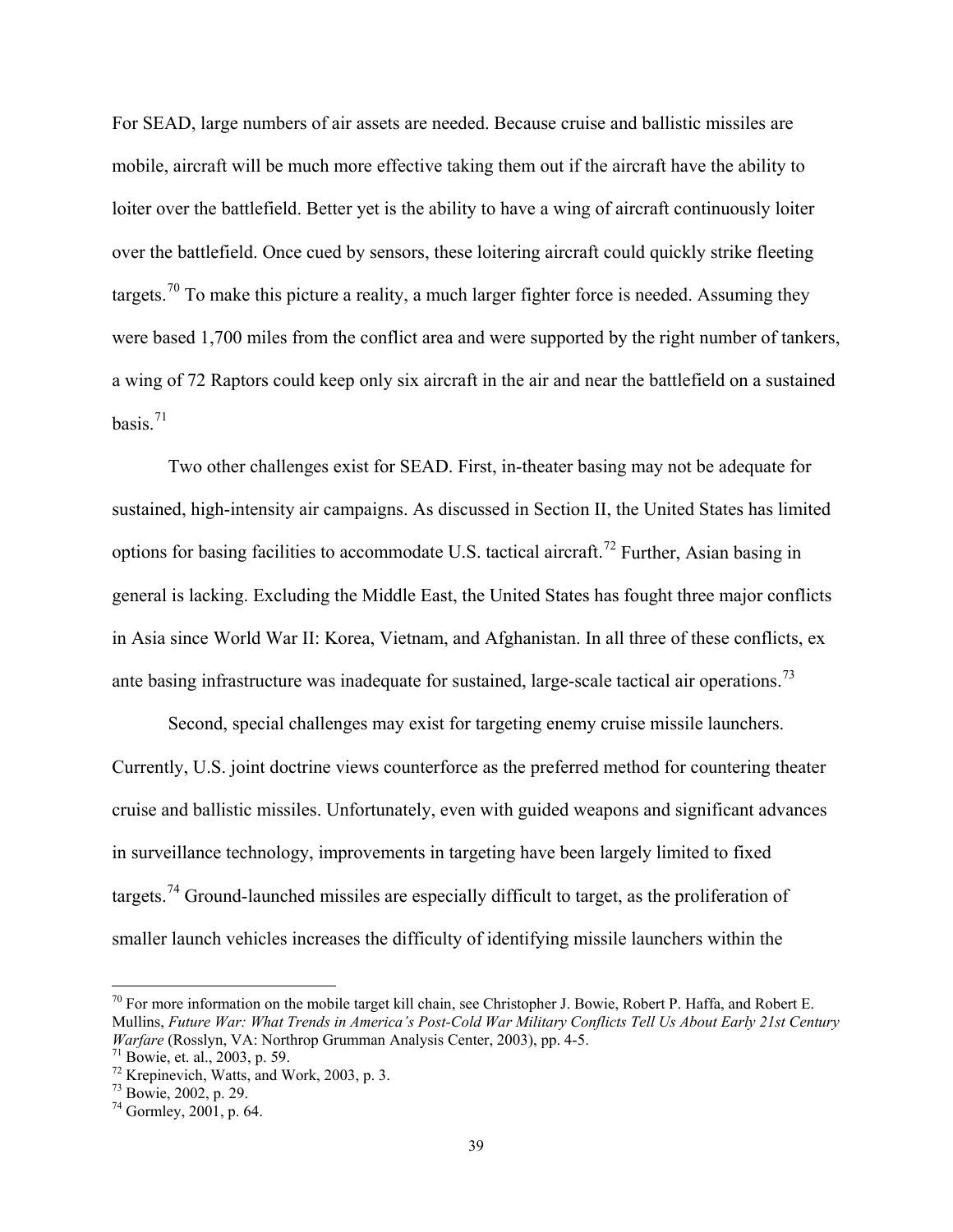general population of military and civilian vehicles.<sup>[75](#page-42-0)</sup> One analyst writes that their "relatively compact size suggests more flexible launch options, or mobility for ground-launched versions and a smaller logistics burden—making them even less susceptive to counterforce targeting than Iraqi *Scuds* were during *Operation Desert Storm*."[76](#page-42-1) The same author, in a different source, complains that the number of civilian and military vehicles visually similar to mobile missile launchers will more than double as smaller cruise missile launchers are fielded. "As this 'lookalike', or 'confuser' population grows, airborne surveillance sensors will be hard pressed to distinguish real targets from false ones."<sup>[77](#page-42-2)</sup>

Briefly setting aside ISR uncertainties, the concept of operations for SEAD is relatively simple. SEAD focuses heavily on utilization of short- and medium-range theater weapons in the air and on the surface. SEAD assets can be divided into two distinct categories, access-sensitive platforms and access-insensitive platforms. Here, access sensitive describes platforms with poor survivability prospects in hostile environments. Most surface ships and non-stealthy aircraft fall in this category. Access-insensitive describes "kick in the door" platforms capable of thriving in hostile environments.

Enough is already known about the extant class of Chinese air defenses (this class excludes the S-400 PMU3 prototypes, the S-500 concept, and—perhaps wrongly—the S-300V, or HQ-18) to construct a simple attrition model for SEAD over the Chinese mainland. The purpose of the attrition model is *not* to generate an accurate prediction of the operation's result or

<span id="page-42-0"></span> <sup>75</sup> National Air Intelligence Center, *Ballistic and Cruise Missile Threat* (Wright-Patterson Air Force Base, OH: U.S. Air Force, 2000), p. 23.

<span id="page-42-2"></span><span id="page-42-1"></span><sup>&</sup>lt;sup>76</sup> Dennis M. Gormley, "Hedging Against the Cruise Missile Threat," *Survival* 40, no. 1 (Spring 1998), pp. 95-96.<br><sup>77</sup> Gormley, 2001, p. 65.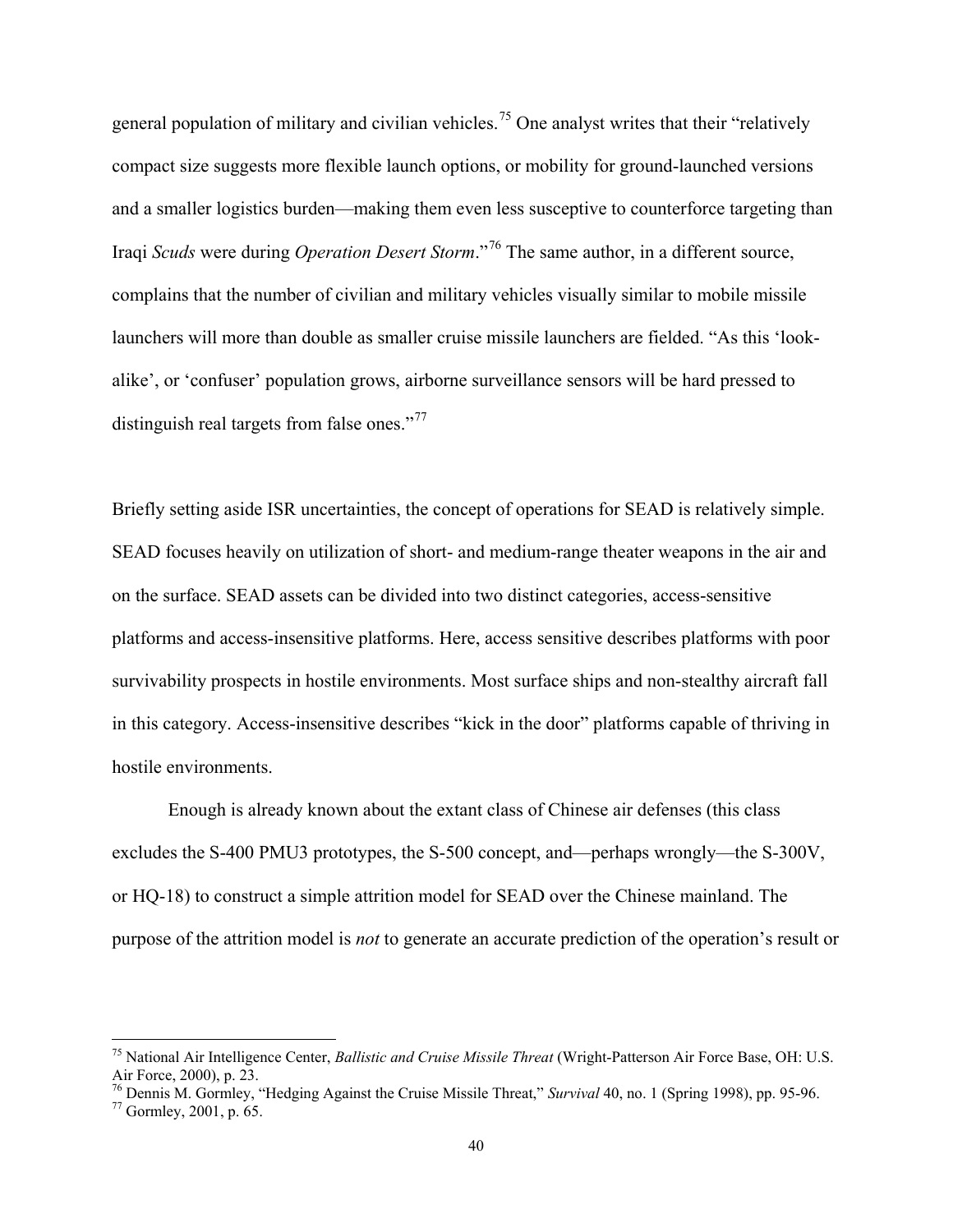timeframe, but to demonstrate the importance to mission success of the primary uncertainty:

probability of finding air defenses [p(find)].

The best open-source estimates give China 128 S-300-class surface-to-air missile launchers: 32

PMU launchers, 64 PMU 1s, and 32 PMU2s. Table 10 presents a rundown of all Chinese air

defenses.

The model runs on the following initial assumptions:

- Only the F-22 and B-2 are survivable against China's advanced integrated air defenses (S-300-class).
- B-2s can only conduct operations out of Diego Garcia and Whiteman AFB (MO). Through T+3, they are not engaged in SEAD, but rather tasked with counterforce missions against theater cruise and ballistic missile or against Chinese forces massed for a cross-Strait movement. This assumption is made to simplify the SEAD concept of operations. Additionally, it tests how well the United States can cope in an especially hard scenario. Thus, SSGNs are not employed (although they are addressed later in this section).
- For the purposes of this model, the United States has 7 squadrons of F-22 Raptors. Each squadron consists of 24 aircraft in the primary aircraft inventory (PAI), plus two in backup aircraft inventory (BAI). Only the PAI will fly combat sorties.
- Every F-22 based in the first island chain (Kadena) is destroyed in China's first strike. Every F-22 based on Guam and eastward survives. To keep the model simple, F-22s that survive first-strike are 100% survivable through  $T+3$ .<sup>[78](#page-43-0)</sup>
- Table 8's sortie rate is estimated based on distance to target and aircraft speed. To conserve fuel, combat-rigged F-22s will fly at roughly Mach 1.3 (just under 1,000 mph). Unrefueled combat radius is just over 600 miles. Given these statistics, only Kadena is ideal for high-intensity operations (1 or more sorties per day).<sup>[79](#page-43-1)</sup> Andersen (GU), Elmendorf (AK), and Hickman (HI) can be used for low-intensity operations (in that order of preference).

<span id="page-43-0"></span> $^{78}$  An Air Force combat simulation concluded that the F-22 enjoys a 108:0 kill ratio against Sukhoi Su-27s and Su-30 Flankers. See Amy Butler and Douglas Barrie, "Italy Wins JSF Final Assembly; UK Presses Maintenance, Support," *Aviation Week*, June 19, 2006, accessed online:

<span id="page-43-1"></span><sup>[</sup>www.aviationweek.com/aw/generic/story\_generic.jsp?channel= aerospacedaily&id=news/JSFM06196.xml]. <sup>79</sup> Definition of intense combat found in John Stillion and David T. Orletsky, *Airbase Vulnerability to Conventional Cruise-Missile and Ballistic-Missile Attacks: Technology, Scenarios, and U.S. Air Force Responses* (Santa Monica, CA: RAND Corporation, 1999).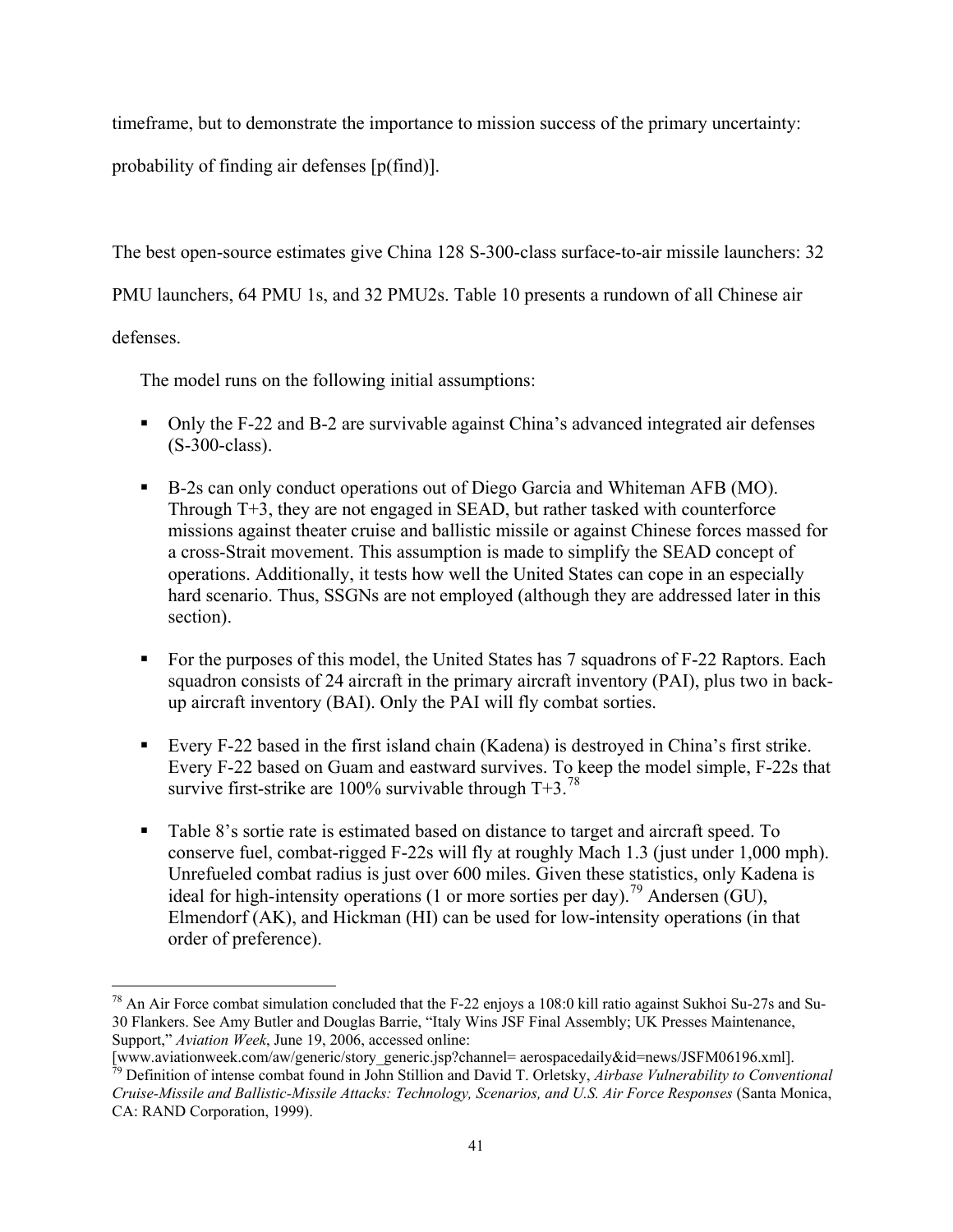|                                                | <b>Elmendorf</b> |                       |                       |      |                        |                                       |
|------------------------------------------------|------------------|-----------------------|-----------------------|------|------------------------|---------------------------------------|
|                                                | Kadena (JP)      | Andersen (GU)         | Hickam (HI)           | (AK) | Langley (VA)           |                                       |
| Est. sortie rate/day<br>across all Ts for SEAD | 1.1              | 0.8                   | 0.65                  | 0.75 | N/A                    | Total sorties/day<br>$(24$ PAI/Squad) |
| Squadrons at $T+0$                             |                  |                       |                       |      |                        | 97.2                                  |
| Squadrons at T+1                               | $0(1$ killed)    |                       | $0(1 \text{ to } GU)$ |      | 1 (1 in transit to GU) | 74.4                                  |
| Squadrons at $T+2$                             |                  |                       |                       |      |                        | 93.6                                  |
| Squadrons at $T+3$                             |                  | $1(2 \text{ to } GU)$ |                       |      |                        | 108                                   |

#### **Table 12. Notional F-22 Squadron Availability and Sortie Generation**

### **Table 13. F-22 Combat Effectiveness Across Time with Low P(Detect)**

<span id="page-44-0"></span>

|       |                      | Air-Ground        |                         |           |                               |                     |
|-------|----------------------|-------------------|-------------------------|-----------|-------------------------------|---------------------|
|       | Optimization         | Armament          | <b>Aimpoints/Sortie</b> | P(Detect) | P(Detect $\&$ Kill - 2 shots) | <b>Kills/Sortie</b> |
|       | 50-50: Air-Air, Air- |                   |                         |           |                               |                     |
| $T+1$ | Ground)              | GBU-32 JDAM $(2)$ |                         | 0.2       | 0.18                          | 0.18                |
| $T+2$ | Air-Ground           | $GBU-39/B(8)$     |                         | 0.3       | 0.28                          | 1.10                |
| $T+3$ | Air-Ground           | GBU-39/B (8)      |                         | 0.5       | 0.46                          | l.83                |

#### **Table 14. F-22 Combat Effectiveness Across Time with High P(Detect)**

<span id="page-44-2"></span><span id="page-44-1"></span>

|       |                      | Air-Ground          |                         |           |                                      |                     |
|-------|----------------------|---------------------|-------------------------|-----------|--------------------------------------|---------------------|
|       | Optimization         | Armament            | <b>Aimpoints/Sortie</b> | P(Detect) | $P(Detect & Kill - 2 \text{ shots})$ | <b>Kills/Sortie</b> |
|       | 50-50: Air-Air, Air- |                     |                         |           |                                      |                     |
| $T+1$ | Ground)              | $GBU-32$ JDAM $(2)$ |                         | 0.4       | 0.37                                 | 0.37                |
| $T+2$ | Air-Ground           | $GBU-39/B(8)$       |                         | 0.5       | 0.46                                 | l.83                |
| $T+3$ | Air-Ground           | $GBU-39/B(8)$       |                         | 0.7       | 0.64                                 | 2.57                |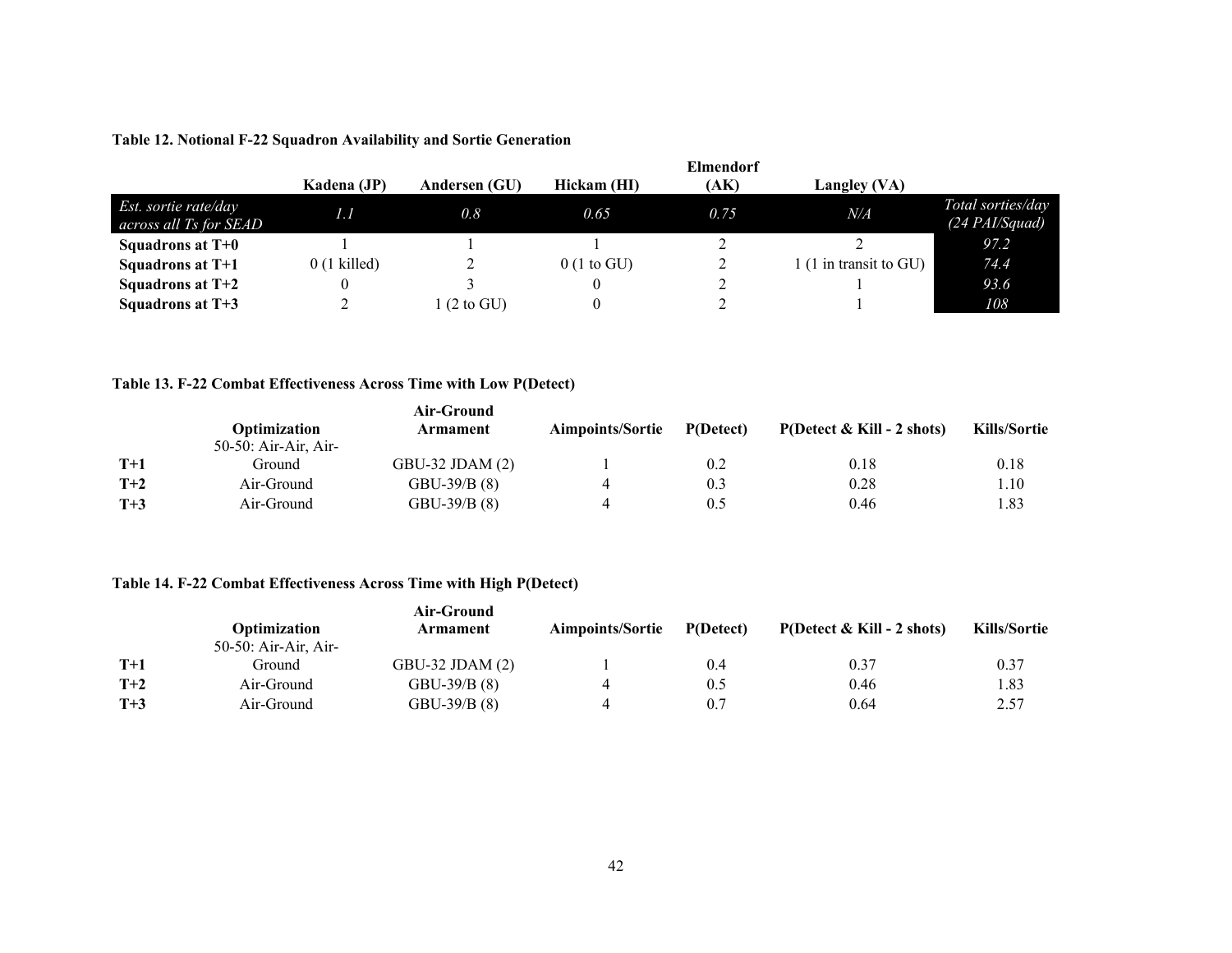Table 12 shows expected output of F-22 sorties. Because a carrier-based air-to-air campaign would likely take place contemporaneous to T+1, F-22 sorties during this time will carry a standard combat load of two AIM-120Cs and two AIM-9 air-to-air missiles. For air-to-ground strikes, T+1 F-22s will carry two 1,000 pound-class Joint Direct Attack Munitions (JDAMs). It would be unrealistic to customize F-22s for SEAD until air-to-air threats have been greatly reduced.

However, for T+2 and T+3, Chinese fighters will have been significantly attrited and F-22s can fly sorties with a customized air-ground strike load consisting of eight GBU-39/B Small Diameter Bombs.<sup>[80](#page-45-1)</sup> Table 12 shows the initial F-22 squadron beddown and squadron movement as the SEAD campaign progresses though through T+3. Additionally, it shows the average estimated sortie generation across each time span.

#### <span id="page-45-0"></span>**Table 15. SEAD Targets Across Time**

|                  | $T+1$ | $T+2$ | $T+3$ |
|------------------|-------|-------|-------|
| <b>PMU</b>       | 32    | 0     | 0     |
| PMU1             | 64    | 0     | 0     |
| PMU <sub>2</sub> | 32    | 0     | 0     |
| $HQ-9$           | 0     | 64    | 0     |
| $KS-1A$          | 0     | 60    | 0     |
| $HO-6$           | 0     | 0     | 30    |
| $CSA-1$          | 0     | 0     | 400   |
| <b>TOTAL</b>     | 128   | 124   | 430   |

Single-shot kill probability (not represented on table) is calculated by assuming probability of hit at 0.75 and probability of kill at 0.95 for all GBUs. In both F-22 optimizations, 2 GBUs are allocated to each aimpoint. Thus, the double-shot kill probability is roughly 0.92. Increased probability of detection throughout the conflict's duration represents the cost to the F-22 of avoiding attrition. The more hostile the tactical environment, the less freedom the pilot has

<span id="page-45-1"></span><sup>&</sup>lt;sup>80</sup> Details of both configurations found at "F-22 Raptor Weapons," Jan. 21, 2008, accessed online: [http://www.globalsecurity.org/military/systems/aircraft/f-22-weapons.htm].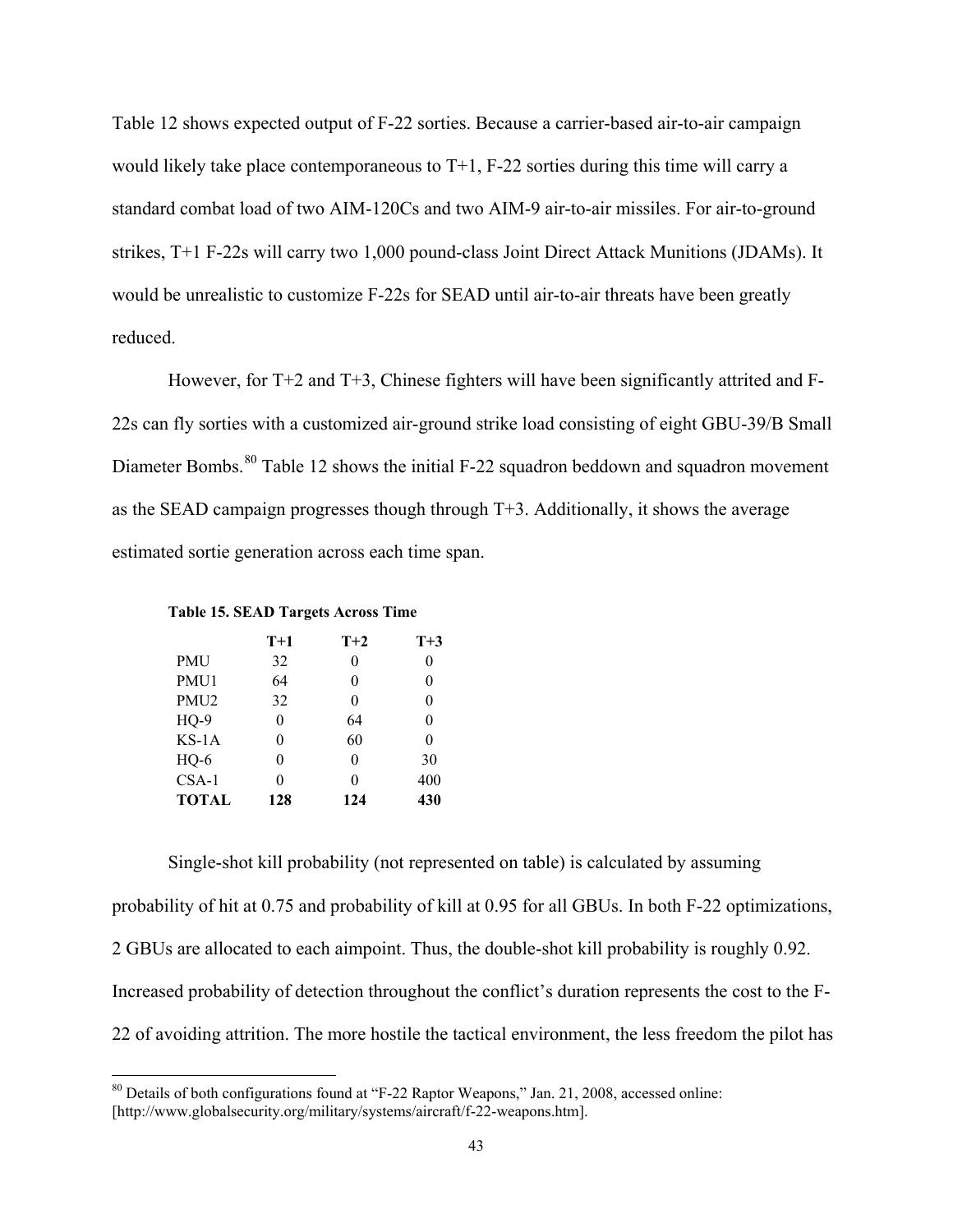to loiter over the airspace and conduct ISR. As the tactical environment becomes more hospitable, probability of detection is increased.

Tables 13 and 14 show two different scenarios for SEAD based on the values assigned to p(detect). The key numbers from these tables are Kills/Sortie for each T. Combined with the sortie rate derived in Table 12, Kills/Sortie allows for an estimation of Kills/Day. Table 15 shows SEAD targets for each T.

Dividing the appropriate column total from Table 15 by respective Kills/Day figure from Table 13—the pessimistic scenario—yields the predictions that all T+1 targets can be destroyed in 229 hours, T+2 targets in 114 hours, and T+3 targets in 208 hours. Thus, under this version of the model, the United States can be expected to suppress Chinese air defenses after 23 days..

Dividing the appropriate column total from Table 15 by respective Kills/Day figure from Table 14—the optimistic scenario—yields the predictions that all T+1 targets can be destroyed in 112 hours, T+2 targets in 69 hours, and T+3 targets in 149 hours. Thus, under this version of the model, the United States can be expected to suppress Chinese air defenses after nearly 14 days.

This particular model endeavored to make as few assumptions as possible, limiting the analysis to operations against well-defined target set by one strike platform. With only a 20 percent improvement in p(detect) from Table 13 to Table 14, the campaign was 67 percent more efficient, as measured by campaign length. The implication of this analysis is that even small improvements or deteriorations in detection proficiency can have outsized effects on the SEAD campaign.

44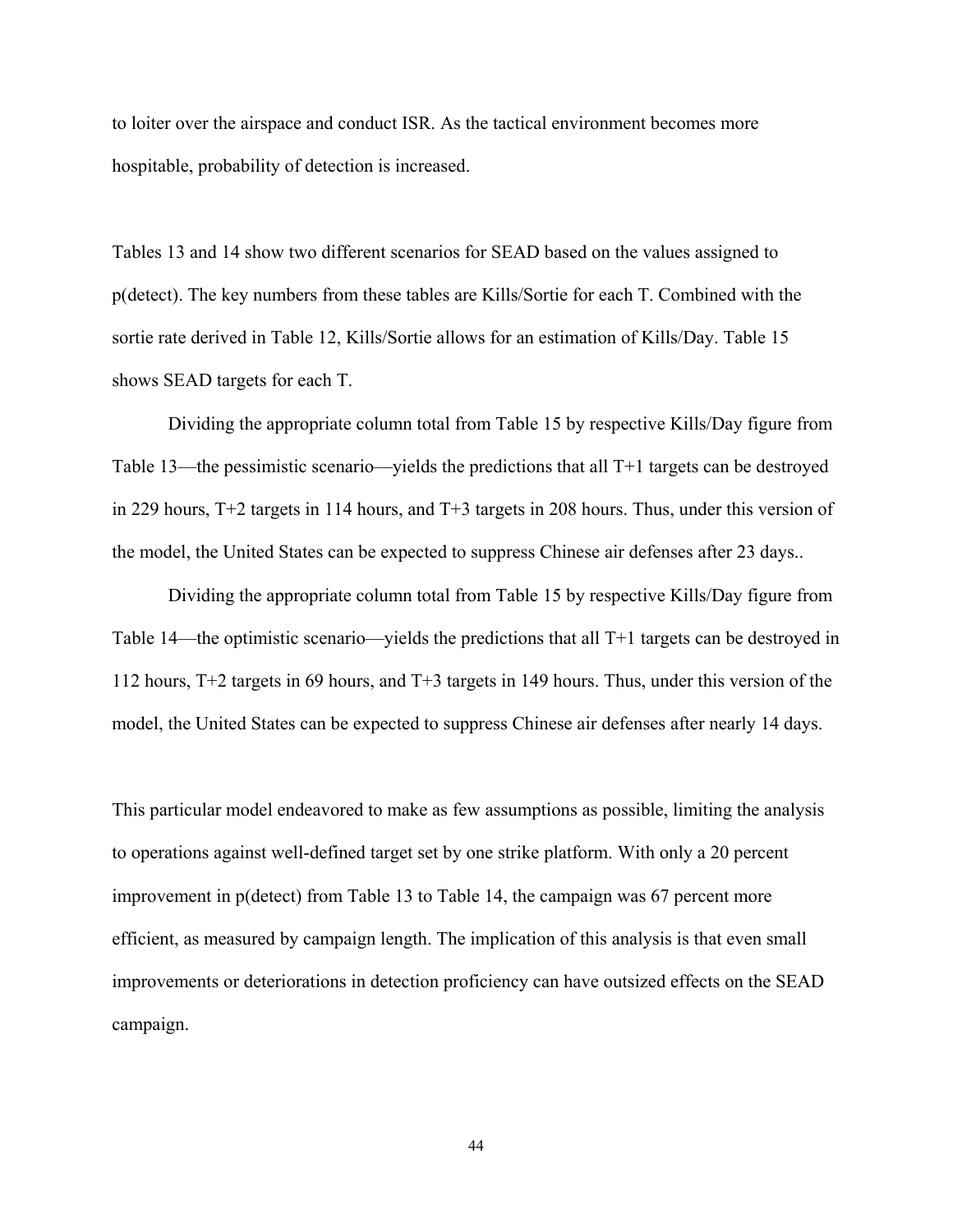# <span id="page-47-0"></span>**IV. Investment**

The purpose of this paper is to assesses how the interaction of asymmetric reconnaissance-strike complexes shape incentives for future investment in the U.S. and Chinese reconnaissance-strike complexes. Three questions are embedded in this research puzzle:

- 1. What are the major sources of asymmetries between U.S. and Chinese RUKs?
- 2. How do these asymmetries influence the hardware configuration of each RUK?
- 3. What are the key factors that influence the interaction of asymmetric RUKs?

Section II answered the first and second question. Theater geography, the threshold for military victory, and the overall balance of conventional forces are the ultimate causes of U.S.-Chinese asymmetry in reconnaissance-strike.

These factors lead the United States to develop an RUK based around high-quality (highly survivable) mobile platforms. Long-range and sea-based systems are especially valuable. The same factors cause China to create an RUK centered on land-based stand-off strike. China's RUK is projectile-intensive and is intended to create anti-access effects in the theater.

Section III identified sensor development as a key factor that influences the interaction of RUKs. Of the two technological trends driving the development of RSCs, the sensor evolution is likely to increase in relative importance while the guided weapons revolution will progress along an asymptote. Simply put, since the theoretical apex of ISR (complete theater awareness; 100 percent probability of detection) is much further off than the theoretical apex of guided weapons (CEP of zero). Thus, the progression of sensor technology and the rate at which each side adopts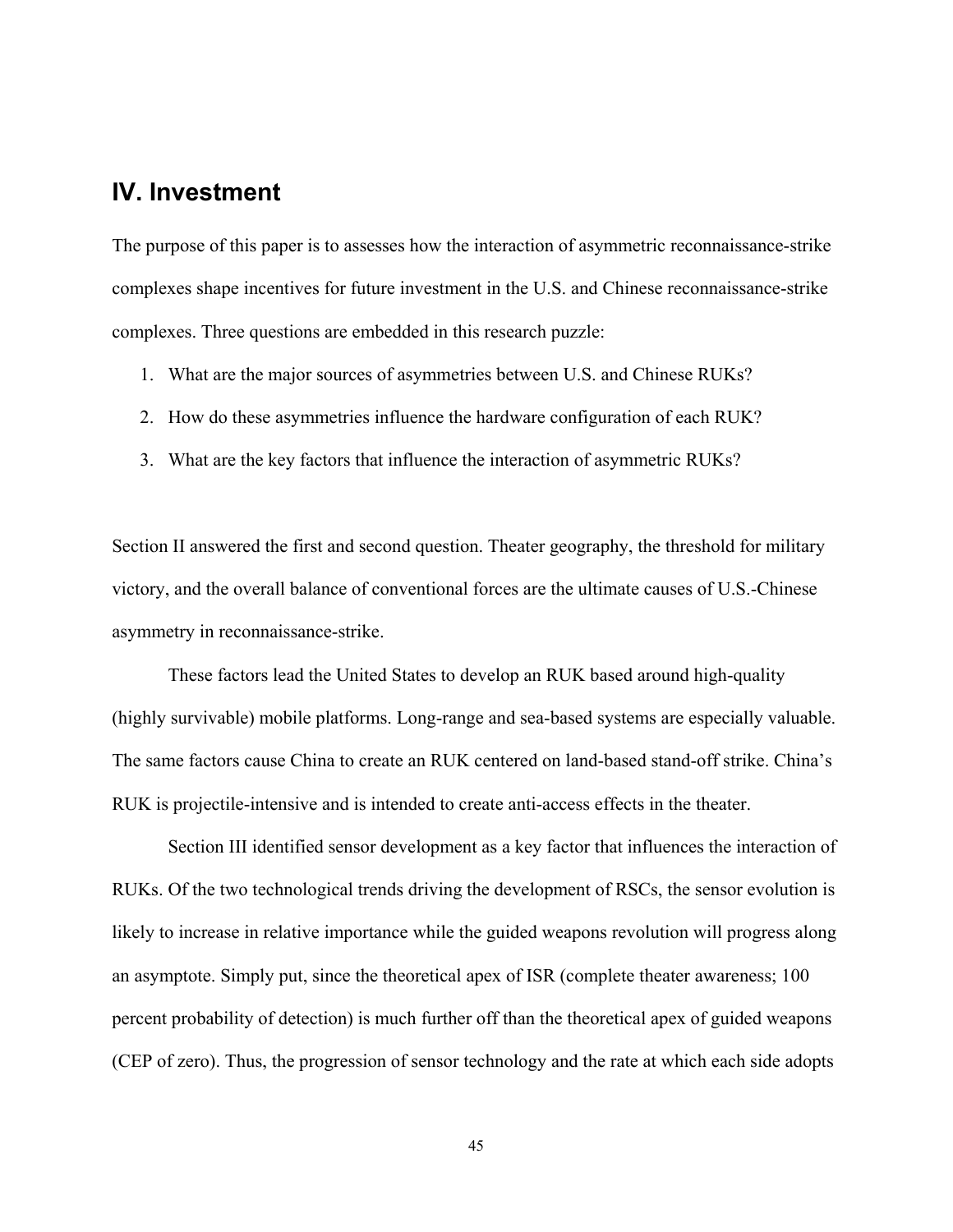the technology will be the most important technological factor influencing the nature the reconnaissance-strike competition.

The remaining question, then, is whether the influences exerted by the three top-level asymmetries identified in Section II remain a valid basis for investment in the U.S. RUK. Of specific concern is whether elements of the Chinese RUK change investment incentives for the United States.

In fact, they reinforce existing incentives. China's response to several key elements of U.S. RUK is to increase the density and range of munitions. These are the two key elements of their anti-access network. This results in an increase in the number of targets for the United States in mainland China and the distance over which they can be scattered. The added pressure placed on the U.S. to maximize downrange weapons density reinforces incentives for mobile platforms, which are far more effective than projectiles at dispensing large quantities of ordnance over large areas.

The investment incentives for China are similarly durable. For each of the five critical reconnaissance-strike skills, there are two broad approaches: a platform-intensive approach or a projectile-intensive approach. As Table 9 noted, the United States currently follows a platformintensive approach for its two skills, and the Chinese follow a projectile-intensive approach for their three skills. There is little incentive to diversify strike profile.

Consider air defense, which should be the easiest case for diversification. Currently the Chinese rely primarily on integrated air defenses as opposed to tactical aircraft tasked for defensive counter-air. That said, China has a substantial and growing investment in tactical

46